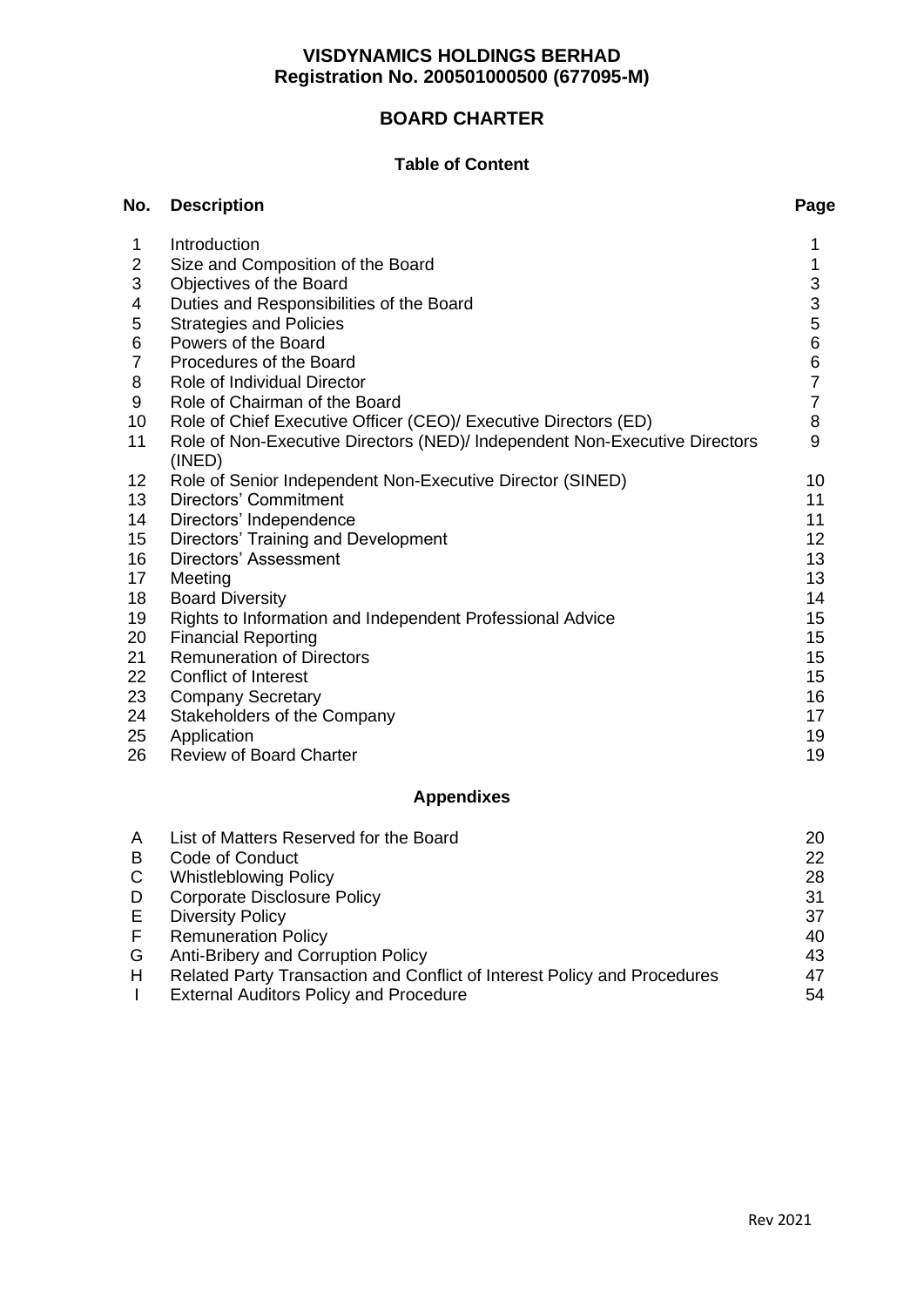## **BOARD CHARTER**

## **1 INTRODUCTION**

This Charter sets out the key corporate governance principles adopted by the Board of Directors ("Board") of VisDynamics Holdings Berhad ("VisDynamics" or "Company") and shall be reviewed by the Board periodically. In adhering to the responsibilities set out in this Charter, the Board members are expected to perform their duties with integrity, honesty and in a professional manner in accordance with the law in serving the interests of its shareholders, employees, clients and the community.

The Board will carry out its mandate directly and through the various committees of the Board, and such other committees it may establish from time to time.

This Charter provides an overview of the following:

- The delineation of the duties, responsibilities and powers of the Board and its Directors, the Chairman and CEO (to be defined hereinafter) and Senior Management<sup>[1]</sup> of the Company;
- Delegation of authority by the Board to various committees established in assisting the Board to execute its duties and responsibilities;
- Matters reserved for consideration and approval by the Board; and
- Board operating procedures and practices pertaining to meetings, nominations and appointments, training and development, performance management and evaluation, code of conduct and declarations on conflicts of interest.

This Charter serves as a reference for the Board members in executing their responsibilities and should be reviewed and revised in accordance with additional statutory or regulatory requirements. The provisions contained in this Charter neither replace nor supersede the laws of Malaysia or the regulatory frameworks applicable. The Charter is governed by, where applicable, the Companies Act 2016 ("Act"), ACE Market Listing Requirements of Bursa Malaysia Securities Berhad ("ACE LR"), Malaysian Code on Corporate Governance 2021 ("MCCG 2021"), Constitution of the Company, regulatory and legislative requirements, and best practices on corporate governance.

## **2 SIZE AND COMPOSITION OF THE BOARD**

Every public-listed company should be headed by an effective Board, which can both lead and control the business. Within the context of a unitary board system, a Board made up of a combination of EDs (to be defined hereinafter) and NEDs (to be defined hereinafter) should bring a broader view to the Company's activities under a Chairman who accepts the duties and responsibilities that the post entails. The Board should also be capable of and perceived to exercise independent judgement.

<sup>[1]</sup> Senior management shall include the Executive Directors, Chief Executive officer, Chief Operating Officer, Chief Financial Officer and Chief Technical Officer of the Group.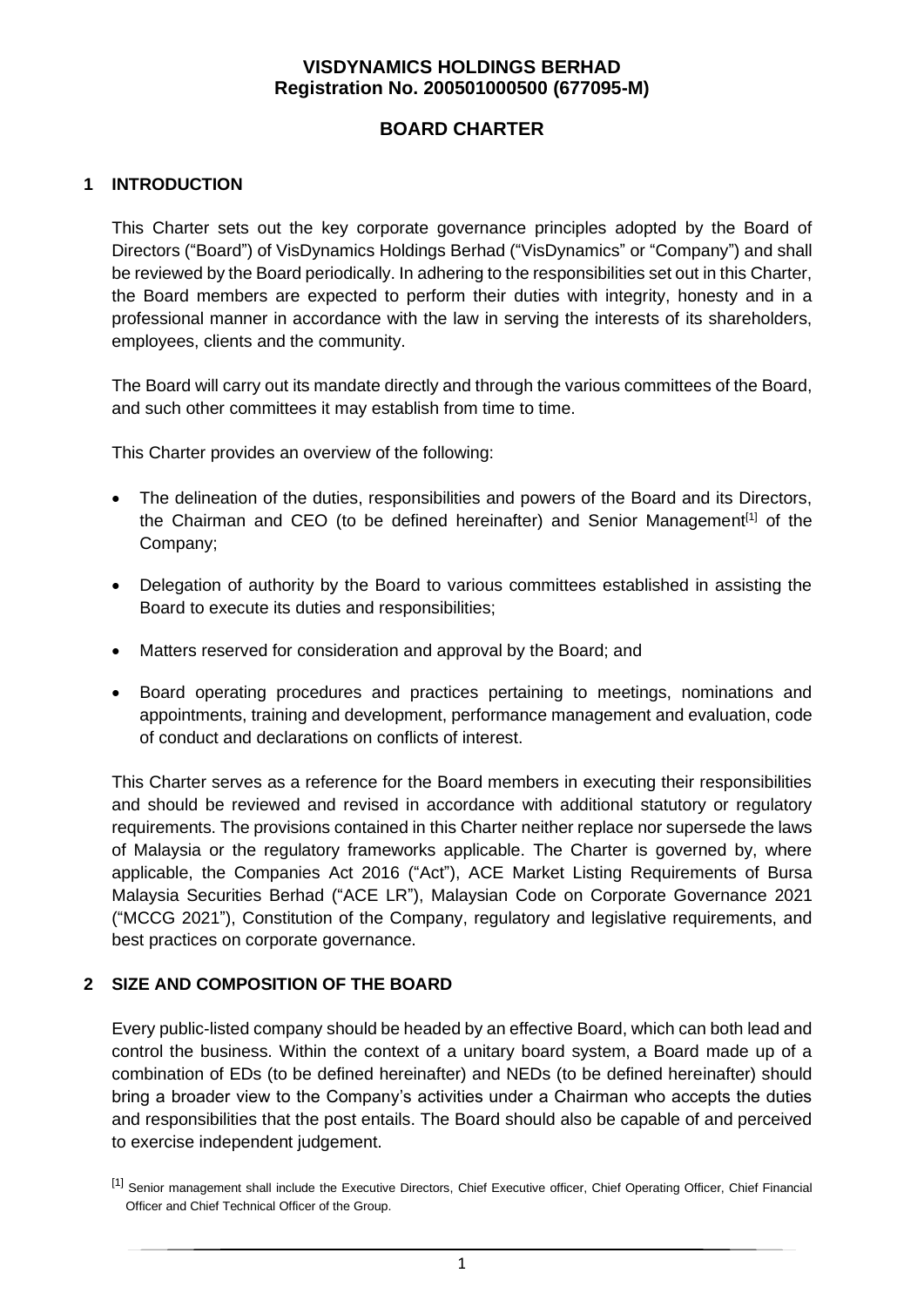# **BOARD CHARTER**

The Board should comprise individuals with character, experience, integrity, competence and time to effectively discharge their role as company director. The composition and size of the Board is such that it facilitates the making of informed and critical decisions.

The number of Directors should not be less than two (2) and not more than twelve (12). At any one time, at least half of the Board members are independent directors.

The appointment of directors should be recommended by the Nomination Committee and approved by the Board. The Nomination Committee shall apply the "Fit and Proper" standards as detailed hereunder before recommending the candidates to the Board for approval:-

### Age limit

■ In accordance with the Act.

### Work Experience

- 5 years or more preferably in relevant industry.
- **EXECT** Have been in senior management position.
- Good track record of managing a successful and profitable organisation.

#### **Qualifications**

■ Degree, Professional qualification or equivalent or with the requisite years of relevant work experience

#### Personal Background

- A person of good character and high integrity and credibility.
- Not a bankrupt and has never been engaged in deceitful/oppressive/improper business practices.
- Has not been engaged/associated or had conducted himself in a manner which may cast doubt on his fitness, competence and soundness of judgment.
- Has not contravened any provision made by or under any written law to be designed for protecting members of the public against financial loss due to dishonesty, incompetence or malpractice.
- **■** Have not been convicted whether within or outside Malaysia of any offence (other than traffic offence).

#### **Competencies**

- Business acumen
- Product knowledge
- Visionary
- **EXECUTE:** Strategic agility
- **•** Proven leadership ability
- **Einancial knowledge**
- Market and global awareness
- Compliance and legal awareness
- IT awareness
- **E** Human Resource Management skills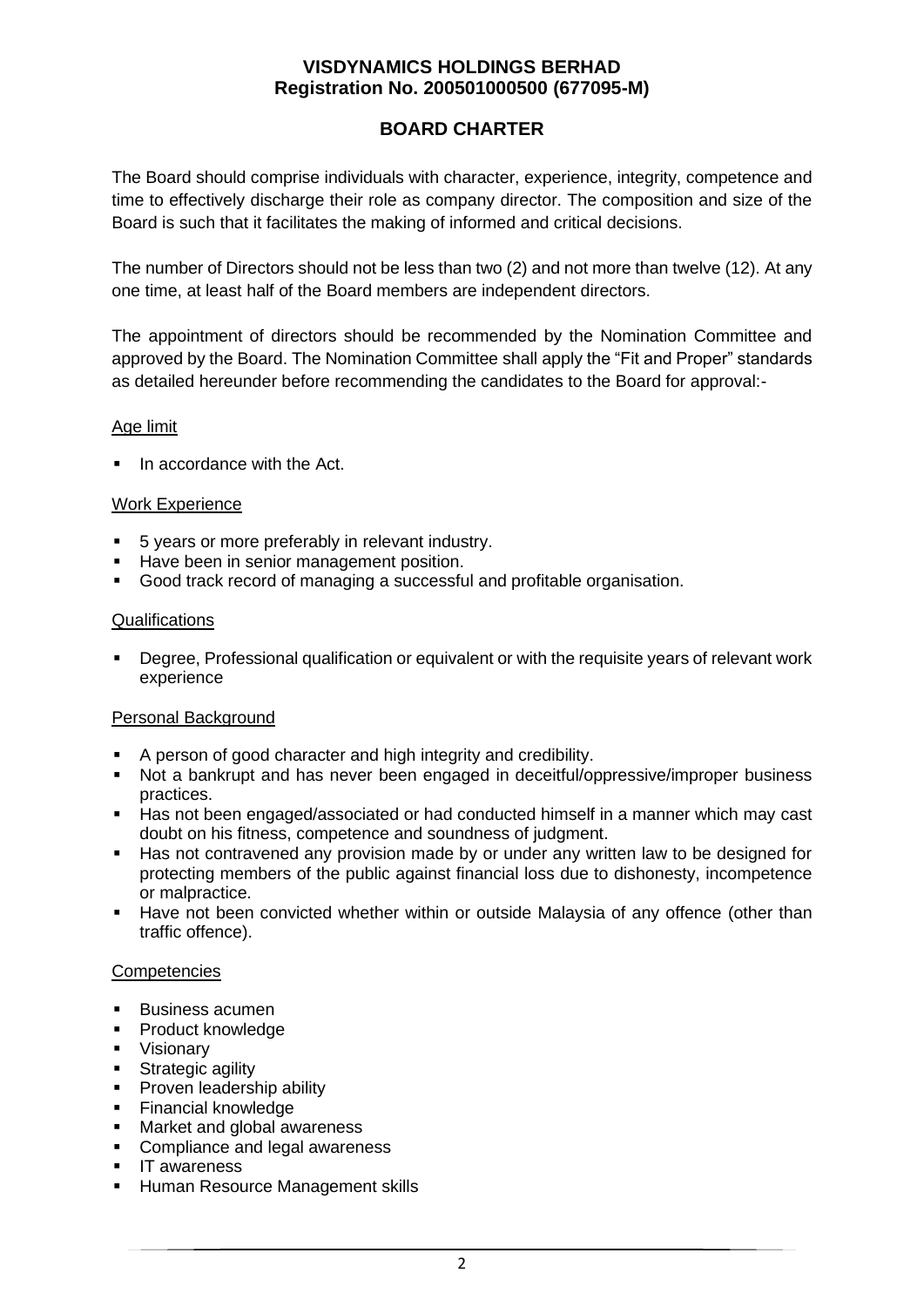## **BOARD CHARTER**

**■** Understanding and knowledge of sustainability issues that are relevant to the Company and its business

In identifying the candidates for appointment of Directors, the Board does not solely rely on the recommendations from the existing Board members, Senior Management or major shareholders and shall utilise independent sources to identify qualified candidates.

The Board should ideally consist of a Chairman and a suitable number of EDs and NEDs. The position of Chairman and the CEO should be held by different individuals.

## **3 OBJECTIVES OF THE BOARD**

The objective of the Board is to essentially review, approve and contribute to the long-term strategy of the Company by bringing onto the Board their experience and expertise.

Moreover, they are also responsible for monitoring Senior Management's implementation of the strategy. In this respect, they should evaluate, identify and understand both the internal and external environments of the Company. In short, ensuring that the Company is properly run underpins their fundamental Board function. Further to the above, their principal role is also to identify and retain Directors who are able to add value to the Board as well as to the Company.

## **4 DUTIES AND RESPONSIBILITIES OF THE BOARD**

The Board should assume, amongst others, the following responsibilities:

- a. Reviewing the Code of Conduct and Ethics of the Company and implementing appropriate internal systems to support, promote and ensure its compliance;
- b. Reviewing and adopting a sustainable strategic business development plan for the Group. The Board shall take appropriate action to ensure they stay abreast with and understand the sustainability issues relevant to the Company and its business, including climaterelated risks and opportunities, and ensure that the Company's sustainability strategies, priorities and targets as well as performance against these targets are communicated to its internal and external stakeholders;
- c. Regularly evaluating economic, environmental, social and governance issues and any other relevant external matters that may influence or affect the development of the business or the interests of the shareholders in ensuring that the Company's strategies promote sustainability;
- d. Overseeing the conduct of the Company's business to evaluate whether the business is being properly managed;
- e. Reviewing, ratifying and monitoring systems of risk management, internal control, ethical and legal compliance. This includes establishing sound risk management framework and reviewing procedures to identify the main risks associated with the Company's businesses and the implementation of appropriate systems to manage and mitigate these risks;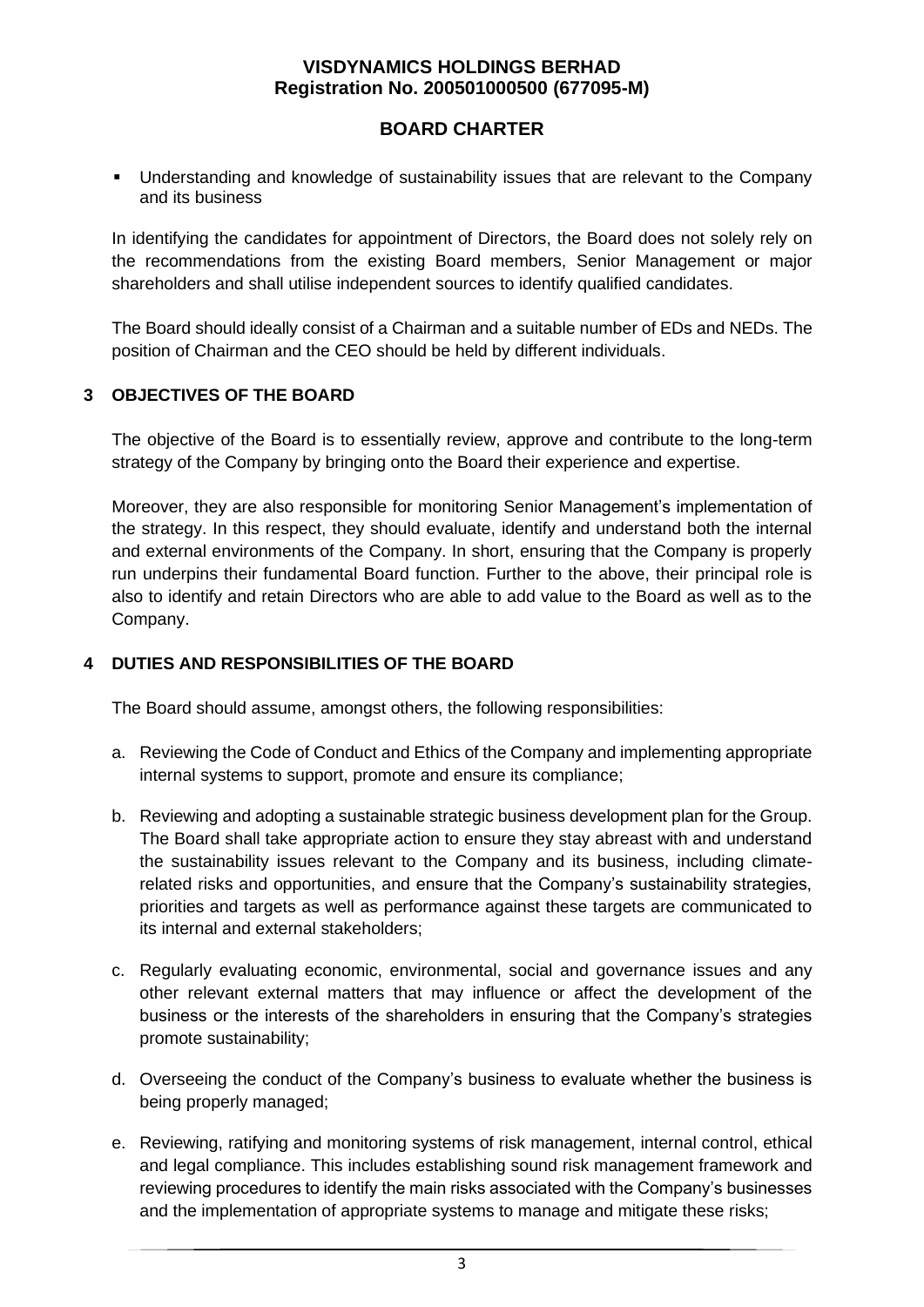## **BOARD CHARTER**

- f. Ensuring all candidates appointed to Senior Management positions are sufficient calibre and evaluating the necessary skills, expertise and performance of the Senior Management from time to time under the guidance of the Nomination Committee;
- g. reviewing the procedures for appointment of chairman and Senior Management and ensuring that succession planning of the future chairman and Senior Management are in place;
- h. promoting effective communication and proactive engagements within shareholders and other stakeholders;
- i. reviewing the adequacy and integrity of the Group's management information and internal control systems and ensuring there is an adequate group wide framework for co-operation and communication between the Company and its subsidiaries to enable it to discharge its responsibilities including oversight of group financial and non-financial performance, business strategy and priorities, risk management including material sustainability risks, and corporate governance policies and practices;
- j. ensuring its members have access to information, advice and appropriate continuing education programmes;
- k. ensuring all its members are able to understand financial statements and form a view on the information presented;
- l. reviewing and approving formal and transparent remuneration policies and procedures to attract and retain Directors and Senior Management;
- m. ensuring there is appropriate corporate disclosure policies and procedures, including but not limited to anti-corruption and whistle-blowing in identifying and combating illegal, unethical and questionable practices within the Group;
- n. encouraging the usage of information technology in communicating with stakeholders;
- o. taking reasonable steps in encouraging the shareholders' participation and voting by poll at general meetings of the Company;
- p. The Board oversees the Company's policies as a whole and the standards in the workplace while ensuring appropriate internal systems are in place to support, promote and ensure its compliance.
- q. The Board reserves full decision-making powers on the following matters:
	- Conflict on interest issues relating to a substantial shareholder or Director.
	- Material acquisitions and disposition of assets not in the ordinary course of business.
	- Investments in capital projects.
	- Authority levels.
	- Treasury policies and bank mandate.
	- Risk management policies.
	- Key human resource issues.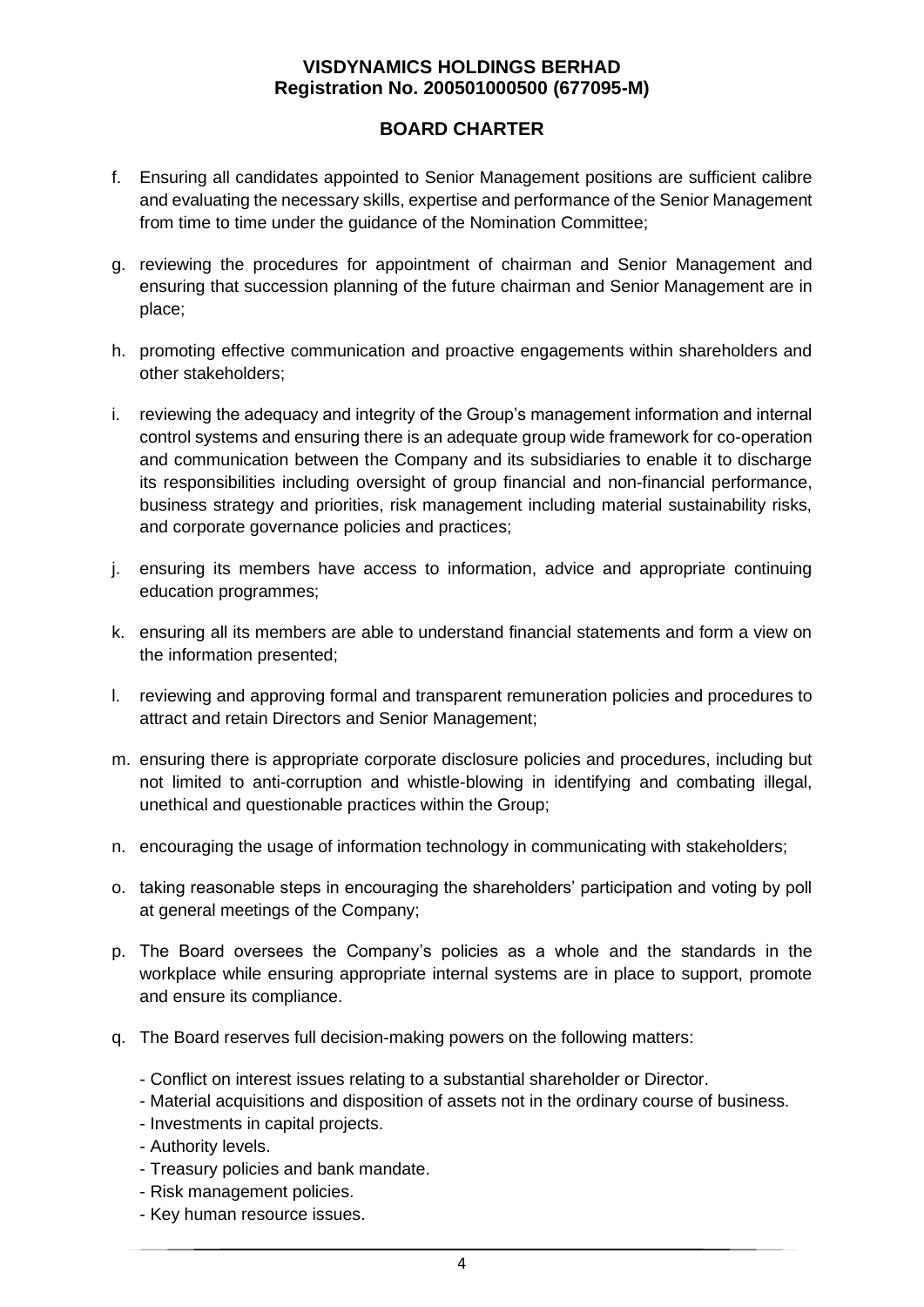## **BOARD CHARTER**

- Performing Strategy review.
- Succession Planning.

The matters listed in **Appendix A** are reserved for the collective decision of the Board.

The Board had also delegated the risk management and internal control review to the Audit Committee to ensure that appropriate risk management and internal control procedures are in place.

### **5 STRATEGIES AND POLICIES**

The Board oversees the Company's Strategies and Policies as a whole. This include the Directors' Code of Conduct and Ethics, Whistleblowing Policy, Corporate Disclosure Policy, Remuneration Policy and other significant policies recommended under the MCCG 2021.

- Code of Conduct (Appendix B) promotes ethical values and standard of Directors, officer and employee in discharging their duties and responsibilities.
- Whistleblowing Policy (**Appendix C**) sets the appropriate communication channels to facilitate whistleblowing by employees, customers, suppliers and other stakeholders.
- Corporate Disclosure Policy (**Appendix D**) promotes timely, effective and transparent disclosure of material information pertaining to the Company's performance and operations to shareholders, investors and general public.
- Board Diversity Policy (**Appendix E**) encourages a dynamic and diverse composition of the Company.
- Remuneration Policy (**Appendix F**) in attracting, retaining and motivating its Directors and Senior Management.
- **EXECT:** Anti-Bribery and Corruption Policy (**Appendix G**) ensure the Company and its directors, officers, employees, agents and associated persons upholds the highest standard of professional integrity and ethical conduct of business.
- Related Party Transaction and Conflict of Interest Policy and Procedures (**Appendix H**) set out the general guidelines and the review, approval and monitoring procedures across the group for related party transactions.
- External Auditors Policy and Procedure (**Appendix I**) to review and assess the performance, suitability, independence of the external auditors.

The Budget and the Financial and Business Update is tabled at every Board meeting to assist the Board examining the underlying strategic issues.

The Board has put in place key performance indicators ("KPI") for the Senior Management to ensure the Senior Management's strategy and performance are aligned with the Company's strategic objective.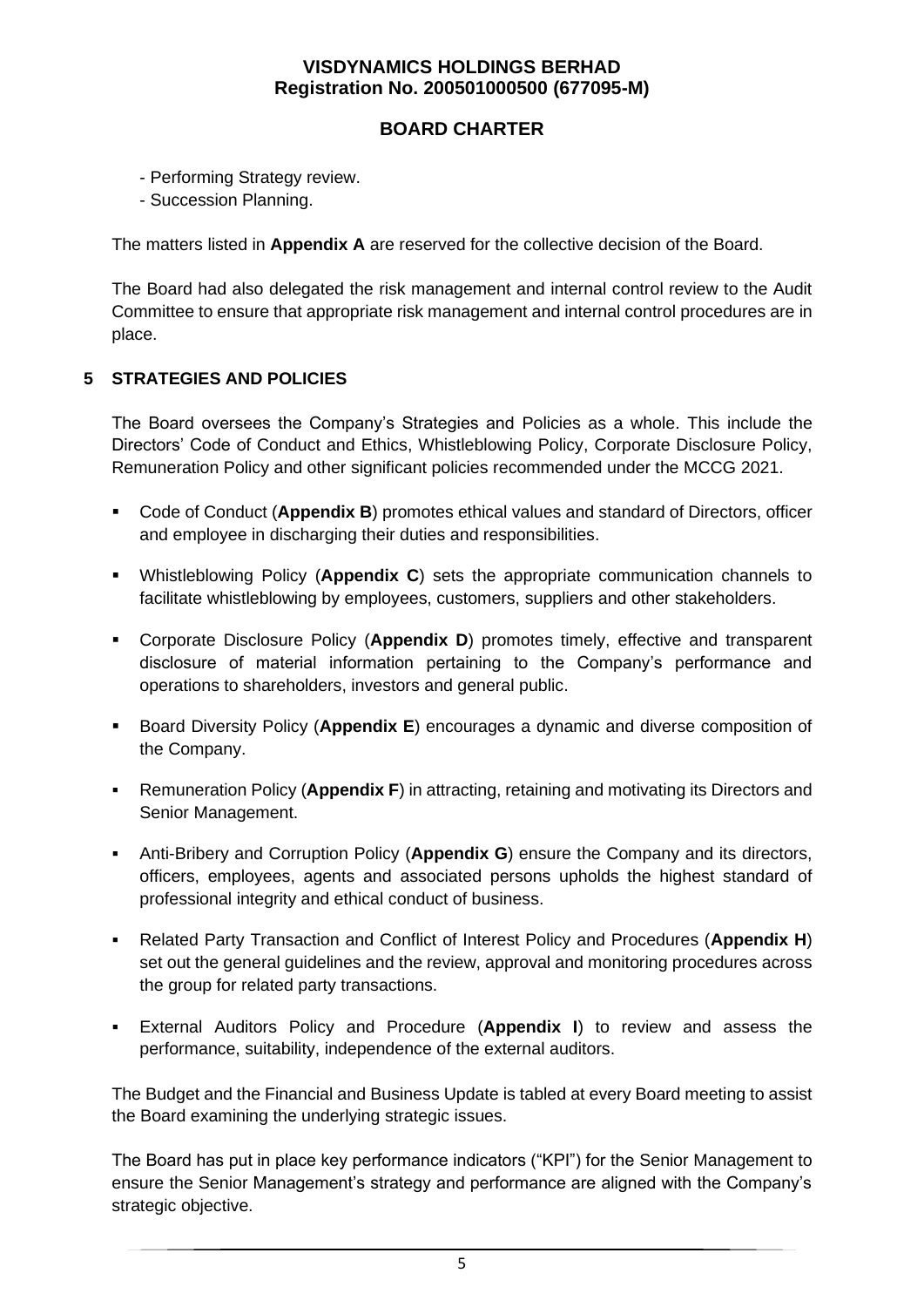## **BOARD CHARTER**

### **6 POWERS OF THE BOARD**

There should clearly be an accepted division of responsibilities at the head of the Company, which will ensure a balance of power and authority such that no one individual has unfettered powers of decision. The division of responsibilities is to be regularly reviewed taking into consideration the operational, financial and business development aspects of the Company to ensure the Company's needs are consistently met.

The Board has established and delegated certain duties to the following Board Committees to oversee critical or major functional areas and to address matters which require detailed review or in-dept consideration before tabling to the Board:

- Audit Committee;
- Remuneration Committee; and
- Nomination Committee.

The Board has established written procedures (such as the Limits of Authority, Delegation of Authority Table, Constitution of the Company and other documents) determining which issues require a decision of the full Board and which issues can be delegated to Board Committees or Management.

The duties and functions of the abovementioned Committees are provided in their respective terms of reference.

#### **7 PROCEDURES OF THE BOARD**

The Board should meet regularly, with due notice of issues to be discussed in accordance with the annual Board Calendar as well as on ad-hoc requirements and should record its conclusions in discharging its duties and responsibilities. A full agenda and comprehensive Board papers should be circulated to all Directors at least 5 days in advance of each Board meeting.

Directors who are not able to attend a meeting shall advise the Chairman at an earlier date as possible and confirm in writing to the Secretary. Individual Director must attend at least 50% of the Board meetings held in each financial year or such other percentage as may be prescribed by the ACE LR.

Board discussions will be open and constructive, recognising that genuinely held differences of opinion could bring greater clarity and lead to better decisions. The Chairman will, nevertheless, seek a consensus of the Board but may, where consider necessary, call for a vote. All discussions and their record will remain confidential unless there is a specific direction from the Board to the contrary, or disclosure is required by law. Subject to legal and regulatory requirements the Board will decide the manner and timing of the publication of its decisions.

Directors are expected to strictly observe confidentiality of the Company's information and required to inform the Board of conflicts or potential conflict of interest that may have in relation to particular items of business or transaction. Subject to provisions of relevant laws and guidelines, these Directors shall abstain from deliberation and determination of those matters.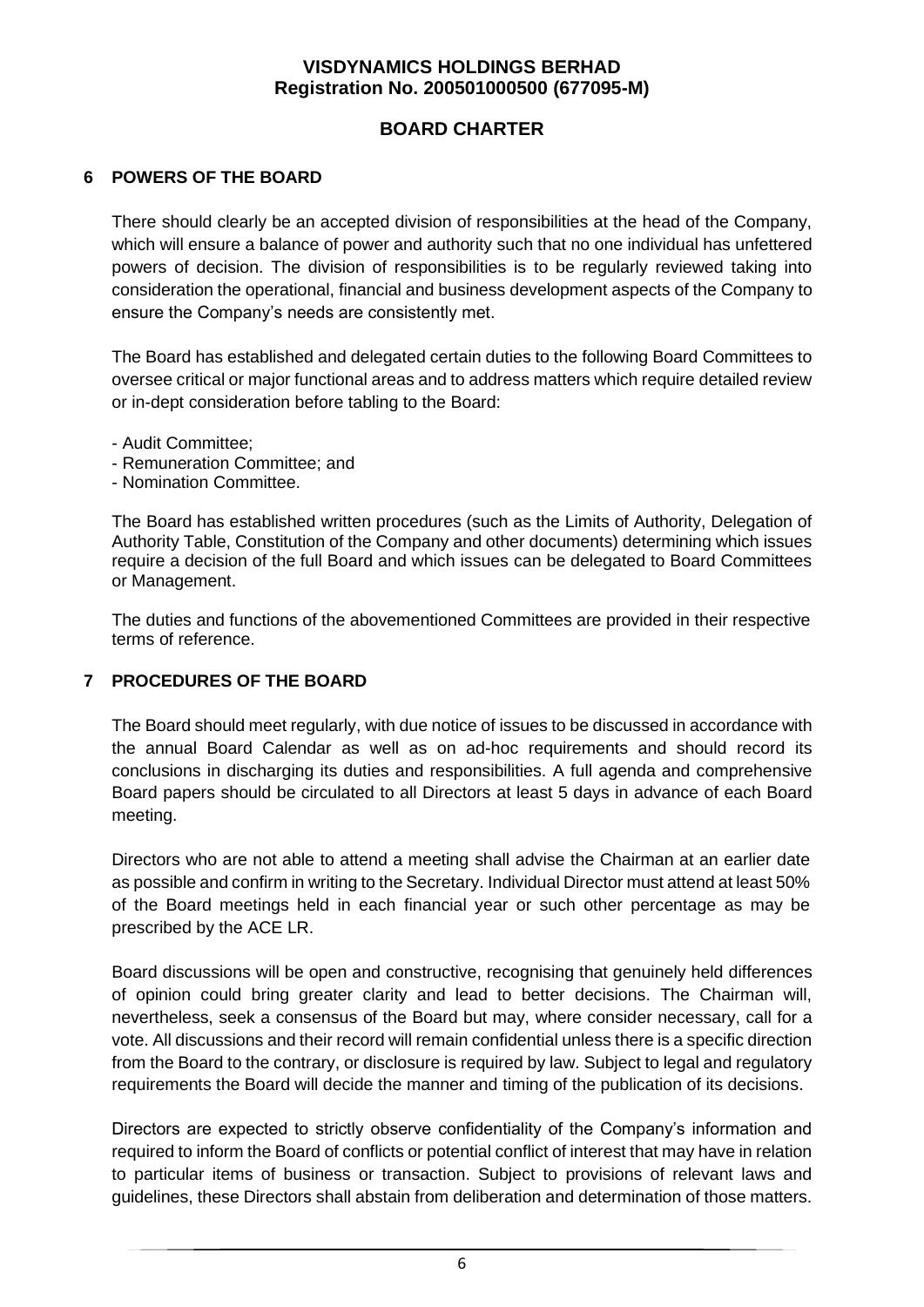## **BOARD CHARTER**

### **8 ROLE OF INDIVIDUAL DIRECTORS**

- 8.1 Directors are expected to comply with their legal, statutory and equitable duties and obligations when discharging their responsibilities as Directors. Broadly these include:-
	- Acting in good faith and in the best interests of the Company as a whole.
	- Acting with care and diligence and for proper purpose.
	- Avoiding conflicts of interest with the Company in a personal or professional capacity.
	- Refraining from making improper use of information gained through the position of director and from taking improper advantage of the position of director.
- 8.2 Directors will keep all Board information, discussions, deliberations and decisions that are not publicly known confidential and not use information gained through the Board for their interest, or their employers' interest.

## **9 ROLE OF CHAIRMAN OF THE BOARD**

The Chairman is responsible for:-

- 9.1 Provides leadership to the Board in ensuring the effectiveness of the Board.
- 9.2 Ensures proper flow of information to the Board, reviewing adequacy and timing of documentation in support of Senior Management's proposals.
- 9.3 The Chairman ensures orderly conduct and proceedings of the Board and General meetings and is responsible for managing the business of the Board to ensure that:
	- All Directors are properly briefed on issues arising at Board meetings in a timely manner.
	- All Directors receive complete and accurate information in a timely manner.
	- Sufficient time is allowed for the discussion of complex or contentious issues and, where appropriate, arranging for informal meetings beforehand to enable thorough preparation for the Board's discussion.
	- The issues discussed are forward looking and concentrates on strategy.
	- Active participation and allowing dissenting views to be freely expressed.

Should the Chairman absent from a meeting, the members of the Board present at the meeting may choose one of their number to chair the said meeting.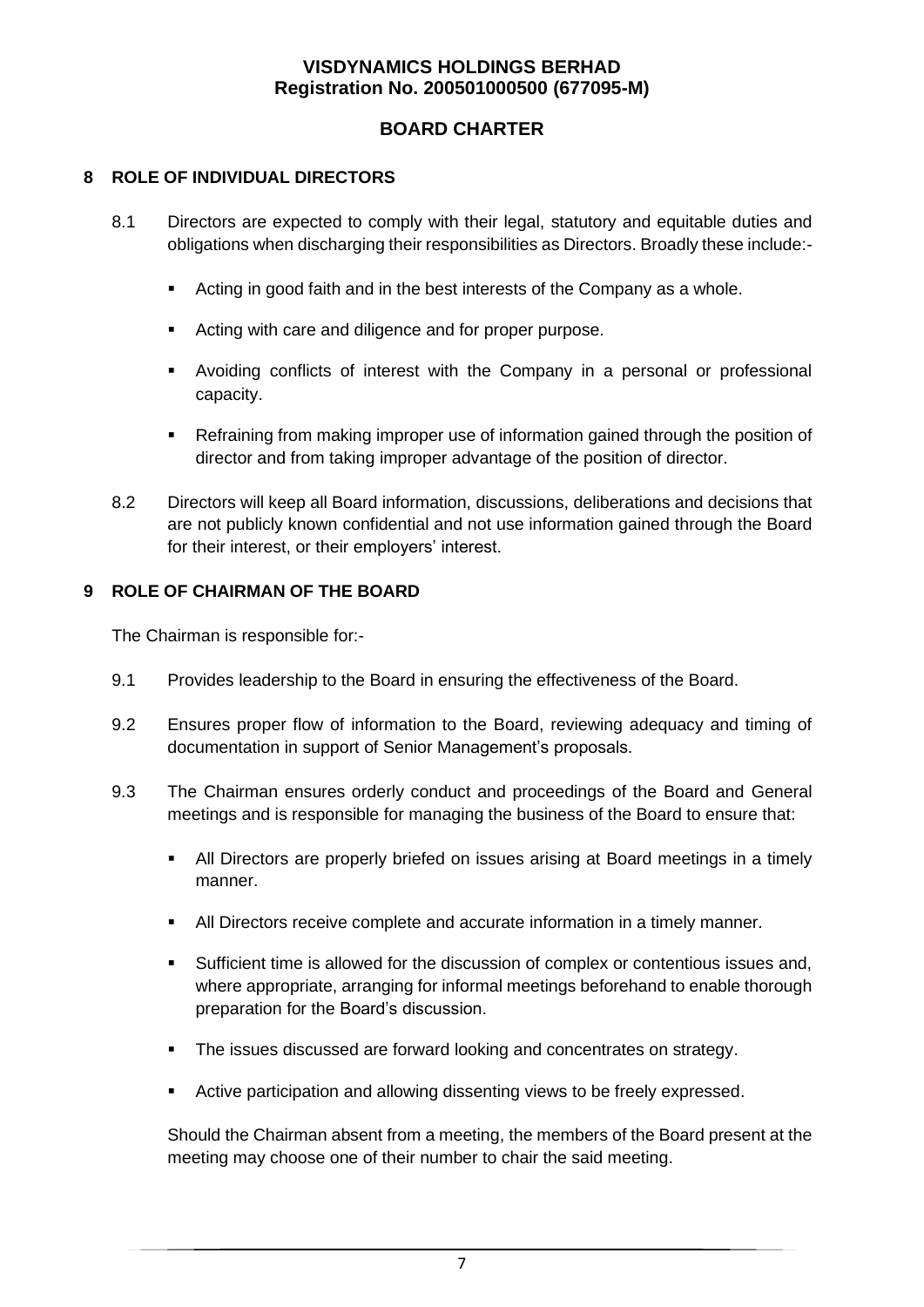## **BOARD CHARTER**

- 9.4 The Chairman, in consultation with the Company Secretary, sets the agenda for Board meetings and ensures that all relevant issues are on the agenda.
- 9.5 Acts as liaison between the Board and Senior Management and carries out other duties as requested by the Board as a whole, depending on need and circumstances.
- 9.6 Facilitates the effective contribution of Non-Executive Directors and ensuring constructive relations be maintained between Executive and Non-Executive Directors.
- 9.7 Manages the processes of the Board and ensures that the Board discharges their responsibilities.
- 9.8 Ensures that EDs look beyond their executive function and accept their full share of responsibilities of governance. Given the importance and particular nature of the Chairman's role, it should in principle be separated from that of the Chairman and CEO.
- 9.10 Leads the Board in adopting and implementing of good corporate governance practices in the Group.
- 9.11 Ensures effective communication with shareholders and relevant stakeholders, and their views are communicated to the Board as a whole.

## **10 ROLE OF CHIEF EXECUTIVE OFFICER (CEO) / EXECUTIVE-DIRECTORS (ED)**

- 10.1 The key roles of the CEO, amongst others, include:
	- a. developing the strategic direction of the Company;
	- b. ensuring that Board decisions are implemented and Board directions are responded to;
	- c. providing directions in the implementation of short and long-term business plans;
	- d. providing strong leadership i.e. effectively communicating a vision, management philosophy and business strategy to the employees;
	- e. keeping Board fully informed of all important aspects of the Company's operations and ensuring sufficient information is distributed to Board members; and
	- f. ensuring day-to-day business affairs of the Company are effectively managed.
- 10.2 The sound operation of the Company depends critically on its CEO. Thus, he must be able to devote his full attention and time to be able to discharge his duties and responsibilities effectively and diligently.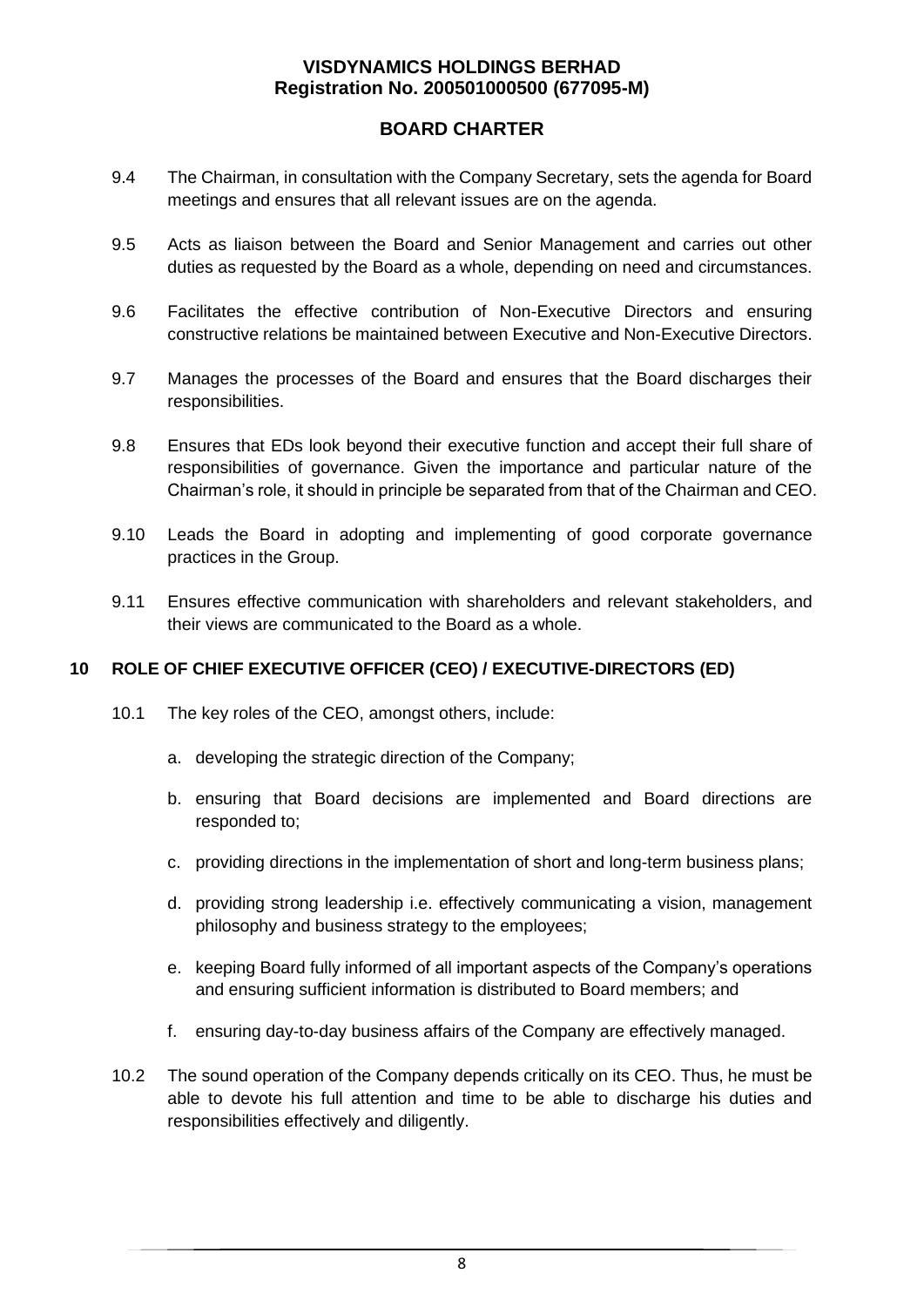## **BOARD CHARTER**

- 10.3 As the CEO is directly responsible for the day-to-day operations of the Company, he must be familiar with the operations of the Company, the state of internal controls, requirements of regulations, as well as current issues and policies affecting the industry in general. He must also have the necessary knowledge and professional competence in the conduct of the Company's business.
- 10.4 In the absence of its CEO, the ED who is fully acquainted with the Company's affairs, is the person who will be directly responsible for the overall running of the Company.
- 10.5 The ED and CEO should meet regularly with the Board, with due notices of issues to be discussed and should record its conclusions in discharging their duties and responsibilities.

## **11 ROLE OF NON-EXECUTIVE DIRECTORS (NED)/ INDEPENDENT NON-EXECUTIVE DIRECTORS (INED)**

- 11.1 Review, approve, or disapprove Senior Management's corporate strategy proposal. In doing so, they should bring an objectivity and breadth of judgement to the strategic planning process, as they are not involved in the day to day management of the business. If they are to independently judge the merits of a Senior Management's proposal concerning strategic or business plans, they need to evaluate elements, which should be taken into account in the process of creating the strategic plan for the Company. They are also responsible in monitoring Senior Management's success in implementing the strategy.
- 11.2 Oversee the conduct of the Company's business and to evaluate whether the business is properly managed. In this respect, they must ensure that there are objectives in place against which Senior Management's performance can be measured.
- 11.3 Represent their interests on the Board, in the case of NEDs, representing major shareholders and to provide a balance and independent view to the Board. INEDs, however should:
	- a. provide and enhance the necessary independence and objectivity to the Board;
	- b. ensure effective checks and balances on the Board;
	- c. mitigate any possible conflict of interest between the policy-making process and the day-to-day management of the Company;
	- d. constructively challenge and contribute to the development of business strategy and direction of the Company; and
	- e. ensure that adequate systems and controls to safeguard the interests of the Company are in place.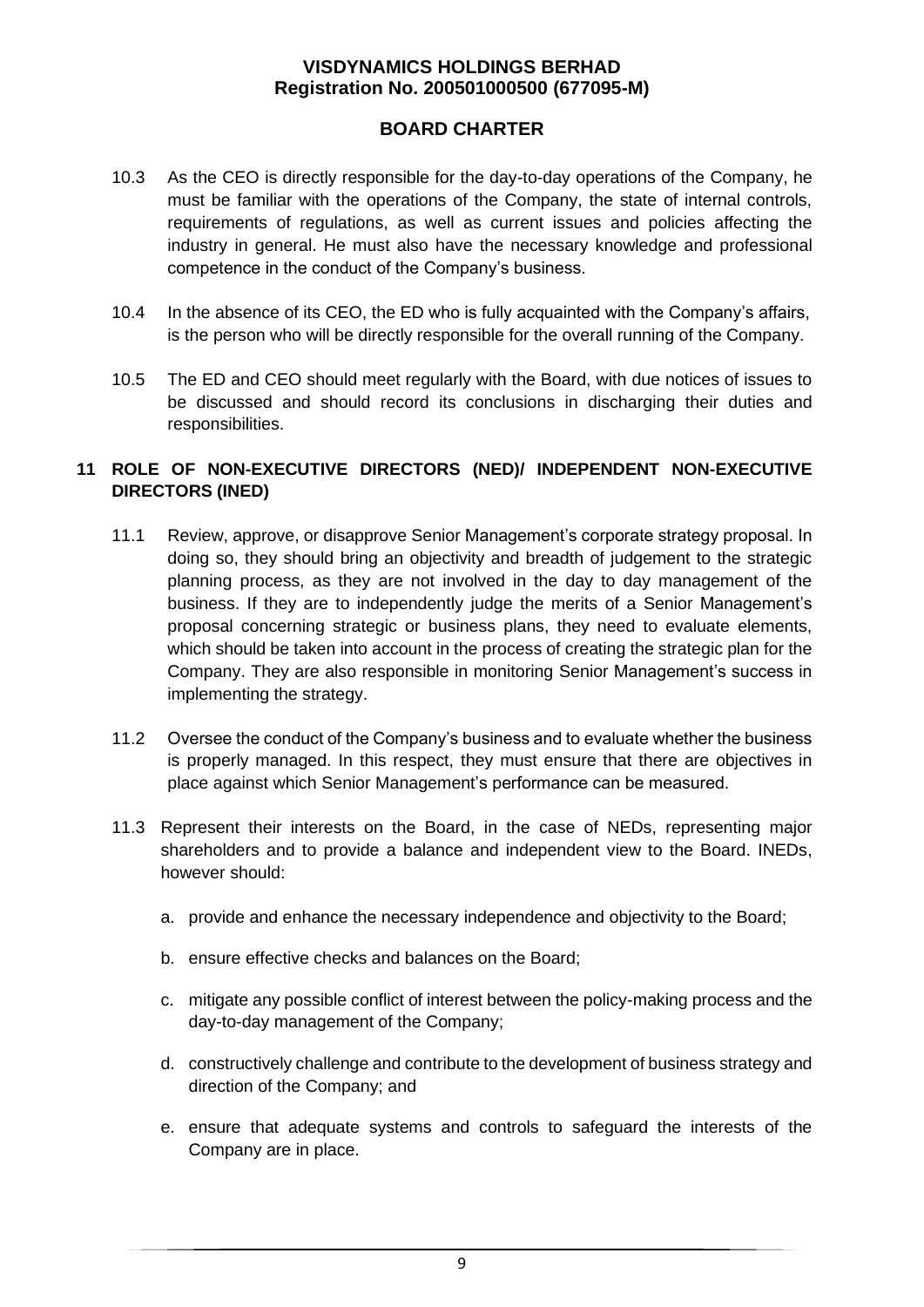## **BOARD CHARTER**

- 11.4 Acquire and provide the necessary skill and experience to bring an independent judgement to bear on the issues of strategies, performance and resources including key appointments and standards of conduct.
- 11.5 Keep abreast of issues relating to the Company between meetings.
- 11.6 Meet regularly with the Board, with due notices of issues to be discussed and should record its conclusions in discharging its duties and responsibilities.
- 11.7 Committed to a collective decision making process.

### **12 ROLE OF SENIOR INDEPENDENT NON-EXECUTIVE DIRECTOR (SINED)**

- 12.1 The SINED shall:-
	- Ensure all INEDs have an opportunity to provide input on the agenda and advise the Chairman on the quality, quantity and timeliness of the information submitted by Senior Management that is necessary or appropriate for the INEDs to perform their duties effectively.
	- Consult the Chairman regarding Board meeting schedules to ensure the INEDs can perform their duties and with sufficient time for discussion of all agenda items.
	- Serve as the principal conduit between the INEDs and the Chairman on sensitive issues.
	- Serve as a designated contact for consultation and direct communication with shareholders on areas that cannot be resolved through the normal channels of contact with the Chairman, the CEO and the EDs.
	- Serve as a designated contact to whom the stakeholders may convey their concerns about unethical behaviour, malpractices, illegal acts or failure to comply with regulatory requirements that is taking place or has taken place or may take place in the future in the Company in accordance with the Whistleblowing Policy.
- 12.2 The Board may appoint a SINED to whom shareholders' concerns can be conveyed. The Board shall appoint the Chairman of the Nomination Committee as the SINED, unless a better candidate is available.
- 12.2 The selection of SINED is based on his experience and the significant influence he has within the Board, ability to convey concerns of the INEDs on the Board to the other members of the Board and in the event of dissention between the Chairman and/or EDs of the Company in the execution of their duties as INEDs.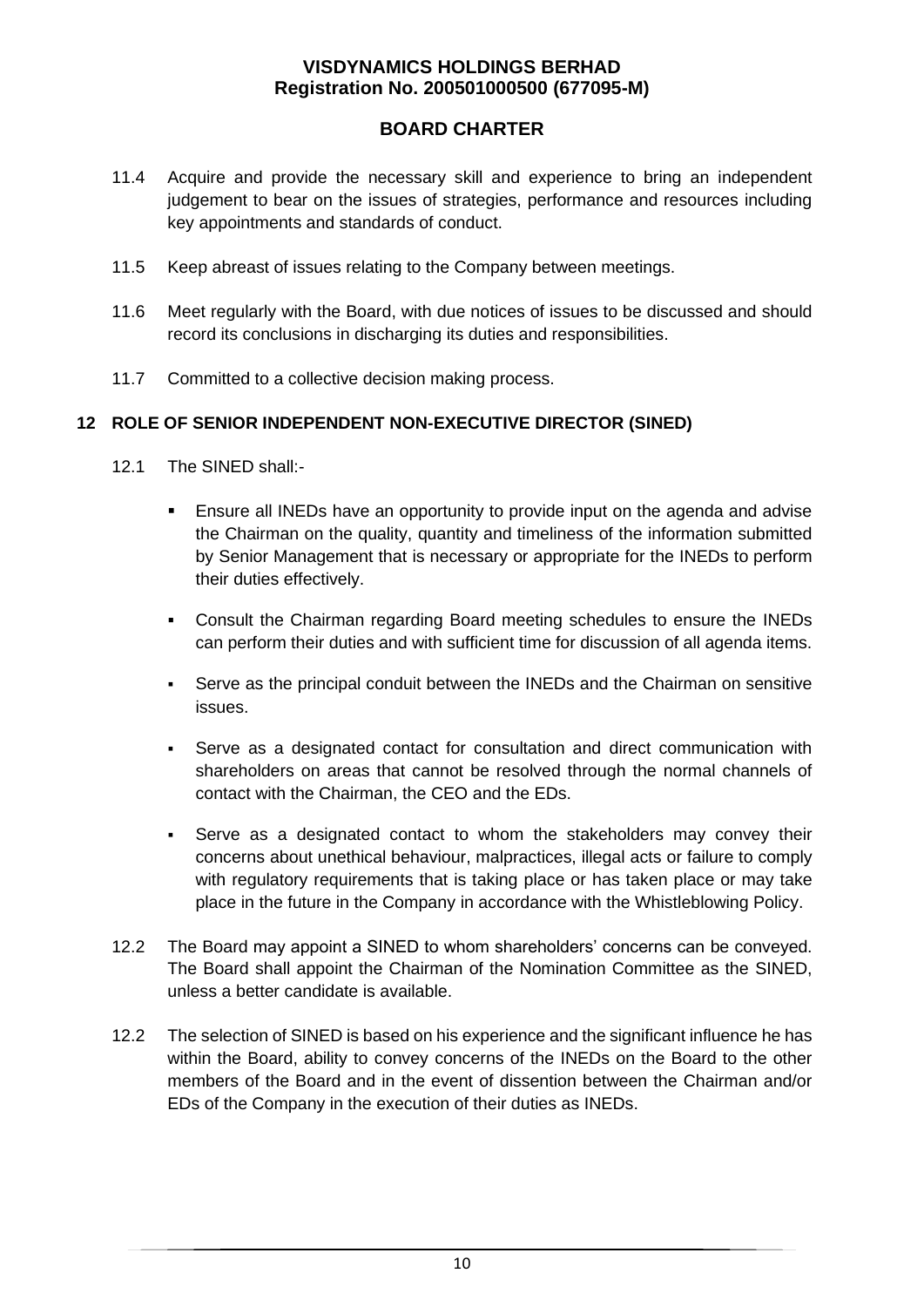## **BOARD CHARTER**

## **13 DIRECTORS' COMMITMENT**

- 13.1 Each of the Board members is expected to commit sufficient time to carry out their role as Directors and/or member of the Board committees in which they are a member. In this regard, the Board members are expected to advise the Chairman of the Board, vice versa, of his/her intention to join the Board of another company outside the Group and indicating the time that will be spent on the new appointment. If necessary, the Chairman will consult with the rest of the Board members whether the proposed new appointment is likely to impair the Director's ability to devote the necessary time and focus to their role as a Director of the Company.
- 13.2 The Board should not hold more than 5 directorships in public listed companies.
- 13.3 The Board is also required to keep abreast of changes in regulatory, laws and accounting standards and development in corporate governance, broad business trends, strategy, financial instruments and technology advancement through reading of relevant industry and business publications and/or attending training programme and relevant conferences. Board who is well informed would be in a better position to evaluate proposals made by Senior Management and to ask the right questions; hence, be more effective as Directors.

### **14 DIRECTORS' INDEPENDENCE**

- 14.1 The INED is one who is independent and free from any business or other relationship that could interfere with the exercise of independent judgment or the ability to act in the best interest of the Company and is willing to express his opinions at the Board table free of concern about his position or the position of any third party. The Board believes that it is impossible and/or impractical to formulate a list of criteria which is appropriate to characterise, in all circumstances, whether a NED is independent and choose to recognise amongst others, the spirit, intention, purpose and attitude of each NED to be considered as exhibiting independent judgment or the ability to act in the best interest of the Company. In determining/assessing the 'independence' of its Directors, the Company adopts the definition of an INEDs which is enumerated out in the ACE LR.
- 14.2 The Board assesses, at least annually, the independence of each Director and includes this information in the annual report.
- 14.3 The tenure of an INED should not exceed a cumulative term of nine (9) years. Upon completion of nine (9) years, an INED may continue to serve on the Board subject to the director's re-designation as a NED. Otherwise, the Board must justify and seek shareholders' approval in the event that it desires to retain a person who has served in that capacity for more than nine (9) years as an INED.

Further, the long serving Director is required to declare to the Company annually that he complies the criteria as stated in item 14.1 above.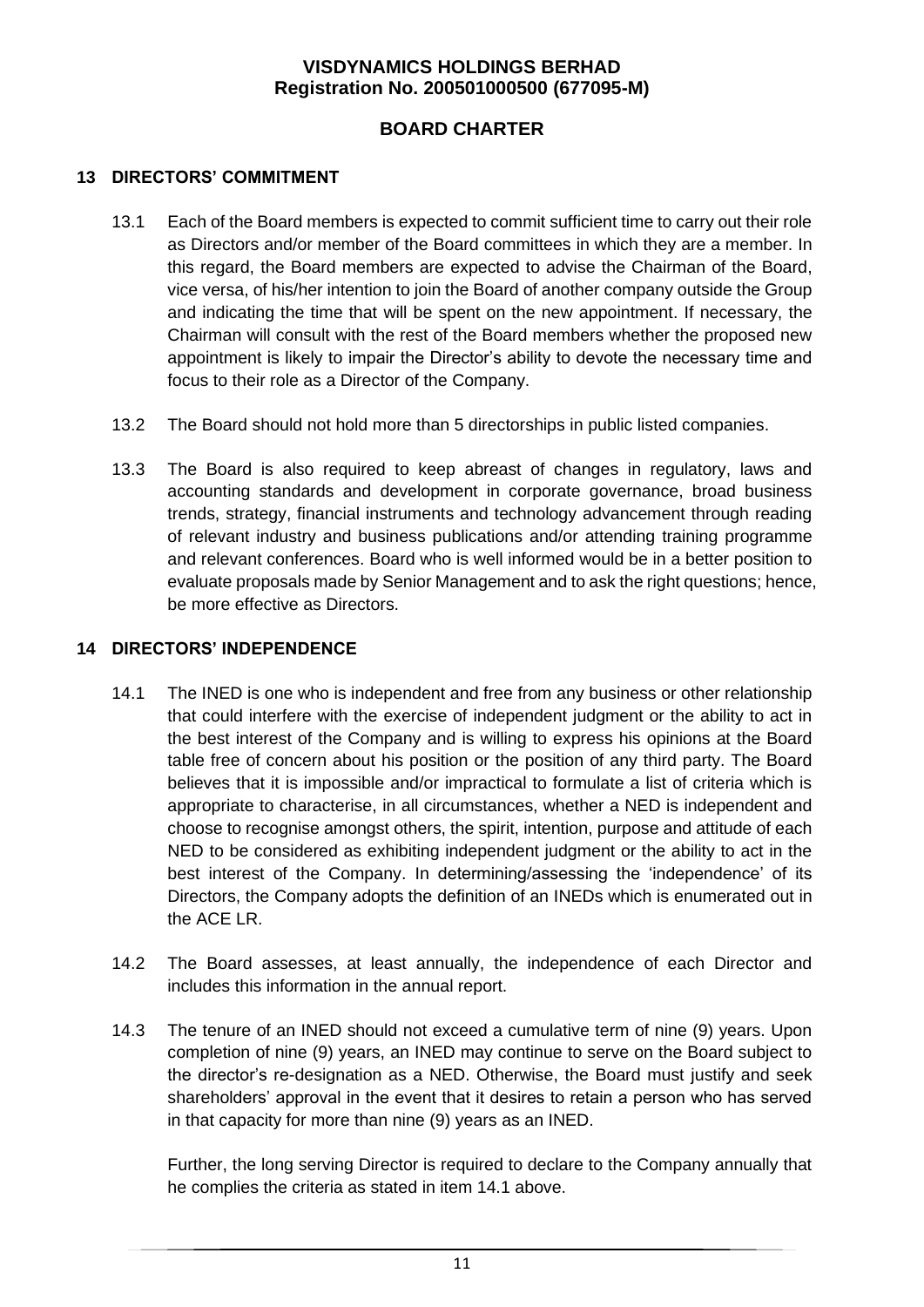## **BOARD CHARTER**

14.4 The voting process for the resolution on continuance to act as an INED beyond nine (9) years shall be carried out by two-tier voting pursuant to the MCCG 2021.

Under the two-tier voting process, shareholders' votes will be casted in the following manner:-

- (a) Tier 1: only the large shareholder of the Company to vote; and
- (b) Tier 2: shareholders other than large shareholders to vote.

The resolution is deemed successful if both Tier 1 and Tier 2 votes support the proposed resolution.

14.5 In case of a former INED is being nominated to be appointed as INED of the Company, after he had retired as an INED after the consecutive 9 years in office, he shall observe a cooling period of at least 3 years before being appointed as an INED of the Company, subject to the independence assessment.

### **15 DIRECTORS' TRAINING AND DEVELOPMENT**

- 15.1 On appointment, Directors need to attend induction programme and meeting with senior executives to receive latest information about VisDynamics.
- 15.2 All Directors must attend and complete the Directors' Mandatory Accreditation Program pursuant to the ACE LR.
- 15.3 All Directors must abide by the Continuing Education Program requirement pursuant to the ACE LR.
- 15.4 The Board or the Nomination Committee shall evaluate and determine the training needs of the Board members on a continuous basis.
- 15.5 The training and seminar programs to be attended by the Directors must be relevant and useful in contributing to the effective discharge of their duties as Directors and sustain active participation in the Board deliberations.
- 15.6 All Directors may request training programs on specific subjects to be arranged.
- 15.7 The Board shall disclose in the Annual Report the trainings attended by the Directors.

#### **16 DIRECTORS' ASSESSMENT/ BOARD EVALUATION**

16.1 The Board recognises the importance of assessing the effectiveness of individual Directors, the Board as a whole and its Committees. The Board reviews and evaluates its own performance and the performance of its Committees on an annual basis.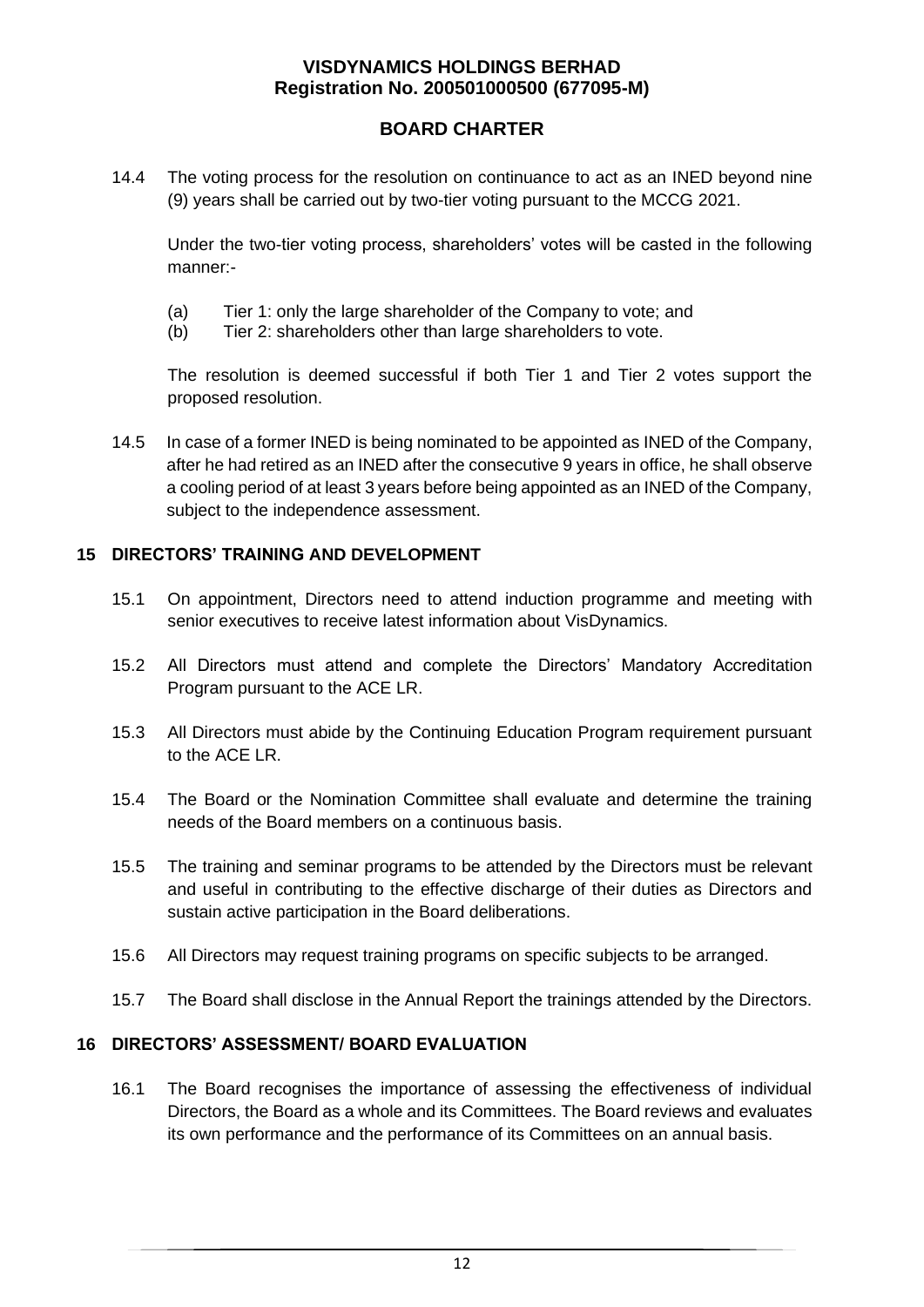## **BOARD CHARTER**

- 16.2 The Board evaluation comprises a Board Assessment, an Individual Director (Peer) Assessment by the Nomination Committee and an Assessment of Independence of Independent Directors.
- 16.3 The assessment of the Board is based on specific criteria, covering areas such as the Board structure, Board operations and roles and responsibilities of the Board, the Board Committee and the Chairman.
- 16.4 For Individual Director (Peer) Assessment, the assessment criteria include integrity, professionalism, knowledge, performance and participation during Board meetings, contribution and Board relationship.
- 16.5 The criteria for assessing the independence of an Independent Director include the relationship between the Independent Director and the Company and his involvement in any significant transaction with the Company.

### **17 MEETING**

### **17.1 Board Meeting**

- The Company aims to provide all Directors with timely and quality information and in a form and manner appropriate for them to discharge their duties effectively.
- Senior Management is responsible for providing the Board with the required information in an appropriate and timely manner. The Chairman, assisted by the Company Secretary, assesses the type of information required to be provided to the Board. If the information provided by Senior Management is insufficient, the Board will make further enquiries where necessary to which the persons responsible will respond as fully and promptly as possible.
- A full agenda and comprehensive Board papers are circulated to all Directors in advance of each Board meeting.
- Full Board minutes of each Board meeting are kept by the Company Secretary and are available for inspection by any Director at the Registered Office during office hours.

## **17.2 Annual General Meeting ("AGM")**

- The Board regards the AGM as an important event in the corporate calendar of which all Directors and key senior executives should attend.
- The Company regards the AGM as the principal forum for dialogue with shareholders and aims to ensure that the AGM provides an important opportunity for effective communication with, and constructive feedback from, the Company's shareholders.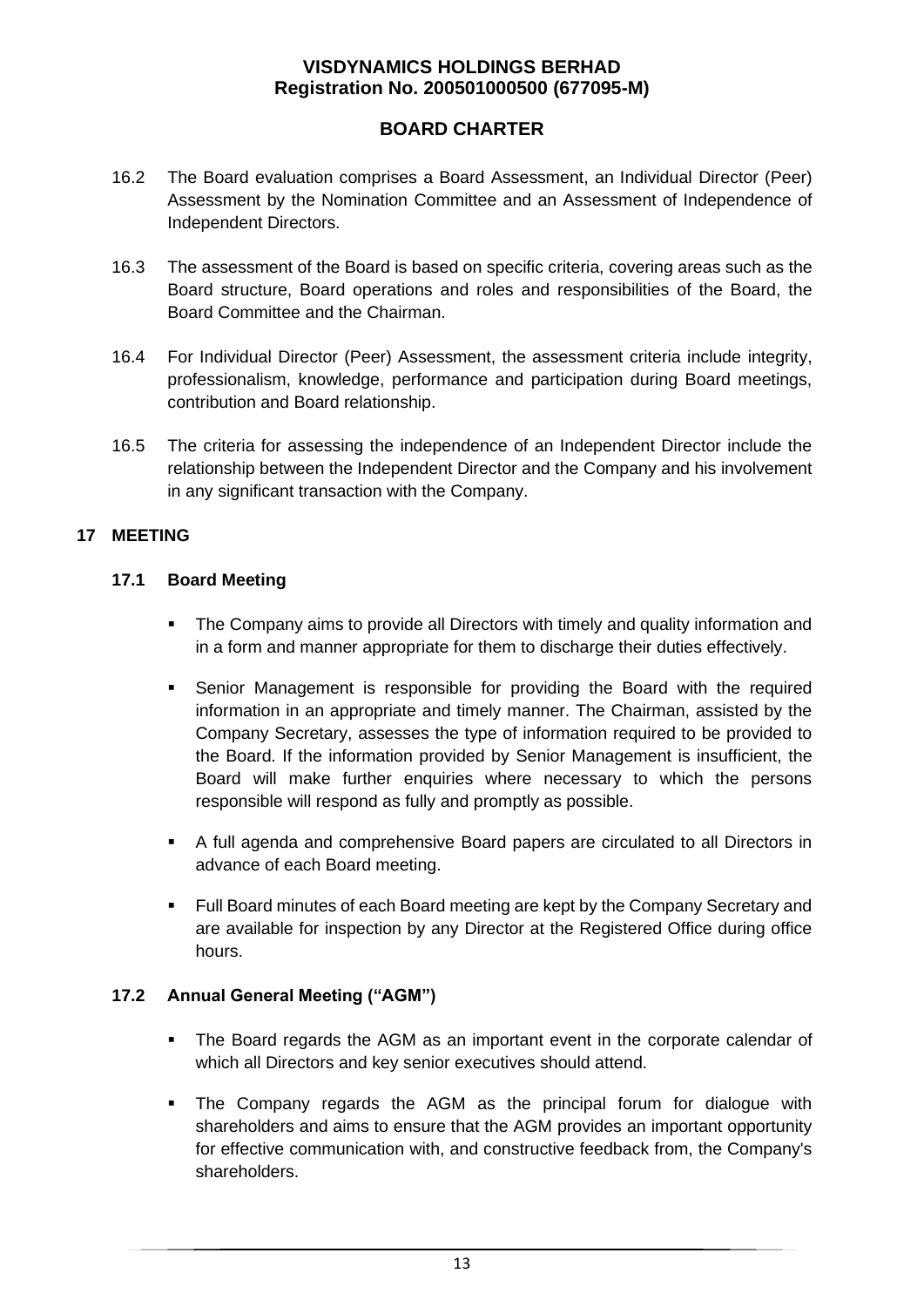## **BOARD CHARTER**

- The Company shall ensure that the conduct of general meetings supports meaningful engagement between the Board, Senior Management and shareholders. The Chairman and, where appropriate, the CEO shall respond to shareholders' queries during the meeting. Where necessary, the Chairman will undertake to publish a written answer to any significant question that cannot be readily answered at the meeting.
- **•** The Company will publish to shareholders the complete minutes of the general meeting detailing the meeting proceedings including issues or concerns raised by shareholders and responses by the Company no later than 30 business days after the completion of the general meeting.
- The Company will leverage technology to facilitate–
	- voting including voting in absentia; and
	- remote shareholders' participation at general meetings.
- The Company will take the necessary steps to ensure good cyber hygiene practices are in place including data privacy and security to prevent cyber threats.
- Notice for an AGM should be given to the shareholders at least 28 days prior to the meeting.

#### **17.3 Extraordinary General Meeting ("EGM")**

**•** The Board will consider requisitions by shareholders to convene an EGM or any other urgent matters requiring immediate attention of the Company.

#### **18 BOARD DIVERSITY**

The Board promotes and embraces diversity and gender mix in its composition and believes that the presence of diverse ethnicities, nationalities, age and gender mix on the Board and Senior Management can widen perspectives of the Board and Senior Management in effectively discharging their duties and responsibilities. While promoting diversity, due recognition to the financial, technical, experience and skill-sets of the Director's concern and business imperative should remain a priority.

The Company adopts a policy of non-discrimination on the basis of race, age, religion and gender. Thus, the Board and Senior Management encourages a dynamic and diverse composition by nurturing suitable and potential candidates equipped with competency, skills, experience, character, time commitment, integrity and other qualities in meeting the future needs of the Company.

Refer to Appendix E for Board Diversity Policy.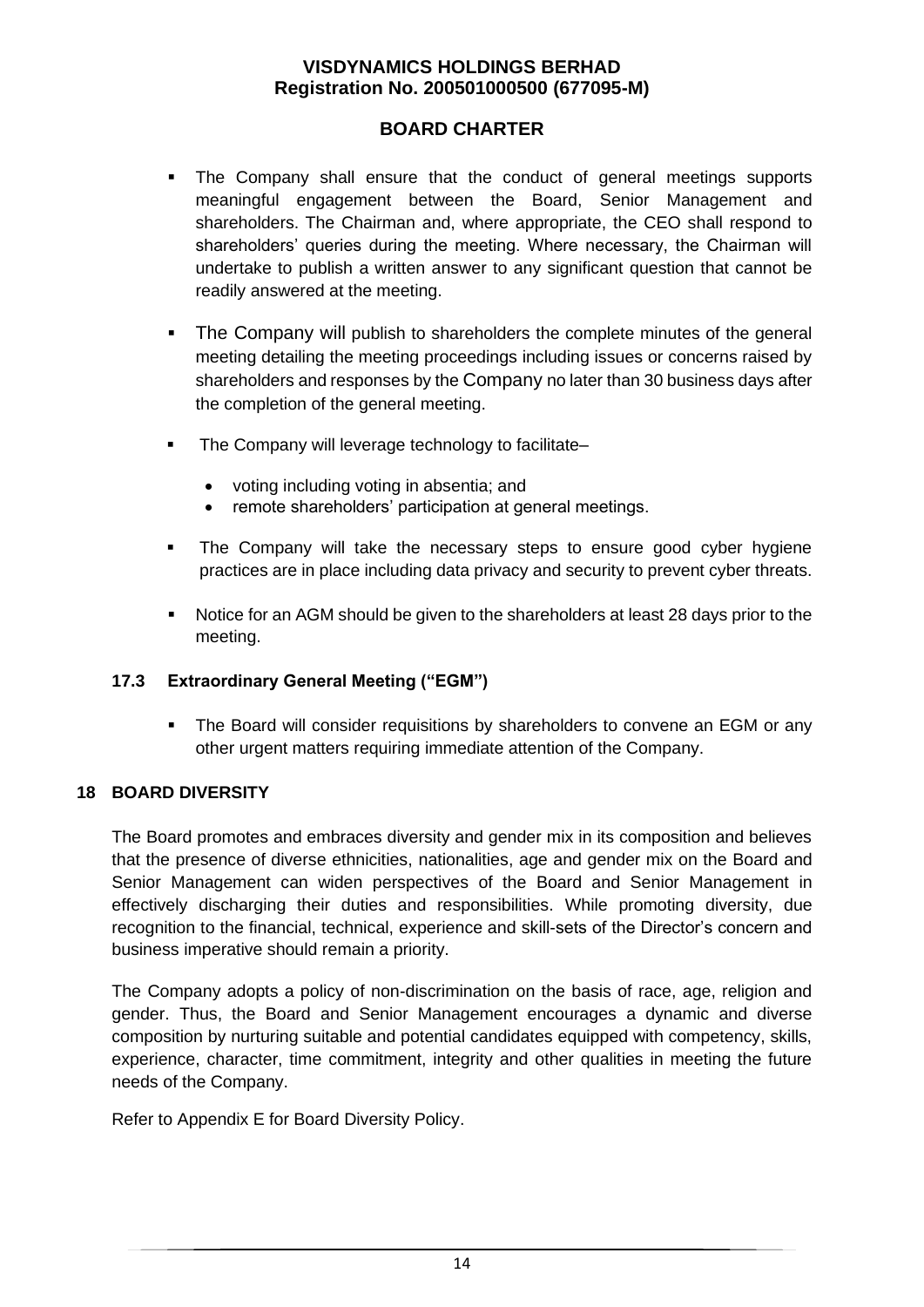## **BOARD CHARTER**

#### **19 RIGHTS TO INFORMATION AND INDEPENDENT PROFESSIONAL ADVICE**

The Board has direct and unrestricted access to all Company's information, whether as a full Board or in their individual capacities. In furtherance of their duties, they also have direct and unrestricted access to Senior Management. To ensure the effective working of the Board, all Directors also have individual and independent access to legal, financial, governance advice and dedicated services of the Company Secretary. The Board has the authority to conduct or direct any investigation required to fulfill its responsibilities and has the authority to engage, at the Company's expense, such legal, accounting or other independent professional advisers, consultants or experts as it considers necessary from time to time in the performance of its duties in accordance with the agreed procedures laid down by the Board.

### **20 FINANCIAL REPORTING**

In preparing the annual financial statements and quarterly announcements to the shareholders, including price-sensitive public reports and reports submitted to the regulators, the Board aims to present a clear and balanced assessment of the Company's financial position and future prospects.

The Board ensures that the financial statements are prepared in accordance with the applicable act and applicable accounting reporting standards, so as to give a true and fair view of the state of affairs of the Group and the Company.

## **21 REMUNERATION OF DIRECTORS**

- a) The Company aims to set remuneration at levels which are sufficient to attract and retain the Directors needed to run the Company successfully, taking into consideration all relevant factors, including the function, workload and responsibilities involved, but without paying more than is necessary to achieve this goal.
- b) The level of remuneration for the EDs is determined by the Remuneration Committee after giving due consideration to the compensation levels for comparable positions among other similar industry.
- c) NEDs are entitled to participate in the Company's Employee Share Options Scheme (ESOS) subject to approval at a general meeting. NEDs who participated in the ESOS are prohibited to sell, transfer or assign the shares within one (1) year from the date of offer of such options.
- d) No director other than EDs shall have a service contract with the Company.

## **22 CONFLICT OF INTEREST**

- 22.1 The Directors must:-
	- disclose to the Board (through the Secretary and/or Chairman) any actual or potential conflicts of interest which may exist or be thought to exist as soon as they become aware of the issue;
	- take any necessary and reasonable measures to try to resolve the conflict; and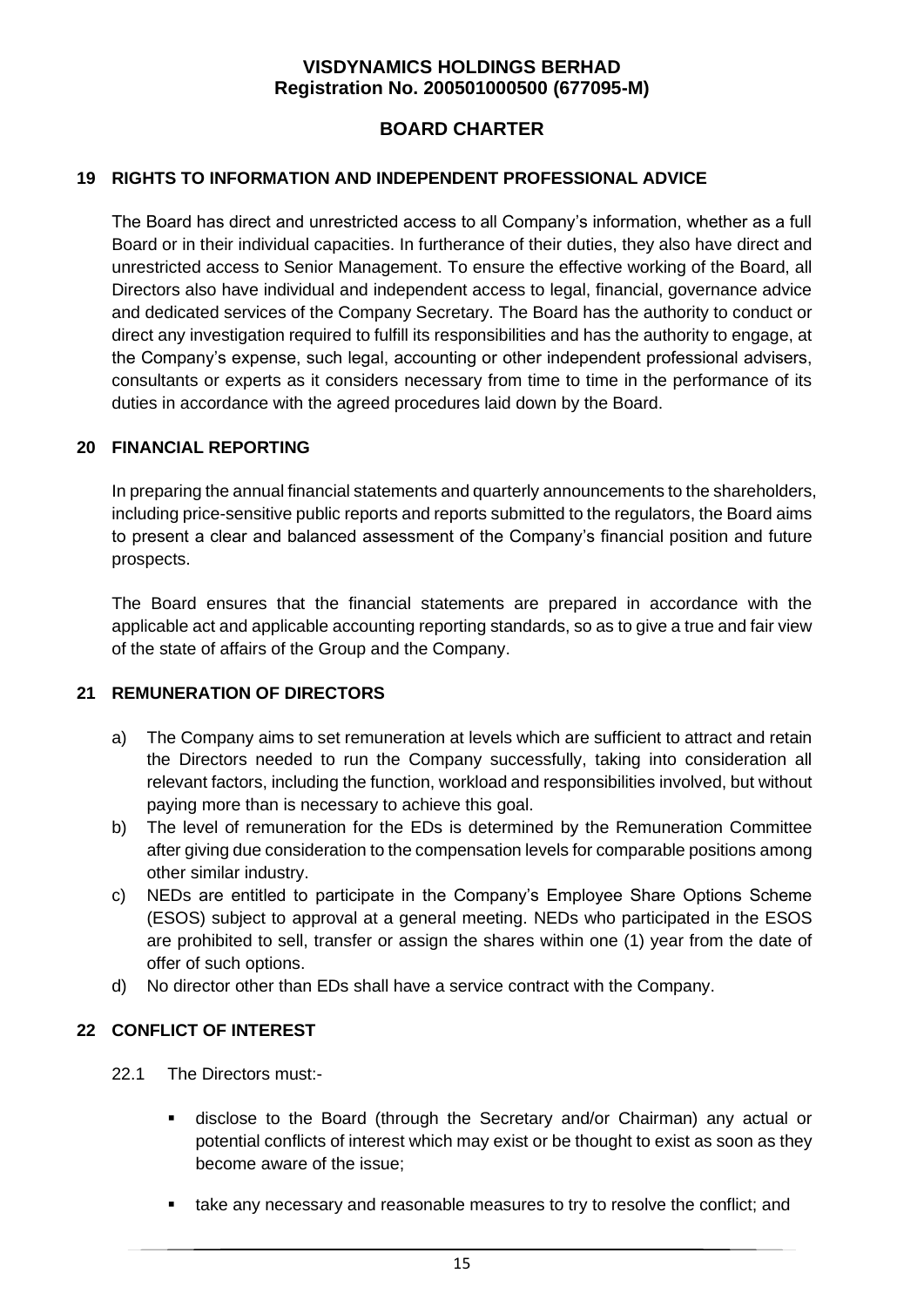## **BOARD CHARTER**

- comply with the provisions in the Act on disclosing interests and restrictions on voting.
- 22.2 If a conflict or potential conflict situation exists, it is required that the conflicted Director shall be absent from the meeting whilst the Board discusses the matter and not vote on the matter, unless the other directors who do not have a material personal interest in the matter have passed a resolution that states that those directors are satisfied that the interest should not disqualify the director from being present.
- 22.3 The Directors are expected to advise the Company Secretary of any proposed Board or executive appointment to other companies as soon as practicable.

### **23 COMPANY SECRETARY**

- 23.1 The Board appoints the Company Secretary, who plays an important advisory role, and ensures that the Company Secretary fulfils the functions for which he/she has been appointed.
- 23.2 The Company Secretary shall be qualified under Section 235(2) of the Act to which he/ she must be a person licensed by the Companies Commission of Malaysia under Section 20G of the Companies Commission of Malaysia Act 2001 or a member of any one of the following body:-
	- Malaysian Institute of Chartered Secretaries and Administrators (MAICSA)
	- Malaysian Institute of Accountants (MIA)
	- Malaysian Bar
	- Malaysian Association of Company Secretaries (MACS)
	- Malaysian Institute of Certified Public Accountants (MICPA)
	- Sabah Law Association
	- Advocates Association of Sarawak
- 23.3 The roles and responsibility of the Company Secretary shall include, but not limited to the following:-
	- Manage all Board and Board Committee meeting logistic, attend and records meetings and facilitate Board communication.
	- Advise the Board on its roles and responsibilities.
	- Facilitate the orientation of new directors and assist in director training and development.
	- Advise the Board on corporate disclosure and compliance with company and securities regulations and listing requirements.
	- Manage processes pertaining to the annual shareholder meeting.
	- Monitor corporate governance developments and assist the Board in applying governance practices to meet the Board's needs and stakeholders' expectations.
	- Serve as a focal for stakeholders' communication and engagement on corporation governance issues.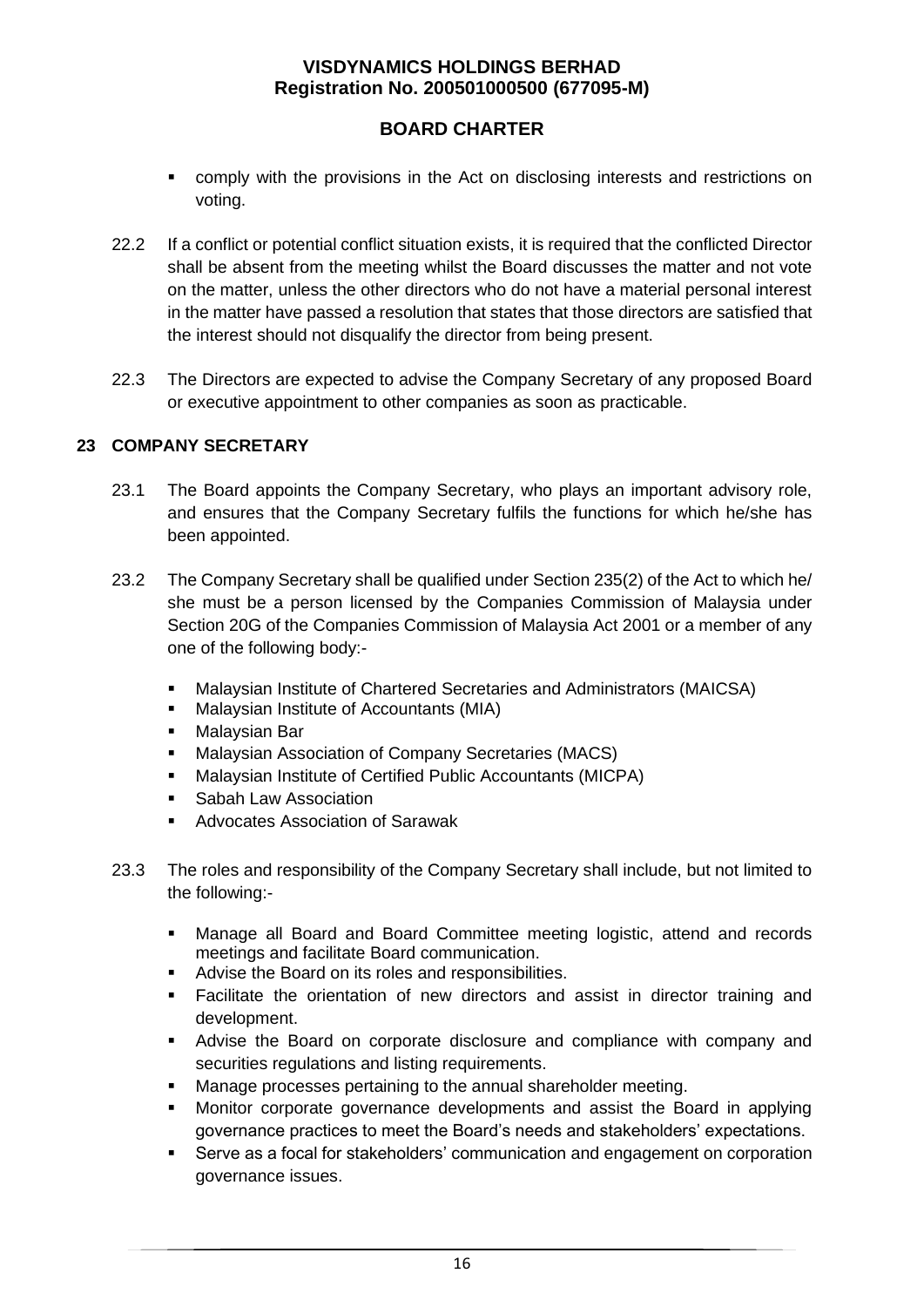## **BOARD CHARTER**

- 23.4 The Company Secretary is accountable to the Board through the Chairman of the Board and Committees on all governance matters.
- 23.5 The Company Secretary is a central source of information to the Board and its Committees on issues relating to compliance with rules and regulations, procedures and regulations affecting the Company.
- 23.6 The Company Secretary should guide Directors of their obligations to adhere to matters relating to:
	- Disclosure of interest in securities:
	- **•** Disclosure of any conflict of interest in a transaction involving the Company;
	- Prohibition on dealing in securities; and
	- Restriction on disclosure of price-sensitive information.
- 23.7 The Company Secretary must keep abreast of, and inform, the Board of current governance practices.
- 23.8 The Board members have unlimited access to the professional advice and services of the Company Secretary.

#### **24 STAKEHOLDERS OF THE COMPANY**

The Company has established channels such as engagement forums or use of electronics means (corporate website and email) to undertake active engagements with the relevant stakeholders for example employees, shareholders, potential investors, and consumers to gain a better understanding of the expectations and concerns (if any) of these stakeholders and the Company's impact on them.

#### 24.1 Shareholders

- **•** The Board acknowledges the importance of informing the shareholders on all material business matters affecting the Company such as adoption of open and transparent policies in respect of its relationship with its shareholders and investors.
- The Board ensures the timely release of financial results on a quarterly basis to provide shareholders with an overview of the Company's performance and operations in addition to the various announcements made during the year.
- The Company leverages on information technology for effective dissemination of information. The Company's website provides easy access to corporate information pertaining to the Company and its activities and is continuously updated.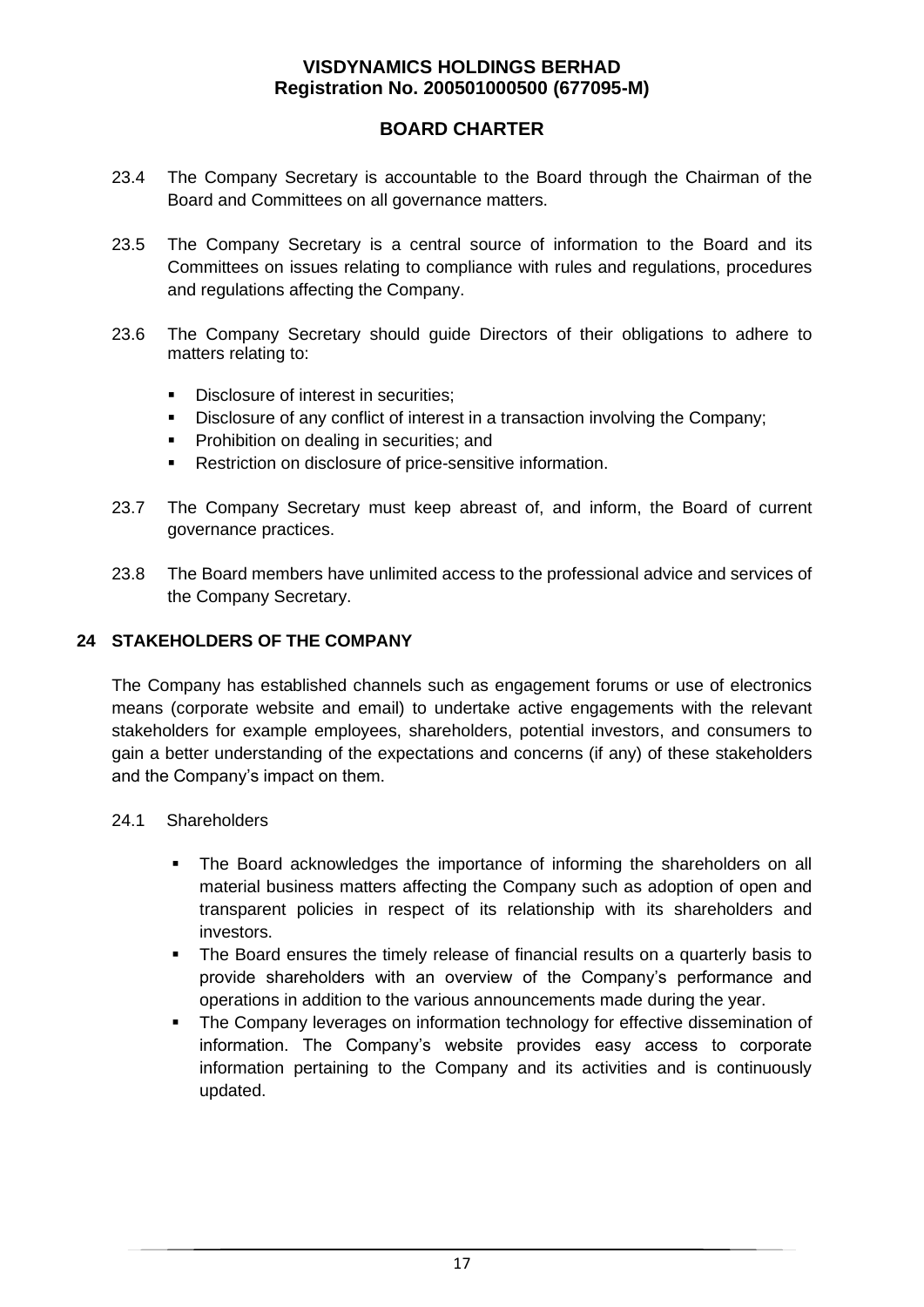## **BOARD CHARTER**

#### 24.2 Other Stakeholders

In the course of pursuing the vision and mission of the Company, the Board recognises that no Company can exist by maximising shareholders value alone. In this regards, the needs and interests of other stakeholders are also taken into consideration.

#### 24.3 Employees

- The Board acknowledges that the employees are invaluable assets of the Company and play a vital role in achieving the vision and mission of the Company.
- The Company has made effort to provide high quality work, health and safety environment to our employees as well as the Group's stakeholders. The Group continues to adhere the industry and healthy policy in order to ensure that a safe and healthy working environment is provided to the employees of the Group at all times.
- Opportunities will be given to the Group's employees for attending external and on-the-job training to enhance their skills, knowledge and personality.
- 24.4 Environment
	- The Board acknowledges the need to safeguard and minimise the impact to the environment in the course of achieving the Company's vision and mission.
	- The Company continues promoting environmentally-conscious work practices in order to reduce environmental impact, enhance energy efficiency and to promote recycling wherever possible. The Group complies with the environmental laws and regulations.
- 24.5 Social Responsibility
	- The Board acknowledges that the Company should play a vital role in contributing towards the welfare of the community in which it operates.
	- The Company adopts comprehensive and documented policies and procedures towards responsible marketing and advertising its products and services.
	- **·** The Company supports charitable causes and initiatives on community development projects.

#### 24.6 Company's sustainability risks and opportunities

The Board will proactively consider sustainability issues such as health and safety, data governance and privacy as well as climate action when it oversees the planning, performance and long-term strategy of the company, to ensure the Company remains resilient, is able to deliver durable and sustainable value as well as maintain the confidence of its stakeholders.

Management will integrate sustainability considerations in the day-to-day operations of the Company and ensure the effective implementation of the Company's sustainability strategies and plans.

The Board and Management will continuously engage and consider the views of its internal and external stakeholders to better understand and manage the Company's sustainability risks and opportunities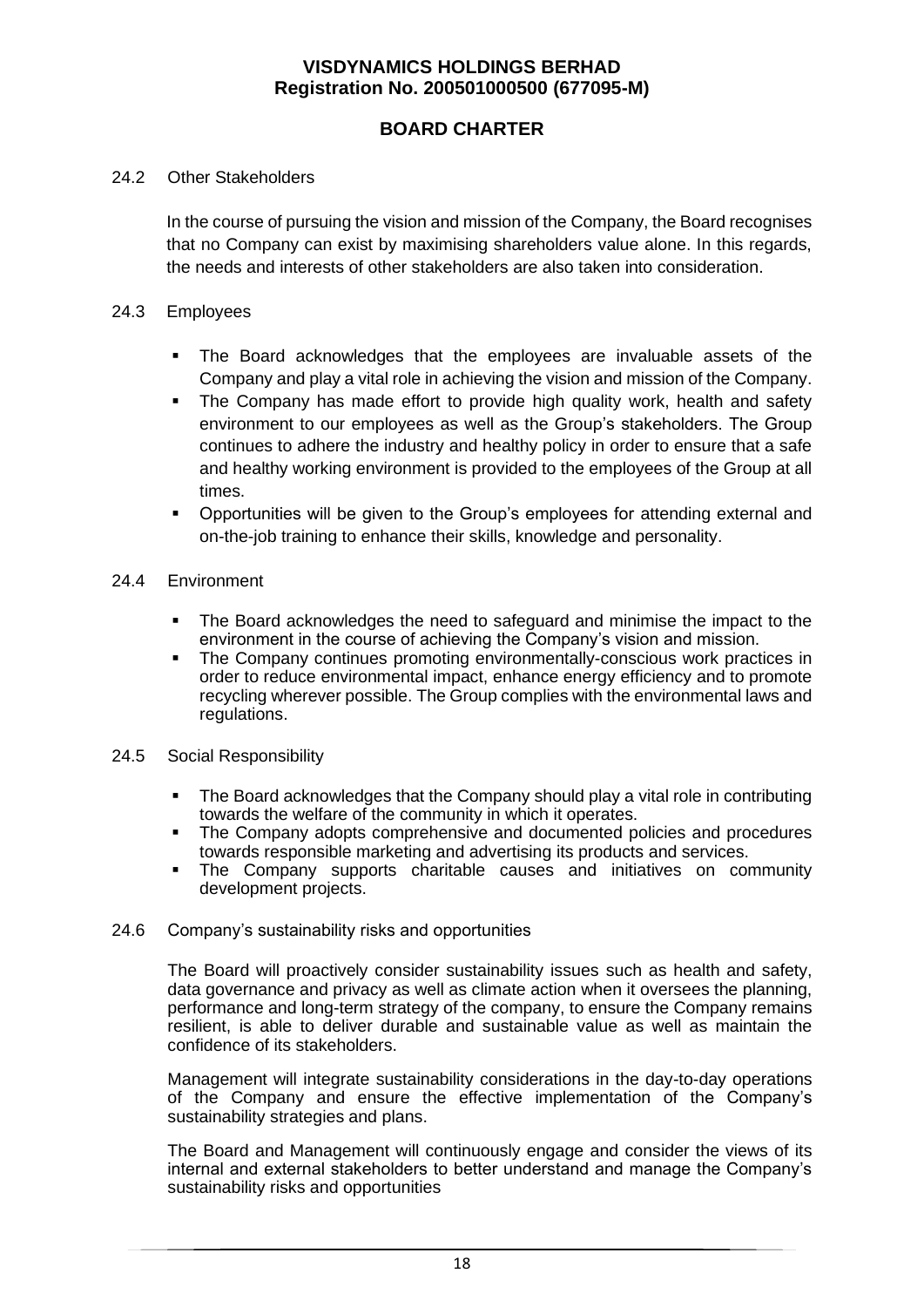## **BOARD CHARTER**

The Company's sustainability strategies, priorities as well as targets and performance against these targets will be communicated to the employees so that they are aware and understand the Company's approach to sustainability ('what we do and why we do it').

The Company will inform the external stakeholders through the appropriate means such as engagements and company disclosures, this includes how close (or far) is the Company from achieving its targets, and actions the company has or will take to address any gaps.

#### **25 APPLICATION**

The principles set out in this Charter are:-

- a) Kept under review and updated as practices on Corporate Governance develop and further guidelines on Corporate Governance are issued by the relevant regulatory authorities:
- b) Applied in practice having regard to their spirit and general principles rather than to the letter alone; and
- c) Summarised in the Annual Report as part of a narrative statement by the Directors on Corporate Governance.

The Board endeavours to comply at all times with the principles and practices set out in this Charter.

The Board will review this Charter from time to time and make any necessary amendments to ensure they remain consistent with the Board's objectives, current law and practice. Any updates to the principles and practices set out in this Charter will be made available on the Company's corporate website.

## **26 REVIEW OF BOARD CHARTER**

This Board Charter established by the Board shall be periodically reviewed and updated by the Board at least once every three (3) years taking into consideration the needs of the Group as well as any development in rules and regulations that may have an impact on discharge of the Board's duties and responsibilities.

This Board Charter was reviewed and updated by the Board on 22 December 2021.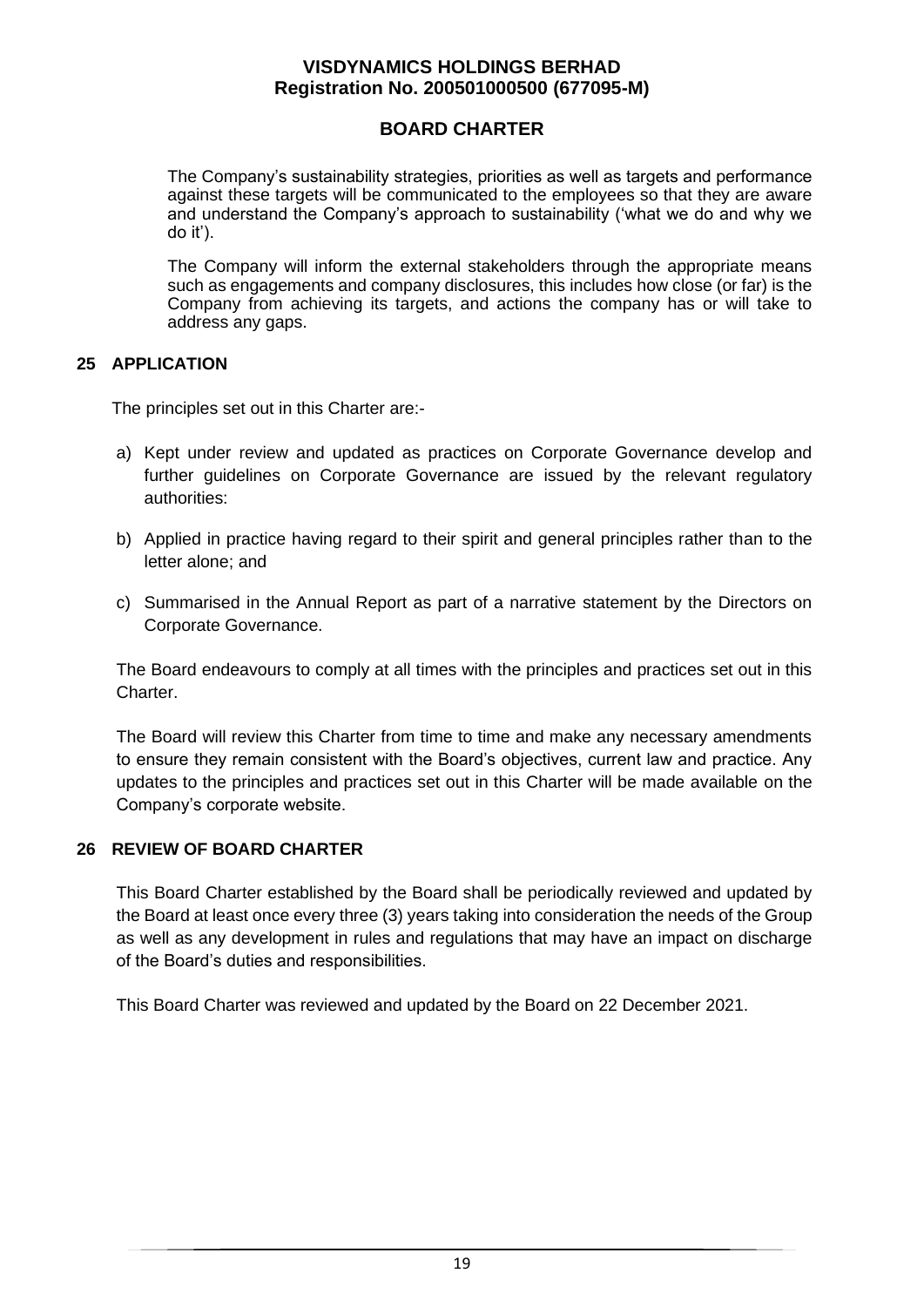## **BOARD CHARTER**

## **APPENDIX A**

### **LIST OF MATTERS RESERVED FOR THE BOARD**

The following matters shall be reserved for decision by the Board, supported by any recommendation as may be made from time to time by the Board Committees (as appropriate):

#### **Financial**

- 1) The adoption of any significant change or departure in the accounting policies and practices of the Company and its subsidiaries.
- 2) The raising of incremental borrowing facilities involving substantial amounts.
- 3) The approval of the strategy, business plans and annual budgets and of any subsequent material changes in strategic direction or material deviations in business plans.
- 4) The approval of the annual financial statements and interim reports, the valuation of unlisted investments, the declaration of dividends and the forfeiture of unclaimed dividends.
- 5) The recommendation to shareholders of any increase, reduction or alteration to the share capital of the Company and the allotment, issue or other disposal of shares of the Company (except for shares allotted under any employee share option scheme).

#### **Statutory and administrative**

- 1) Recommending amendments to the Constitution of the Company.
- 2) The frequency of meetings of the Board.
- 3) The convening of general meetings of shareholders of the Company.
- 4) The prosecution, defence or settlement of legal or arbitration proceedings where material and except in the ordinary course of business.
- 5) The appointment, removal or replacement of the Company Secretaries.

#### **Regulatory**

- 1) The approval of the terms and conditions of the Company's rights issues, public offers, capital issues or issues of convertible securities, including shares or convertible securities issued for acquisitions:
- 2) The approval and authority to issue circulars to the shareholders of the Company;
- 3) The approval of and authority to issue prospectuses, listing particulars, rights offers or takeover or merger documents;
- 4) Recommending to the shareholders that any ordinary or special resolutions in respect of the Company;
- 5) Recommending to the shareholders to take a particular course of action proposed by the Board; and
- 6) Any decision to list the Company's shares on any stock exchange or to terminate any such listing.

#### **Conduct of the Board**

- 1) The appointment to the Board including the appointment of the Chairman, CEO, EDs and NEDs and the approval on the nomination of alternate directors (if any) as recommended by the Nomination Committee.
- 2) The appointment of, terms of reference and changes in the composition of the Board Committees as are established from time to time.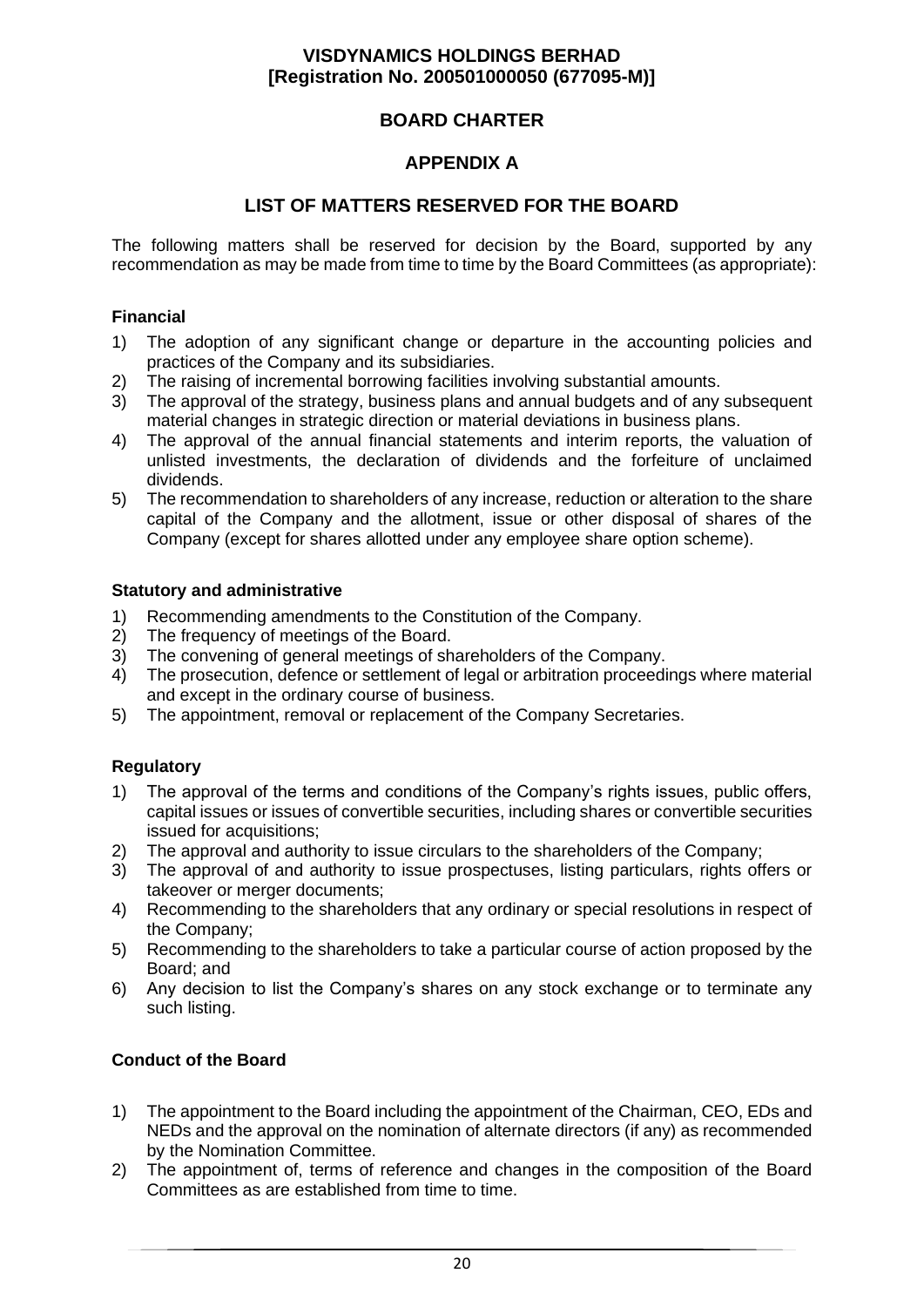## **BOARD CHARTER**

## **APPENDIX A**

### **LIST OF MATTERS RESERVED FOR THE BOARD**

- 3) Any increase of Board members' fees and benefits payable to the Directors, as recommended by the Remuneration Committee and endorsed by the Board, which shall ultimately be approved by the shareholders of the Company in a general meeting.
- 4) The implementation of any employee share option scheme, the rules applicable to any such scheme and any amendments to such rules for submission to the shareholders of the Company for approval.
- 5) The formulation of recommended policies in relation to equal opportunity employment, human capital development, environment, health and safety.
- 6) Constituting part of this Board Charter is a "general enabling resolution" which deals with the authority of certain Directors and officials to negotiate and finalise the terms of contracts, for and on behalf of the Company.

#### **Performing Strategy Review**

- 1) Instituting a regular and formal Board strategy review. This involves analysing the existing corporate strategy, examining progress towards designated objectives and evaluating current performance in light of these objectives.
- 2) Board strategy should be undertaken periodically and in the midst of rapidly changing environments and market conditions, at short intervals.
- 3) Criteria to be used to measure strategic progress.

#### **Succession Planning**

- 1) The approval of the succession plan for all Senior Management position to ensure that candidates appointed to these positions are of sufficient caliber.
- 2) Type and depth of experience required in order for the Board to continue functioning effectively in the succession planning programme.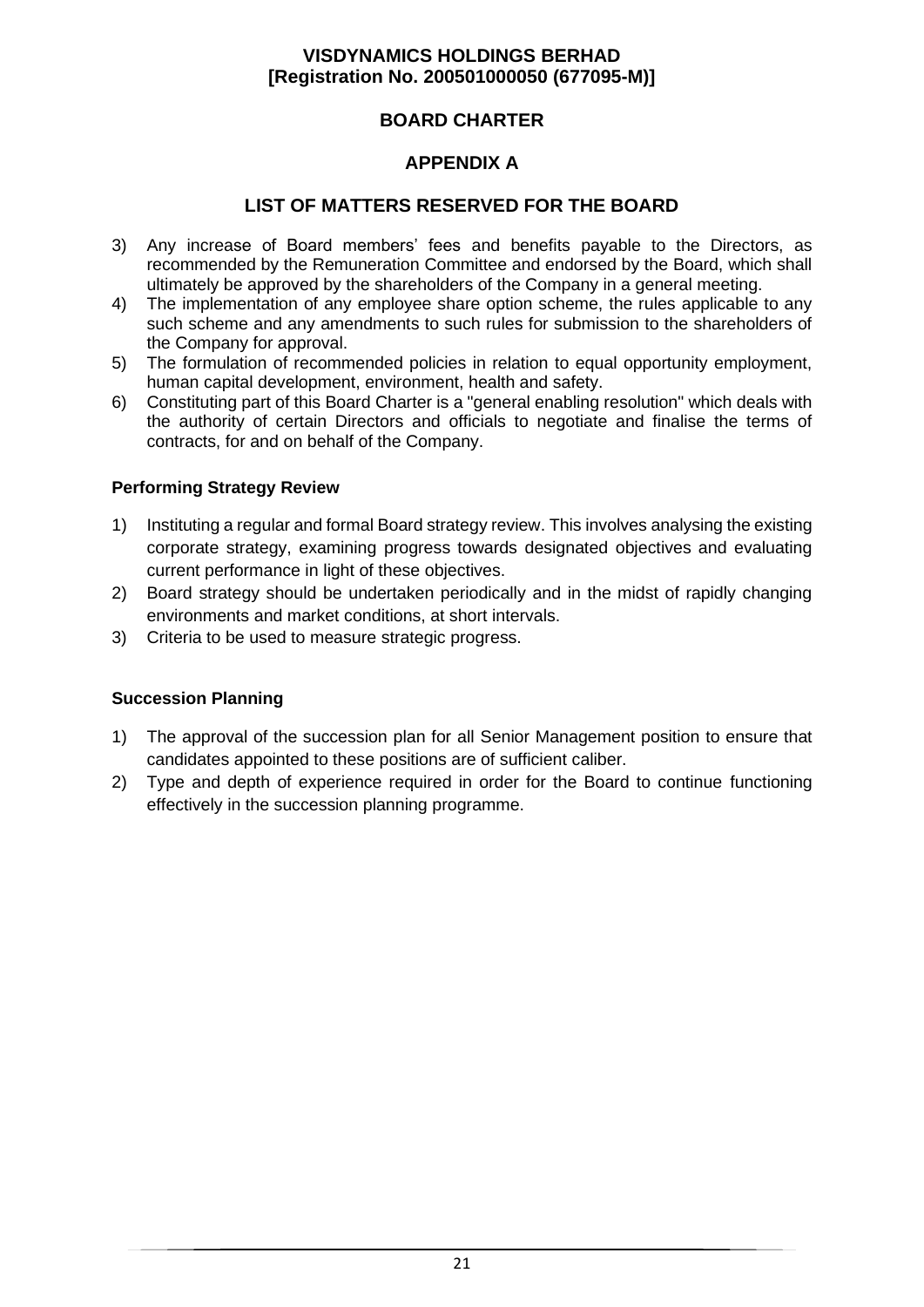## **BOARD CHARTER**

## **APPENDIX B**

## **CODE OF CONDUCT**

*(adopted on 24 June 2021)*

#### **Introduction and Scope**

This Code of Conduct ("**the Code**") is intended to apply to every director, officer and employee ("**affected personnel**") of VisDynamics Holdings Berhad ("**the Company**") and its subsidiaries ("**the Group**"). The Code establishes standards to ensure that the working environment and conditions are safe and healthy, workers are treated with respect and dignity, and business operation are conducted ethically which all affected personnel are expected to observe and adhere to the highest standards of professional and personal conduct. The terms of office or employment shall include understanding and agreement to uphold and comply with the Code at all times.

The aim of the Code is to provide guidelines on the expected behaviour and conduct and also to serve as a tool to guide the affected personnel's actions when dealing with both, internal and external parties.

The fundamental in adopting the code is to ensure that all business activities are in full compliance with the laws, rules and regulations of the country in which it is operating. If a law of the country conflicts with a rule or policy set out in the Code, affected personnel should comply with the law. Besides, the Code encourages affected personnel to go beyond legal compliance and adopt internationally-recognized standards in order to advance business ethics and control.

This Code is not intended to be exhaustive and cannot anticipate every situation which may morally or ethically compromise the affected personnel or the Company. In this regard, the Company expects the affected personnel to use their professional and sound judgment. In case of any ambiguity, the affected personnel should consult and seek guidance from his or her immediate superior or Admin Department.

The Company reserves the right to add, amend, annul, vary or modify the provisions set out in the Code as and when it deems necessary in the continued development and implementation of the Code and to adopt the best practice where possible.

The Group's Business Associates<sup>1</sup> have to comply with the Code when performing their work or services for and on-behalf of the Group.

#### **Our Values**

We uphold the highest standards of integrity, transparency and accountability in the conduct of the Group's business and operations to ensure business sustainability. We are committed to conduct our affairs in an ethical, responsible and transparent manner.

• To Shareholders, we are committed to creating and enhancing long-term shareholder value.

 $<sup>1</sup>$  an external party with whom the Group has, or plans to establish, some form of business relationship. This may include clients,</sup> customers, joint ventures, joint venture partners, consortium partners, outsourcing providers, contractors, consultants, subcontractors, suppliers, vendors, advisers, agents, distributors, representatives and intermediaries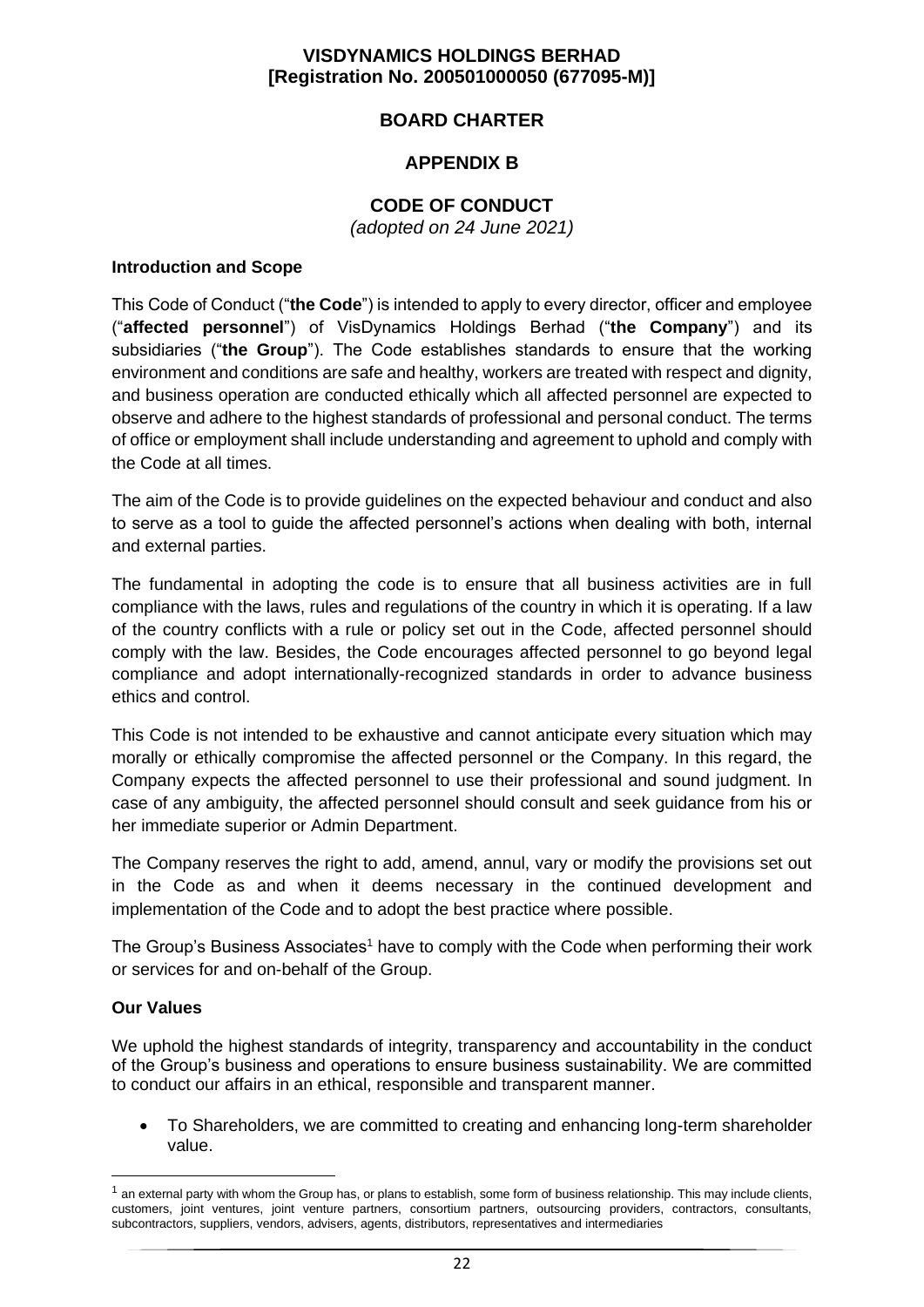## **BOARD CHARTER**

## **APPENDIX B**

## **CODE OF CONDUCT**

*(adopted on 24 June 2021)*

- To Employees, we will strive to recruit and retain the most competent people, offer them competitive terms and conditions of service, and maximize their personal progression through training and development. The Group is committed to provide to all employees a safe, secure, healthy and conducive workplace culture and environment, where values, mutual and reciprocal respect, trust and confidence are upheld and promoted.
- To Customers, we strive to provide products and services that meet their expectation through continuous engagement and respect for their privacy.
- To Business Associates, we will uphold the highest professional and ethical relationships for mutual benefit with our suppliers, contractors, service providers, financial institutions and other entities doing business with us.
- To Government, we undertake to comply with all applicable laws and regulations laid down and to participate in projects promulgated by government for industry and social development.
- To all stakeholders, we will be a responsible corporate citizen wherever we operate and will take into consideration the needs and aspiration of the local communities.

#### **I. Respecting Others**

#### **1) Unlawful Discrimination**

We do not tolerate unlawful discrimination in the workplace or on the job. The Group will not engage in discrimination based on race, color, age, gender, ethnicity, disability, pregnancy, religion, political affiliation, or marital status in hiring and employment practices such as promotions, rewards, and access to training.

#### **2) Working hours**

Workweeks and working hours are not to exceed the maximum set by statutory labour law.

## **3) Wages and Benefits**

To offer pay and benefits that is fair and competitive within each local business and industrial markets we participate in. Compensation paid to workers shall comply with all applicable laws, including those relating to minimum wages, overtime hours and legally mandated benefits.

#### **4) Humane Treatment**

There is to be no harsh and inhumane treatment including any sexual harassment, sexual abuse, corporal punishment, mental or physical coercion or verbal abuse of workers; nor is there to be the threat of any such treatment.

#### **5) Communication**

We promote continuous two-way communication with our employees to ensure ideas, concern and problems being identified and resolved amicably as a team.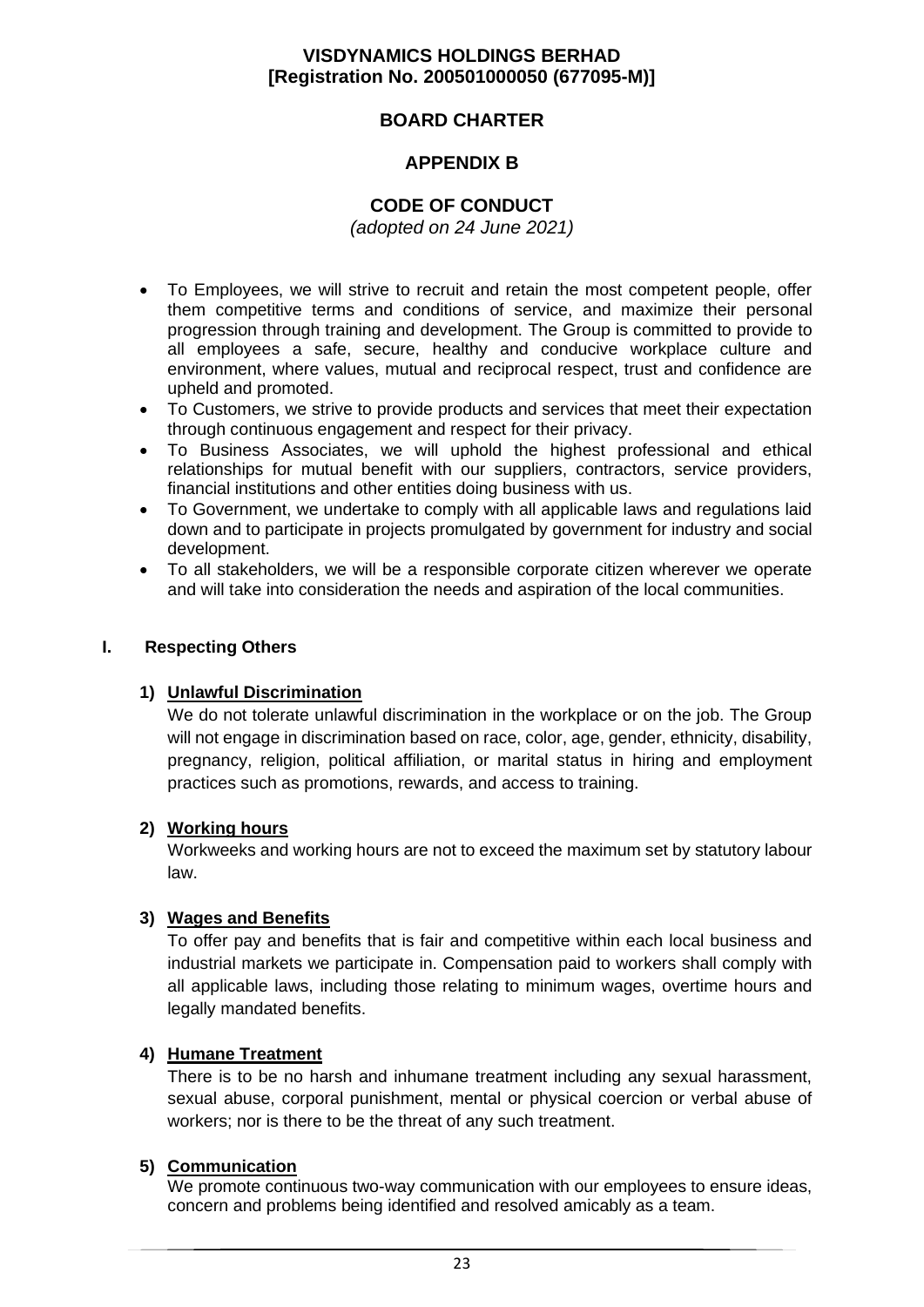## **BOARD CHARTER**

## **APPENDIX B**

## **CODE OF CONDUCT**

*(adopted on 24 June 2021)*

### 6) **Freedom of Association**

We respect the employees' right to exercise lawful rights of free association including joining or not joining any association and adopt an open attitude towards the activities of worker representative bodies and their organizations.

## **7) Continuous Development**

We strive to identify and satisfy the needs of employees to continuously develop their knowledge, skills and competency for personal development and corporate excellence.

#### **II. Serve Our Customers**

#### **1) Integrity**

Our reputation that our customers can trust for the products and services provided by us is our most valuable asset, and it is the responsibility of all of us, including Business Associates, to make sure that we continually earn that trust. We strive to deliver our products and services with competitive value and quality in equilibrium. The affected personnel shall exhibit good working attitude, behaviour, courtesy, honesty and professionalism at all times during the course of performing their duties and tasks. In performing their duties, due care and diligence must be exercised.

#### **2) Competency**

We seek to only serve our customers whom we are competence to serve, who value our products and services and who meet appropriate standard of legitimacy and integrity.

## **3) Assets**

It is our commitment that all assets belonging to our Business Associates and customers, including intangible, intellectual properties and electronic assets, shall be used in a manner both responsible and appropriate to our business and only for legal and authorized purposes.

#### **III. Avoiding Conflict of Interest**

A conflict of interest arises in any situation in which an individual is in a position to take advantage of his or her role at the Group for his or her personal benefit, including the benefit of his or her family and friends. A conflict of interest can make it difficult for an individual to fulfill his or her duties impartially and correctly. A conflict of interest can exist even if it results in no unethical or improper acts. Even the appearance of improper influence in decision-making may be an issue. A conflict of interest will undermine the values of good faith, fidelity, diligence and integrity in the performance of duties and obligations as expected.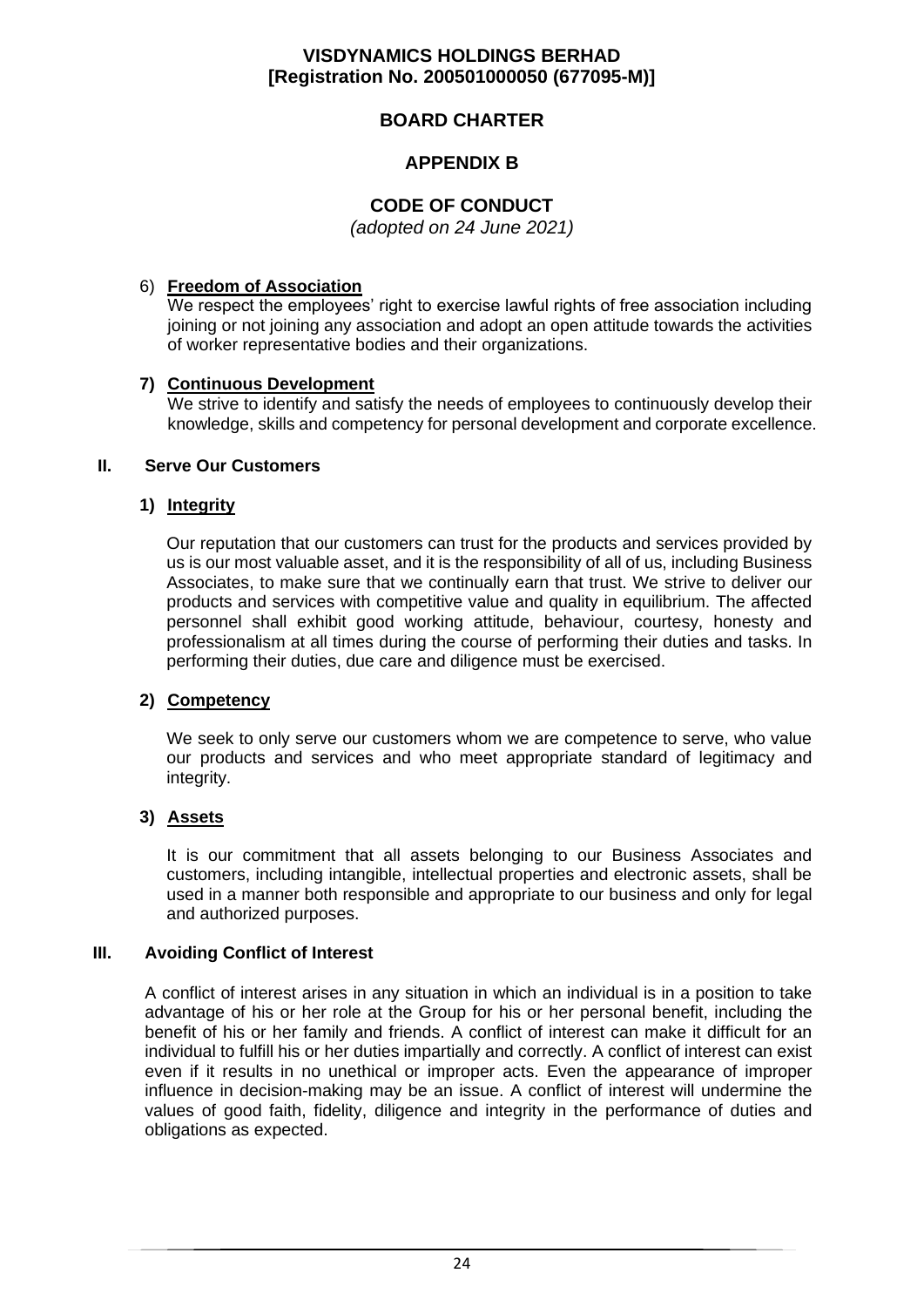## **BOARD CHARTER**

## **APPENDIX B**

## **CODE OF CONDUCT**

*(adopted on 24 June 2021)*

All affected personnel and Business Associates must therefore avoid conflicts of interest in the conduct of business.

The management of conflict of interest shall be governed by **Related Party Transaction Policy and Procedures**.

### **1) Business Integrity**

The highest standards of integrity are to be upheld in all business interactions. All affected personnel and Business Associates performing works or services for or acting on behalf of the Group shall have a zero tolerance toward all forms of bribery, corruption, extortion and embezzlement (covering promising, offering, giving or accepting any bribes) and to comply with all relevant anti-bribery and corruption laws or regulations and the Company's **Anti-Bribery and Corruption Policy**.

All business dealings should be transparently performed and accurately reflected in the records. Monitoring and enforcement procedures shall be implemented to ensure compliance with the anti-corruption laws or regulations and **Anti-Bribery and Corruption Policy**.

#### **2) No Improper Advantage**

Bribes or other means of obtaining undue or improper advantage are not to be offered or accepted. Gifts/benefit other than of token value (any amount above USD50) should be refused.

#### **3) Disclosure of Information**

Information regarding business activities, structure, financial situation and performance is to be disclosed in accordance with applicable regulations and prevailing industry practices. Falsification of records or misrepresentation of conditions or practices in the supply chain is not permitted.

#### **4) Fair Business and Competition**

Standards of fair business and competition are to be upheld. Appropriate means to safeguard customer information must be available.

## **IV. Preserve Confidentiality and Privacy**

Inability to preserve confidentiality will eliminate our competitive advantage, promote unethical business practice and prove costly in other ways. Therefore, upholding the highest standard in preserving confidentiality is one of our responsibilities and extended to ensuring affected personnel and Business Associates receive such information on a "need to know" basis and to observe the confidentiality and privacy of such information.

We respect the confidentiality and privacy of our employees, customers, Business Associates and regulatory bodies with whom we do business and liaise with. Unless authorised, we do not use confidential information for personal use, for our sole benefit or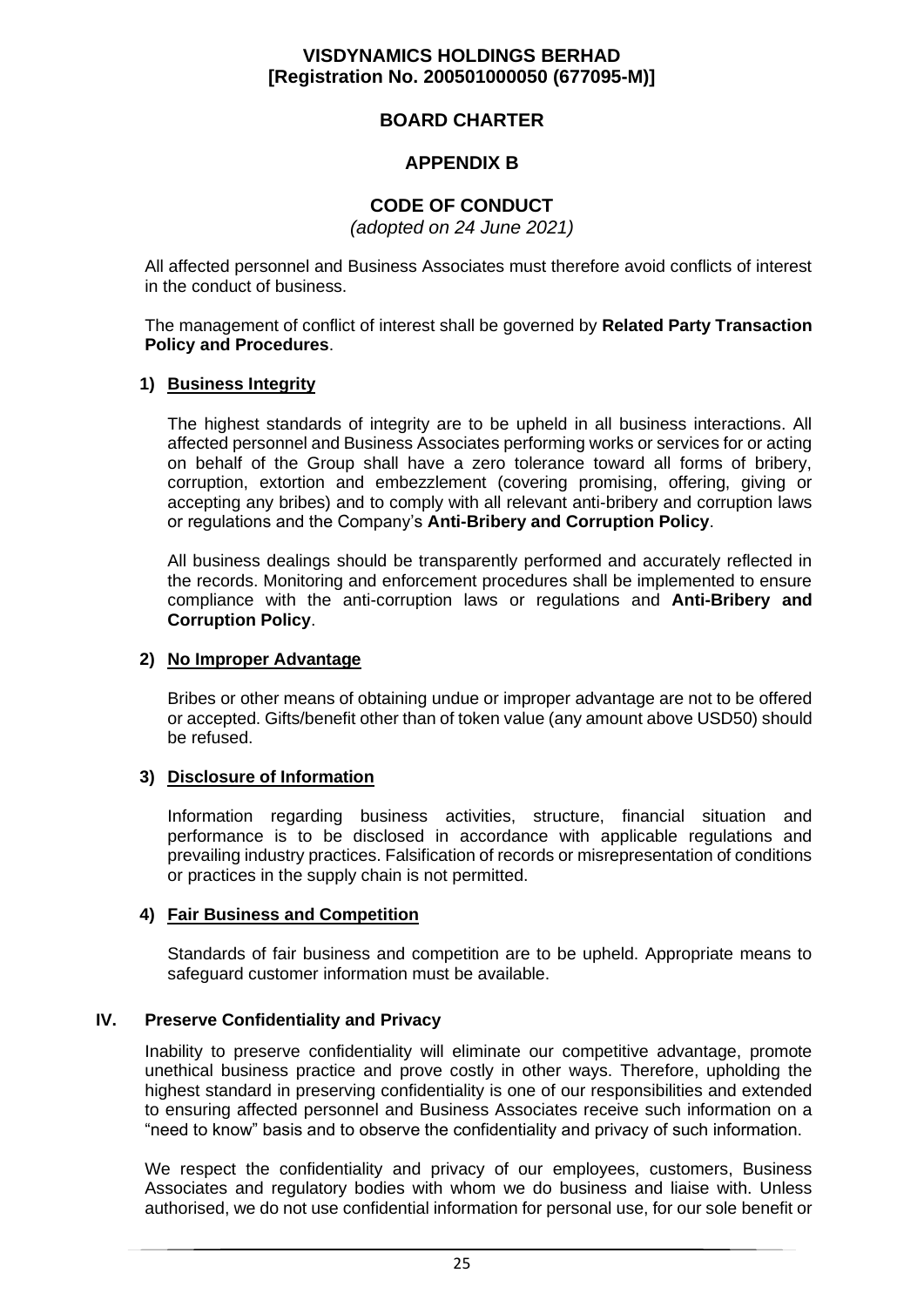### **BOARD CHARTER**

### **APPENDIX B**

## **CODE OF CONDUCT**

*(adopted on 24 June 2021)*

to benefit a third party with detrimental effect to the owners. We disclose confidential information or personal data only when the appropriate level of consent or authorisation to do so has been obtained from the owners or affected parties and/or compelled to do so by legal and regulatory requirements.

#### **V. Insider Trading**

Insiders, including employees, who are in possession of market sensitive information are not allowed to trade in the securities of the Company or another listed company should the said information yet to be made public. Insiders are also prohibited from disclosing any non-public price sensitive information to any third party, unless it is disclosed in compliance with relevant laws and regulations.

#### **VI. Anti-Money Laundering**

All affected personnel and Business Associates acting for or on behalf of the Group must not involve, directly or indirectly, in any money laundering activities and non-compliance shall be a violation of this Code and the law.

#### **VII. Corporate Citizenship**

- We commit our acts in a manner that is socially responsible to the society and within the laws, customs and traditions of the countries we operate and contribute in a responsible manner to the development of communities.
- We aspire to act in a manner that minimises the detrimental environmental impact of our business operations.
- We continuously support charities, educational and community service activities.

#### **VIII. Reporting Channel**

Each affected personnel and Business Associates have the obligation to expeditiously report any violation or suspected violation of the Code, other Group policy and procedures or applicable law, rules or regulation.

Should any affected personnel have any information with respect to any such violation or suspected violation, the affected personnel should report such information to their superior or bring the matter to the attention of the HODs or Admin Department where appropriate:

For all stakeholders (including affected personnel and Business Associates) who knows of, or suspect a violation of the Code, shall report the concerns in accordance with the Whistle Blowing Policy published on our website. No individual will be discriminated against or suffer any act of retaliation for reporting in good faith on violations or suspected violations of the Code and the whistleblower will be protected under the Malaysia Whistleblower Protection Act 2010.

To assist and encourage the prompt reporting of suspected violations, the Company will accept reports made on an anonymous basis.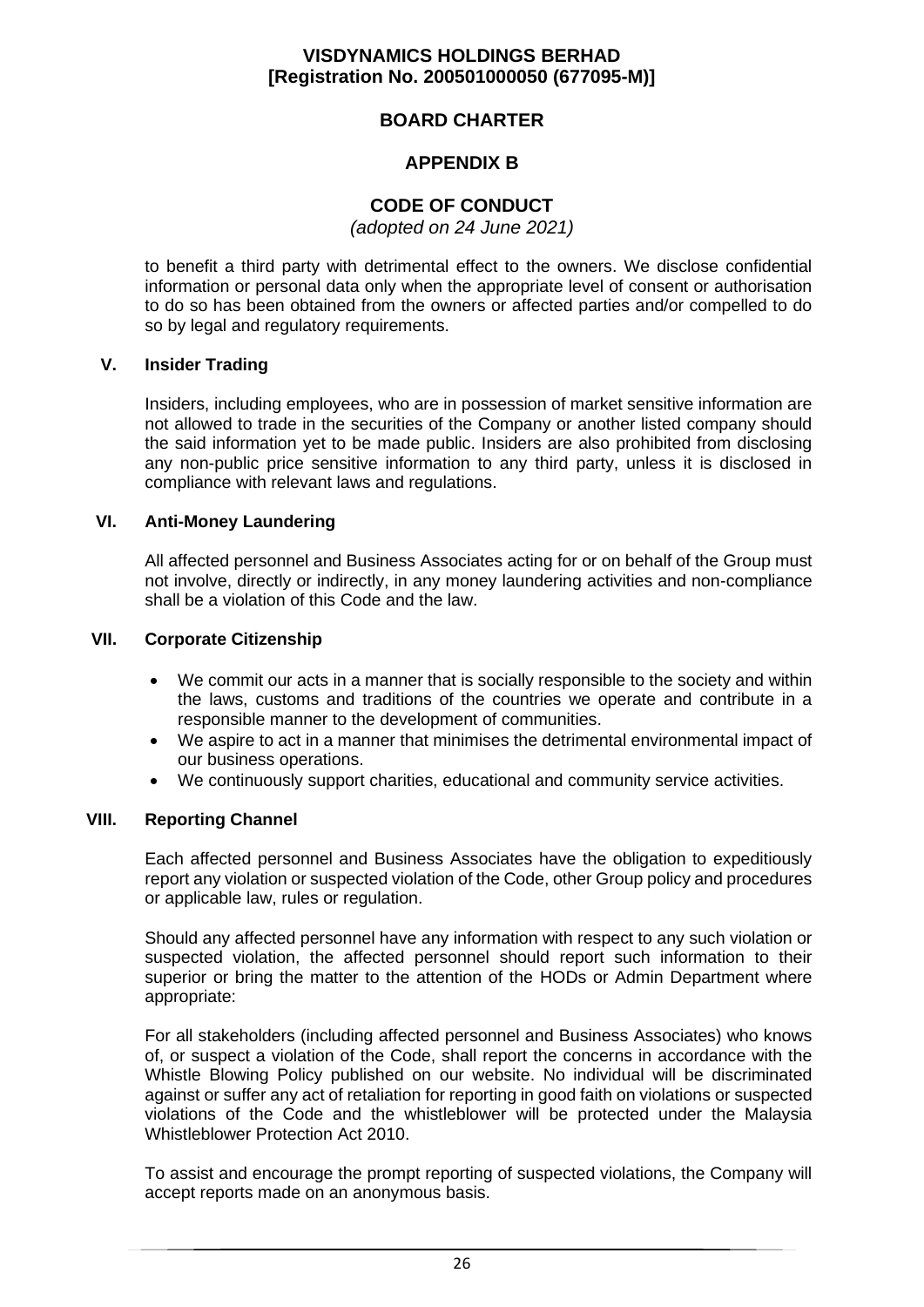## **BOARD CHARTER**

## **APPENDIX B**

## **CODE OF CONDUCT**

*(adopted on 24 June 2021)*

#### **IX. Enforcement**

Affected personnel who disregard or violate any provision(s) of the Code, condone or knowingly fail to report a possible violation, deliberately make a false report or fail to cooperate fully in any investigation of any violation, will be subject to disciplinary action which may include dismissal. In addition, disciplinary action may also be taken against any affected personnel who, through lack of reasonable diligence or care, fail to prevent or report such violations.

Business Associates found to be non-compliance with the Code shall be subject to termination of contract in accordance with the terms of the contract, after going through proper due enquiry or investigation process.

#### **X. Review and Approval of the Code**

This Code of Conduct was approved by the Board on 24 June 2021.

This Code of Conduct will be reviewed by the Board as and when required and updated in accordance with the needs of the Group and any new or changes in regulations that may have an impact on the discharge of the responsibilities of every director, officer and employee and in any event, at least once every two (2) years.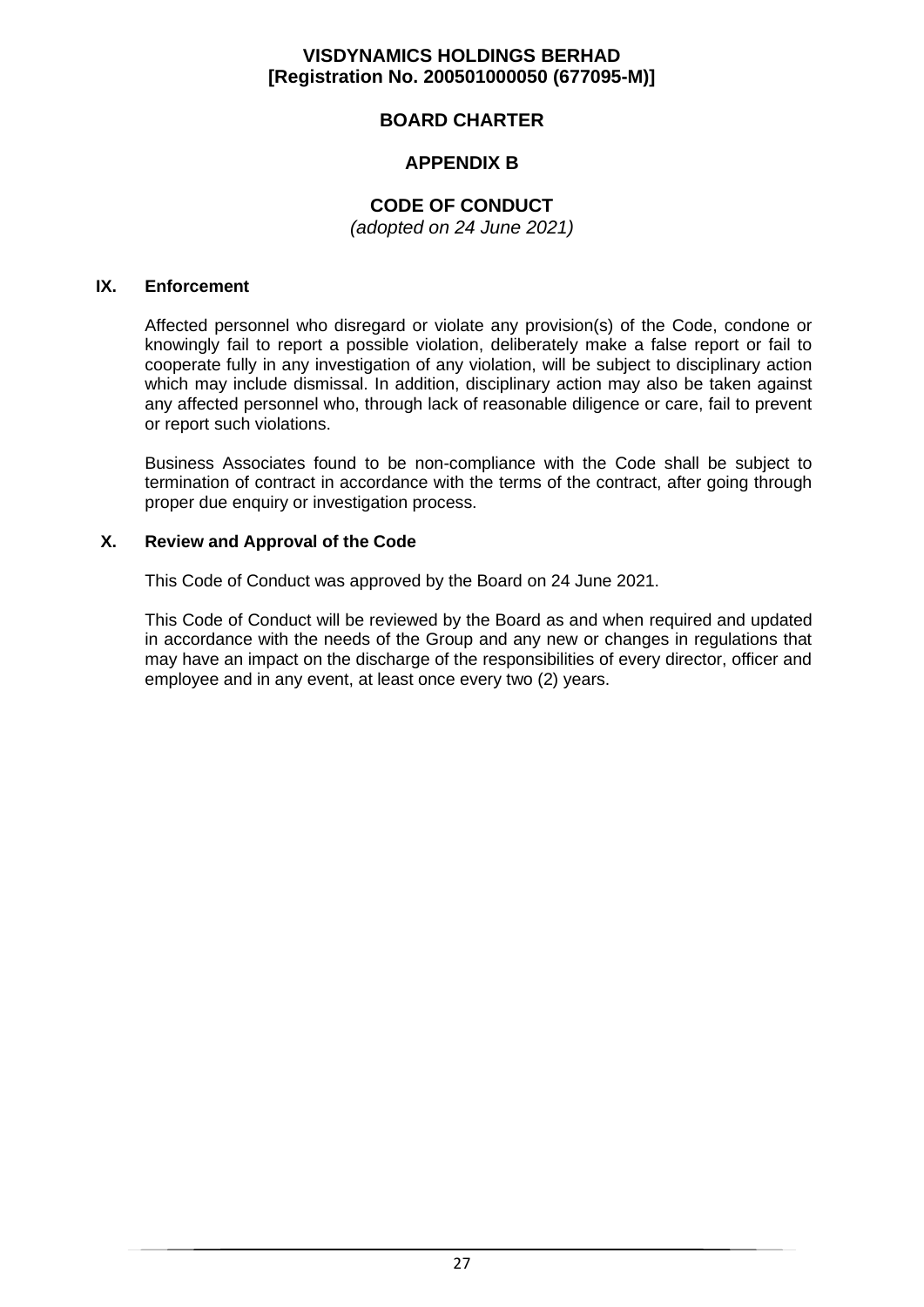## **BOARD CHARTER**

## **APPENDIX C**

### **WHISTLEBLOWING POLICY**

*(adopted on 06 February 2017)*

#### **Overview**

Whistle-Blowing is a specific means by which any employees, customers or suppliers ("stakeholders") can report or disclose through established channels, concerns about unethical behaviour, malpractices, illegal acts or failure to comply with regulatory requirements that is taking place/ has taken place/ may take place in the future; of which they become aware and to provide protection for the party, who report allegations of such malpractice or misconduct.

#### **Objective**

This Policy is designed to:

- 1) Support the Company's values;
- 2) Ensure stakeholders can raise concerns without fear of reprisals and safeguard such person's confidentiality;
- 3) Protect a whistle-blower from reprisal as consequence of making a disclosure;
- 4) Provide a transparent and confidential process for dealing with concerns. This policy not only covers possible improprieties in matters of financial reporting, but also:
	- Fraud;
	- Corruption, bribery or blackmail;
	- Criminal offences;
	- Failure to comply with a legal or regulatory obligation;
	- Miscarriage of justice:
	- Endangerment of an individual's health and safety; and
	- Concealment of any, or a combination, of the above.

#### **Principles**

The principles underpinning the Policy are as follows:

- 1) internal procedures to facilitate necessary whistle-blowing, in a timely and responsible manner, are in place and made known to all employees of the company;
- 2) all disclosures will be treated fairly and properly, and addressed in an appropriate and timely manner;
- 3) the Company will not tolerate harassment or victimisation of anyone raising a genuine concern;
- 4) the identity and personal information of the whistle-blower will be protected and kept confidential, unless the individual agrees otherwise or unless otherwise required by law;
- 5) the whistle-blower and the alleged wrongdoer will be treated fairly. The wrongdoer will be informed of the status of his disclosure and the alleged wrongdoer will be given an opportunity to respond to all allegations at an appropriate time (not necessarily at the start, or during, the investigation);
- 6) personal information, including the identity, of the whistle-blower and the alleged wrongdoer shall only be revealed on a 'need-to-know' basis; and
- 7) the Company will ensure no one will be at risk of suffering some form of reprisal as a result of raising a concern even if the individual is mistaken. The company, however, does not extend this assurance to someone who maliciously raises a matter he knows is untrue.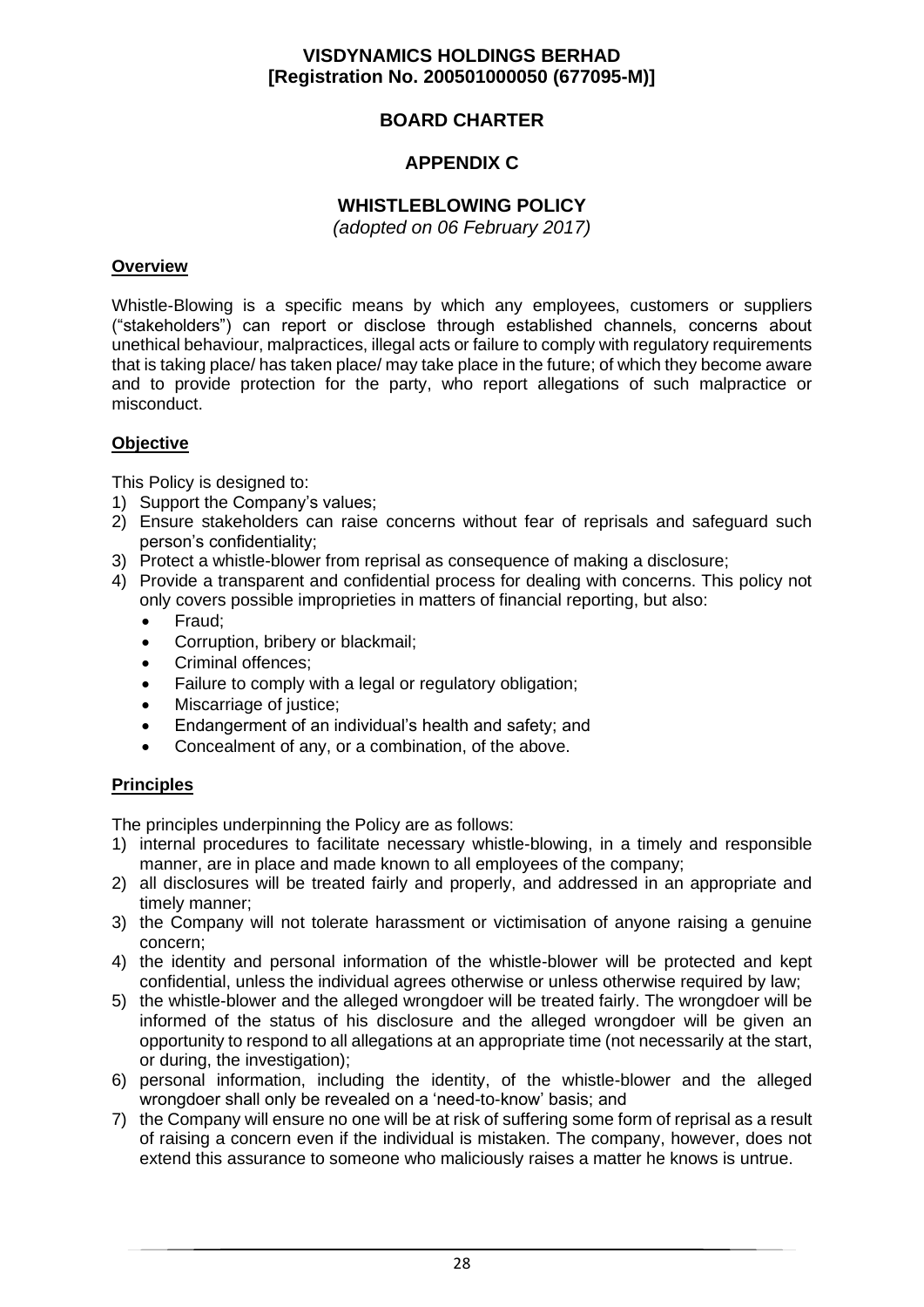## **BOARD CHARTER**

## **APPENDIX C**

## **WHISTLEBLOWING POLICY**

*(adopted on 06 February 2017)*

#### **Covered Concerns**

A disclosure relating to, but not limited to, either of the following concerns or wrongdoings by any person in the conduct of the business shall be reported:

- 1) corruption, bribery and fraud;
- 2) criminal offence or any breach of the laws of Malaysia;
- 3) acceptance of gifts/ favour beyond the threshold allowed by the company;
- 4) misuse and/or misappropriation of the Company's funds or assets;
- 5) impropriety (including financial and operational, etc.) within the Company;
- 6) gross mismanagement within the Company (including serious potential breach to the interest of society and environment);
- 7) breach of code of ethics of the Company, including sexual, physical or other abuse of human rights; and
- 8) act or omission jeopardising the health and safety of the Company's employees or the public.

#### **Reporting Procedure**

If any stakeholder believes reasonably and in good faith that malpractices exist in the Company, the stakeholder should report this immediately to the head-of-department.

However, if for any reason the stakeholder is reluctant to do so, then the stakeholder should report the concerns to the Senior Independent Non-Executive Director or the Audit Committee Chairman ("Designated Contact Persons").

Employees concerned about speaking to another member of staff can communicate, in confidence, to the Designated Contact Persons by email his/her concern to the Designated Contact Persons. Any anonymous disclosure will not be entertained. However, the Designated Contact Persons reserves his/her right to investigate into any anonymous disclosure.

These concerns will be managed by the Designated Contact Persons and they shall have the right to decide whether to inform the Senior Management or the Board or Directors or relevant enforcement authority(ies) (if the Designated Contact Persons concluded that such incidents to be reported, based on the facts gathered), depending on the seriousness of the reported incident(s) and on need-to-know basis, without revealing the identity of the whistle-blower. The Designated Contact Persons, at the cost to be borne by the Company, shall have the right and authority(ies) to decide on the next course of actions with the advice of the external professionals or experts, if required.

Whistle-blowers' identity will not be disclosed without prior consent. Where concerns cannot be resolved without revealing the identity of the whistle-blower raising the concern (i.e. if the evidence is required in court), a dialogue will be carried out with the whistle-blower concerned as to whether and how the matter can progress further.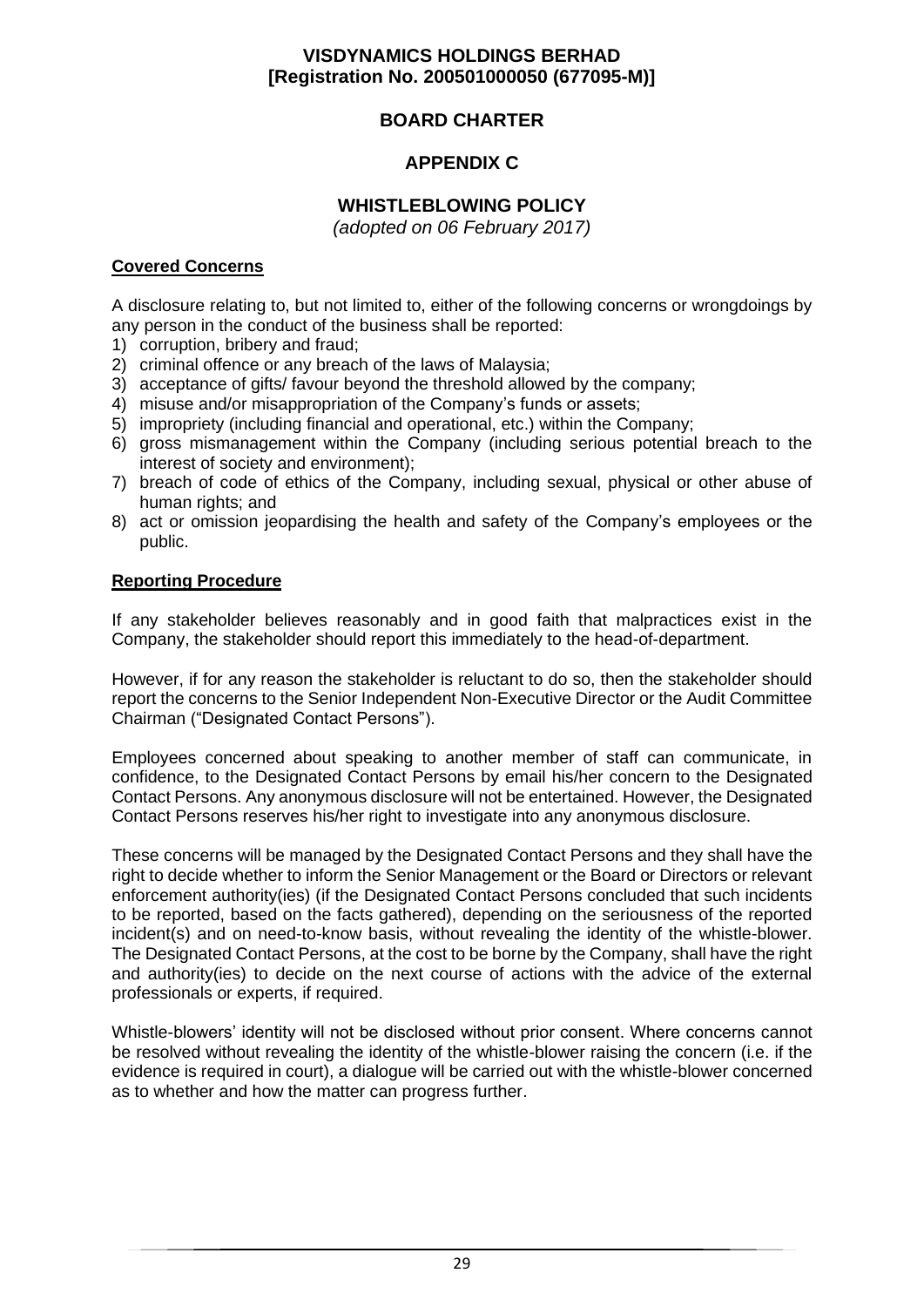## **BOARD CHARTER**

## **APPENDIX C**

## **WHISTLEBLOWING POLICY**

*(adopted on 06 February 2017)*

#### **Consequences of Wrongdoing or Wrongful Disclosure**

If the Person (i.e. the whistle-blower) has, or is found to have:

- committed a wrongdoing;
- taken serious risks which would likely cause a wrongdoing to be committed;
- made a disclosure not in accordance with the requirements of this policy (for instance, dishonest, mischievous or malicious complaints); or
- participated or assisted in any process pursuant to this policy otherwise than in good faith,

the corrective actions to be taken against that Person will be determined by the Designated Contact Persons and the Managing Director or the Senior Management, which may include, disciplinary measures, formal warning or reprimand, demotion, suspension or termination of employment or services or monetary or other forms of punishment.

Any attempt to retaliate, victimise or intimidate against anyone (whistle-blower) making report in good faith is a serious violation of the Policy and shall be dealt with serious disciplinary actions and procedures.

#### **Protection**

The identity and personal information of the whistle-blower will be protected and kept confidential, unless the whistle-blower agrees otherwise or unless otherwise required by law.

The whistle-blower will be protected from reprisal, including any form of harassment and victimisation, as a consequence of his disclosure.

If a whistle-blower reasonably believes that he is being subjected to reprisal, including harassment and victimisation, as a consequence of whistle-blowing, he may consult or report to the Designated Contact Persons.

#### **Administration**

This Policy is administered by the Audit Committee with the assistance of Senior Management and overseen by the Board.

Designated Contact Persons:

Mr Pang Nam Ming Audit Committee Chairman Email : pang.nm@gmail.com

Mr Vincent Loh Senior Independent Non-Executive Director Email: vcloh@consultalliance.com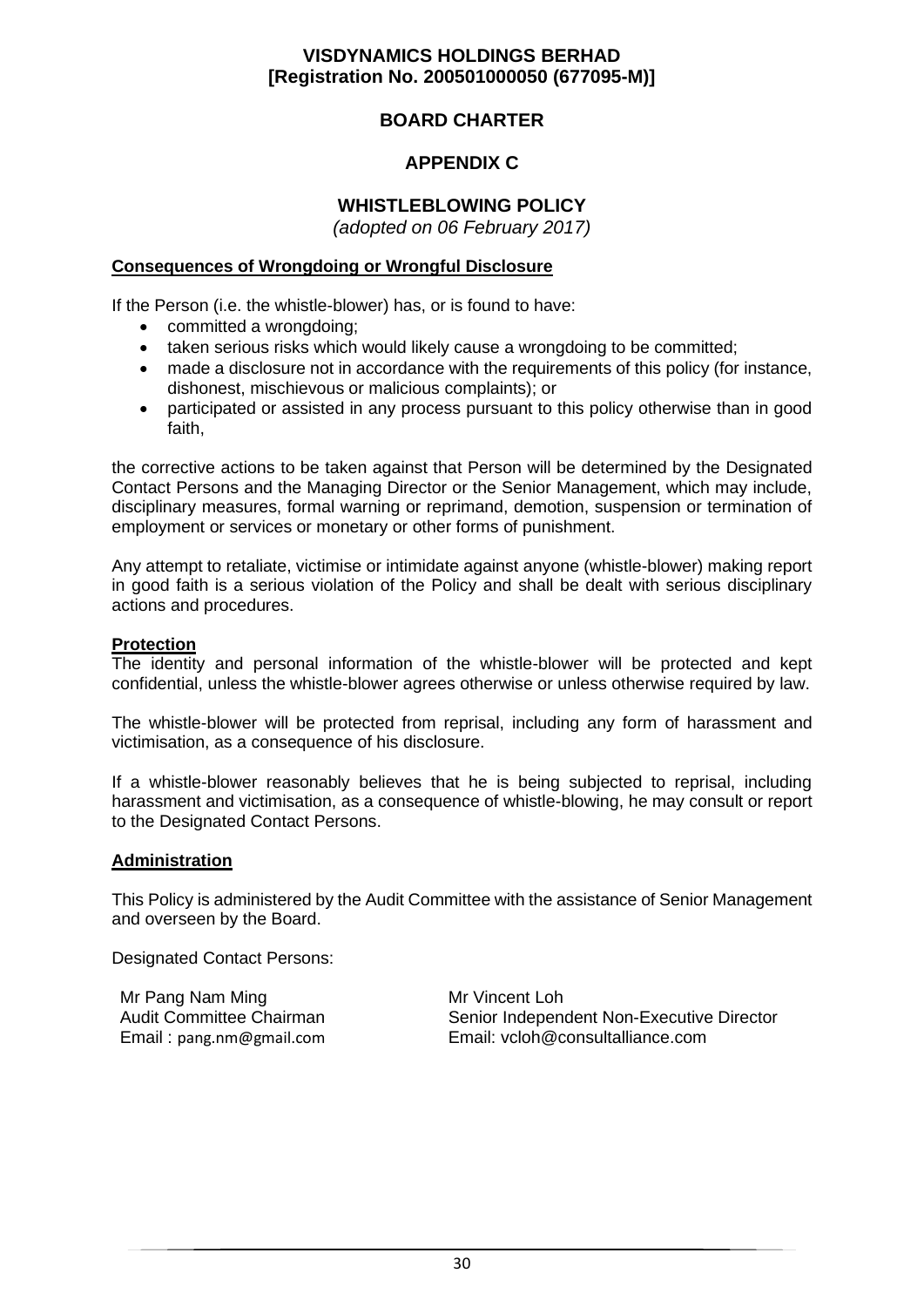## **BOARD CHARTER**

## **APPENDIX D**

## **CORPORATE DISCLOSURE POLICY**

*(adopted on 06 February 2017)*

The Board is committed to provide accurate, clear, timely and complete disclosure of material information pertaining to the Company's performance and operations to shareholders, investors and the public generally. In formulating this policy, the Company has taken into account the recommendations contained in the Malaysian Code on Corporate Governance (MCCG) 2021 and its disclosure obligations contained in the ACE Market Listing Requirements ("ACE LR") of Bursa Malaysia Securities Berhad.

### **Objective**

The objectives of the Corporate Disclosure Policy ("**CDP**") are as follows:-

- (a) To raise awareness and provide guidance to the Directors, Management and employees of the Company on the disclosure requirements and practices;
- (b) To provide guidelines and policies in disseminating corporate information to, and in dealing with shareholders, stakeholders, analysts, media and the investing public;
- (c) To ensure compliance with all applicable legal and regulatory requirements on disclosure of material information; and
- (d) To build good investor relations with the investing public that inspires trust and confidence.

#### **Principles of Disclosure**

The Company is committed to the following principles in its disclosure of Material Information under provisions of this policy.

#### **a. Transparency and accountability**

Disclosure of corporate information shall be accurate and consistent, regardless of whether such information may have a positive or negative impact, in order to ensure transparency and accountability.

#### **b. Compliance with legal and regulatory requirements on disclosure**

Disclosure of corporate information shall be in compliance with applicable legal and regulatory requirements.

## **c. Confidentiality and timely disclosure**

In order to ensure timely, accurate and fair disclosure, disclosure of material and non public information shall be done in accordance with the conditions and procedures for maintaining the confidence of such information as well as public disclosure.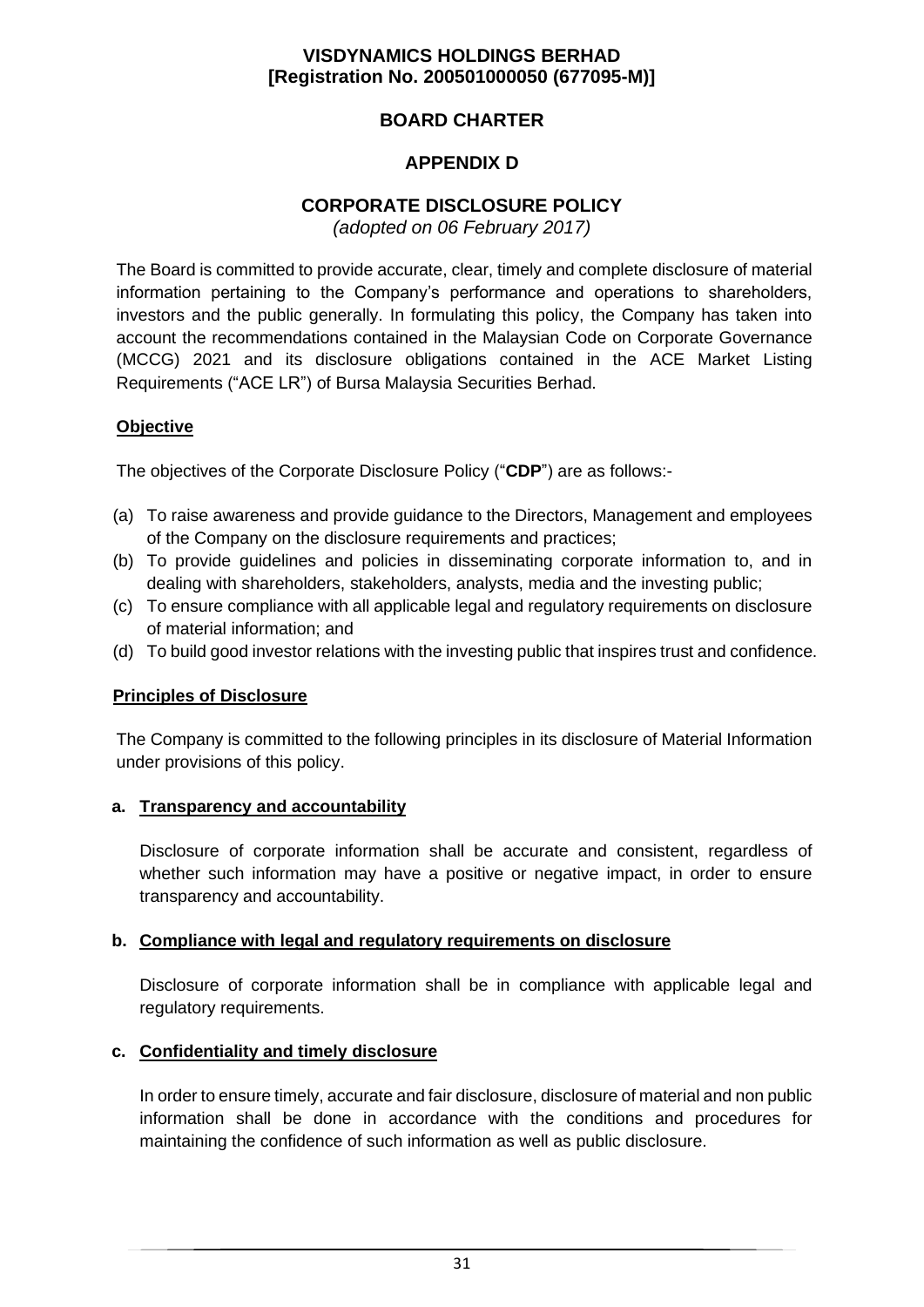## **BOARD CHARTER**

## **APPENDIX D**

## **CORPORATE DISCLOSURE POLICY**

*(adopted on 06 February 2017)*

#### **d. Fair and equitable access to information**

Material, non-public information shall be disclosed and disseminated in a manner which ensures fair and equitable access and by all stakeholders. Selective disclosure of such information to specific individuals or groups is avoided at all times unless confidentiality is fully secured by confidentially agreements or other relevant measures.

#### **Corporate Disclosure Mechanism**

The Board assumes the overall responsibility to ensure that all Material Information is communicated to stakeholders impartially on timely, accurate, clear and complete manner per ACR LR and other relevant laws and regulations.

In order to discharge its duty and responsibility in respect of disclosure of Material Information, it is the Board responsibility to ensure that the Corporate Disclosure Policy is established and implemented effectively for the disclosure and dissemination of such material information. The Board delegates the implementation of the Corporate Disclosure Policy to Corporate Disclosure Committee. For the avoidance of doubt, the mandatory disclosure requirement for other information per ACE LR and applicable laws and regulations is not delegated to Corporate Disclosure Committee and shall be the responsibility of the Board collectively.

#### **a. Corporate Disclosure Committee**

- 1. The Corporate Disclosure Committee ("the Committee" or "CDC")) consists of the Chief Executive Officer and members of Audit Committee with Company Secretary acting as secretary to the Committee.
- 2. The Committee is tasked with the responsibility to oversee all matters relating to Company's corporate disclosure practice and to ensure adherence to the Corporate Disclosure Policy.
- 3. The Committee:
	- a) To maintain awareness and understanding of the corporate disclosure requirements and any changes thereto;
	- b) To implement and monitor compliance with the Corporate Disclosure Policy and undertaking reviews of any violations, including assessment and implementation of appropriate consequences and actions;
	- c) To review and update the Corporate Disclosure Policy from time to time to ensure compliance with the ACE LR and other regulatory requirements;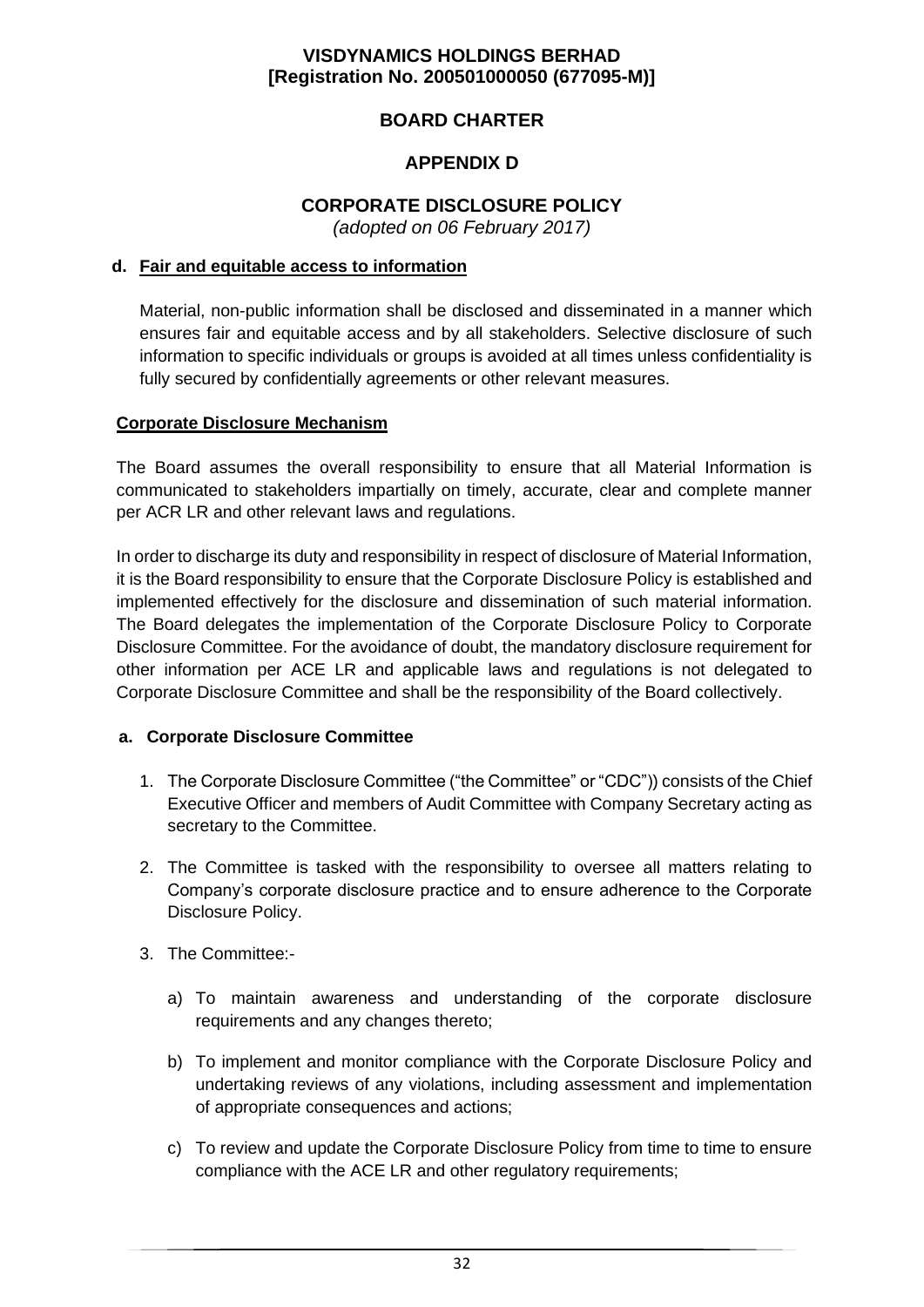## **BOARD CHARTER**

## **APPENDIX D**

# **CORPORATE DISCLOSURE POLICY**

*(adopted on 06 February 2017)*

- d) To disclose and disseminate Material Information in accordance with the Corporate Disclosure Policy and ACE LR and other applicable laws and regulations;
- e) To report to the Board, during the Board's Meeting, on material information announced pursuant to this policy;
- f) To ensure that all disclosure of material information is properly and adequately supported by appropriate approved documentation and is properly documented for future reference; and
- g) To determine corporate development and transactions to be material information to be governed under this policy in the event of doubt.
- 4. The Committee:
	- a. shall have the resources that are required to perform its duties. The Committee can obtain, at the expense of the Company, outside legal or other independent professional advice it considers necessary; and
	- b. shall have full and unlimited access to any information pertaining to the Company and its subsidiaries and to seek any information it requires from officers and employees.

#### **b. Authorised Spokesperson**

- (1) Primary Spokesperson
	- Chairman; and
	- Chief Executive Office (CEO)

The Company's Chairman and CEO have been appointed to communicate with audience constituents and respond to questions in relation to the corporate vision, strategies, developments, future prospects, financial plans and operation matters.

#### (2) Secondary Spokesperson

▪ Chief Technical Officer or Chief Operating Officer or Chief Financial Officer

The Chief Technical Officer or Chief Operating Officer or Chief Financial Officer may only communicate to audience constituents on information already in the public domain, unless they are authorised by the Primary Spokespersons to undertake broader communications.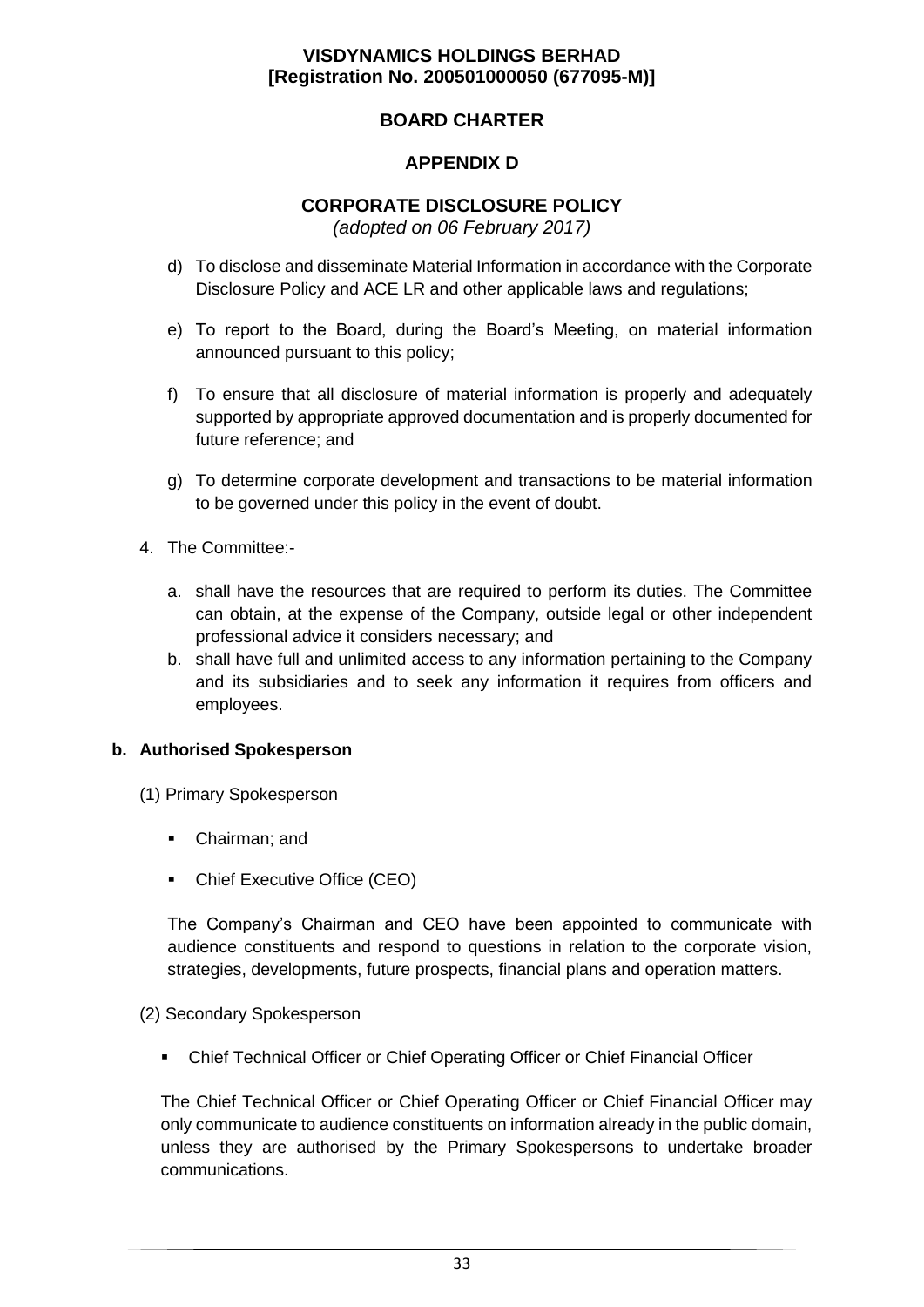## **BOARD CHARTER**

## **APPENDIX D**

## **CORPORATE DISCLOSURE POLICY**

*(adopted on 06 February 2017)*

- (3) Employee, other than the Authorised Spokesperson, shall not respond to inquiries from any parties unless authorised to do so by Authorised Spokesperson ("Authorised Employee").
- (4) In the event of doubt as to the information on-hand constitute material information, Authorised Spokesperson shall seek confirmation from the Committee in confidence (by incorporating "Strictly Private and Confidential" on the caption of the communication medium) and such information shall be material information shall majority of the members of the Committee determine as such in writing in confidence, either manually or electronically. In the event the information is determined as material information, such material information shall be disclosed per iii. below.
- (5) Authorised Spokesperson or Authorised Employee shall provide only factual, nonmaterial and non-speculative information.

### **c. Procedure for Disclosure of Material Information**

- (1) The Committee shall manage all of the Company's release of announcements of material information to Bursa Malaysia Securities Berhad ("Bursa Securities") through the Company Secretary.
- (2) All disclosure of material information shall only be made through Bursa Securities and no other means.
- (3) If the Committee believes that the material information will be better understood and widely disseminated, the Company may request Bursa Securities for a suspension in the trading of the Company's securities in accordance with the ACE LR.
- (4) Upon being informed by CEO or any other designated personnel by him/her of the material information, the Company Secretary shall draft the announcement of the material information based on details provided by CEO or any other designated personnel in accordance to the disclosure requirement under ACE LR and other applicable laws and regulations. Such draft announcement shall be subject to the following review and approval prior to the release to the Bursa Securities:
- (5) Review by Finance and Accounts Department for financial information and other relevant departments for non-financial information, manually on the draft announcement or electronically through electronic mail contains such announcement uneditable; and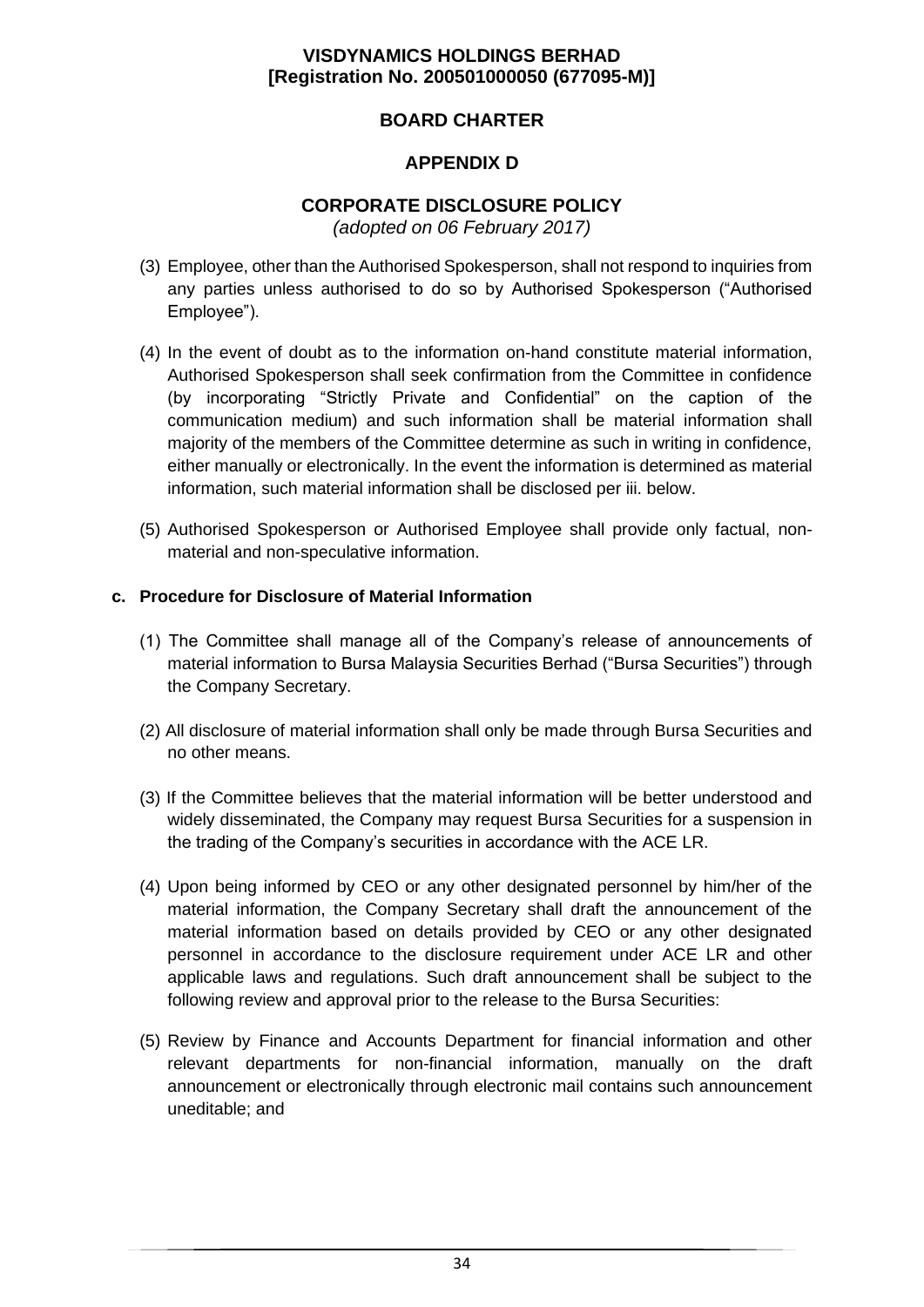## **BOARD CHARTER**

## **APPENDIX D**

# **CORPORATE DISCLOSURE POLICY**

*(adopted on 06 February 2017)*

- (6) Review and approval by majority of the members of the Committee (mandatory for approval from CEO) for the accuracy of the content of the announcement and compliance with LR and other applicable laws and regulations, manually on the draft announcement or electronically through electronic mail contains such announcement uneditable.
- (7) The Company Secretary or other designated personnel by the CEO shall maintain a record of the announcements made under this policy supported by all relevant supporting documentation properly reviewed and approved.
- (8) The Committee to compile and presented to the Board for review of announcements made under this policy during the forthcoming Board's meeting.

### **Responding to Market Rumours**

It is the Company's policy not to comment on market rumors and speculations. The Authorised Spokespersons shall respond consistently to rumors saying, "It is our policy not to comment on market rumors or speculation." However, if required by Bursa Securities, the Company will make due inquiry and immediately clarify, confirm or deny publicly the rumours through Bursa Securities.

#### **Confidential Material Information**

There are exceptional circumstances where the Company is allowed to withhold or delay disclosure of Material Information temporarily, provided that complete confidentiality is maintained ("Confidential Material Information").

It is the responsibility of the Committee as a whole to decide whether to temporarily withhold certain Material information not previously made public based on the following exceptional circumstances:

- (a) when disclosure would prejudice the ability of the listed issuer to pursue its corporate objectives; or
- (b) when the facts are in a state of flux; or
- (c) where company or securities laws restrict such disclosures

Shall such confidential Material Information being temporary withhold, the Committee shall ensure the followings are carried out until the public dissemination of such material information publicly:

• To limit the dissemination of the Confidential Material Information to officers and employees on "need-to-know" basis;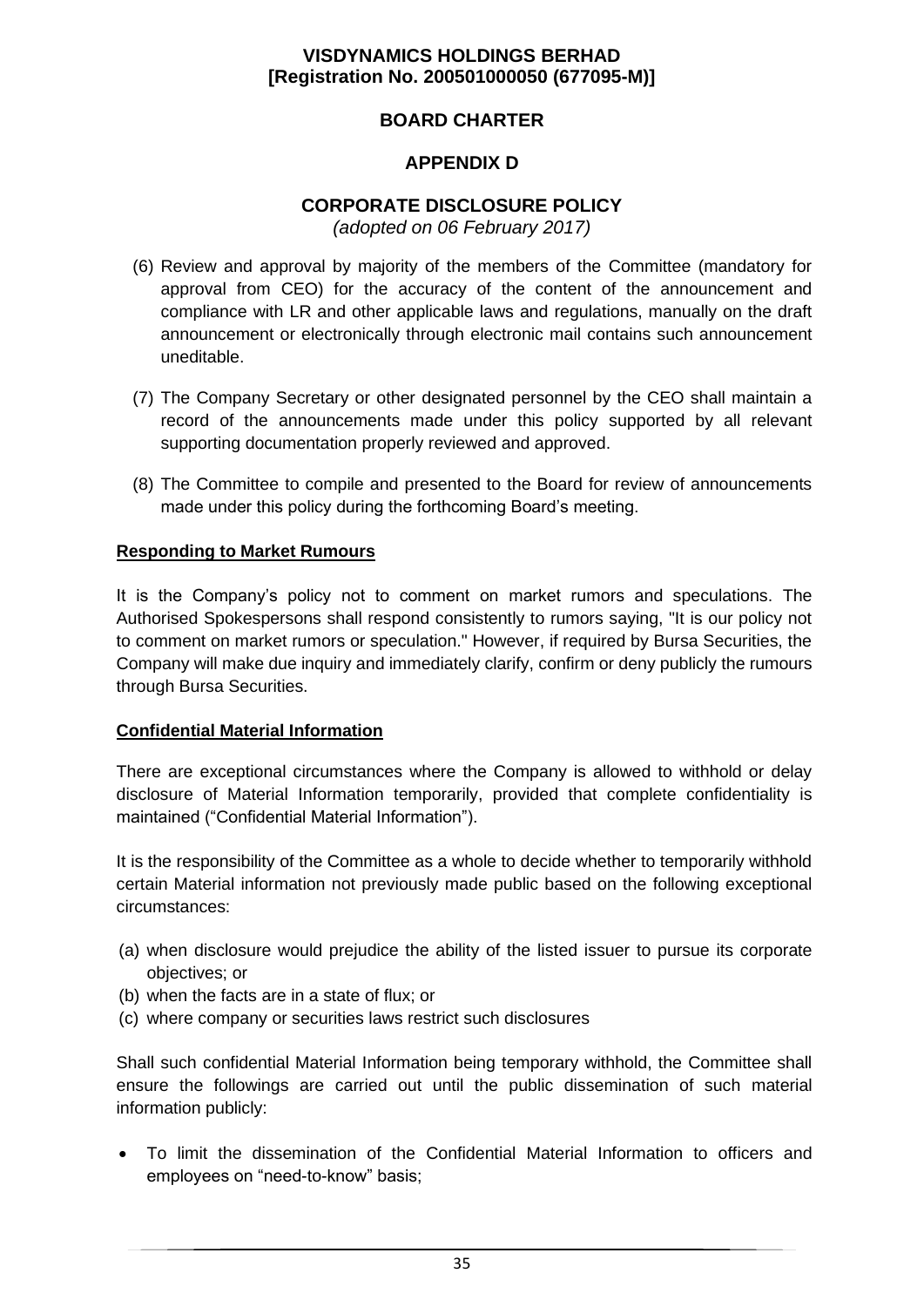## **BOARD CHARTER**

## **APPENDIX D**

# **CORPORATE DISCLOSURE POLICY**

*(adopted on 06 February 2017)*

- To ensure that officers and employees privy to the Confidential Material Information to sign a Confidentiality Agreement;
- Employees and officers with access to Confidential Material Information to ensure total confidentiality of such sensitive information and refrain from divulging such information to any third party and discuss among themselves publicly until timely, fair and equitable disclosure is made to the public;
- All documentations and correspondence of such confidential Material Information shall be marked with "Strictly Private & Confidential" and shall be kept in secured location by the recipient of such confidential information. Shall such confidential information is communicated through electronic mean, access to such electronic device shall be restricted to password access.

If anytime, Confidential Material Information is inadvertently leaked resulting in selective disclosures, the Committee will initiate a process immediately to ensure full and accurate public dissemination of such Material Information.

#### **Forward Looking Statement**

The Company may provide forward-looking Statement to the investing public to enable reasoned evaluation of the Company and its futures performance prospects provided that it is not undisclosed material information, it does not deal with future earnings, and it has been reviewed and approved by the Board.

#### **Non-Compliance**

Any employee who violates the disclosure policy may face disciplinary action, which may result in the termination of employment. The violation of this Policy may also violate certain securities laws.

If the Company discovers that an employees has violated such securities laws, it may refers the matter to the appropriate regulatory authorities, which can lead to penalties, fines and/or imprisonment.

#### **Review of the Corporate Disclosure Policy**

The CDP has been adopted by the Board and any subsequent amendment to the CDP can only be approved by the Board

The CDC will review the CDP periodically to ensure that it effective in accordance with any new regulations on the disclosure obligations and practices.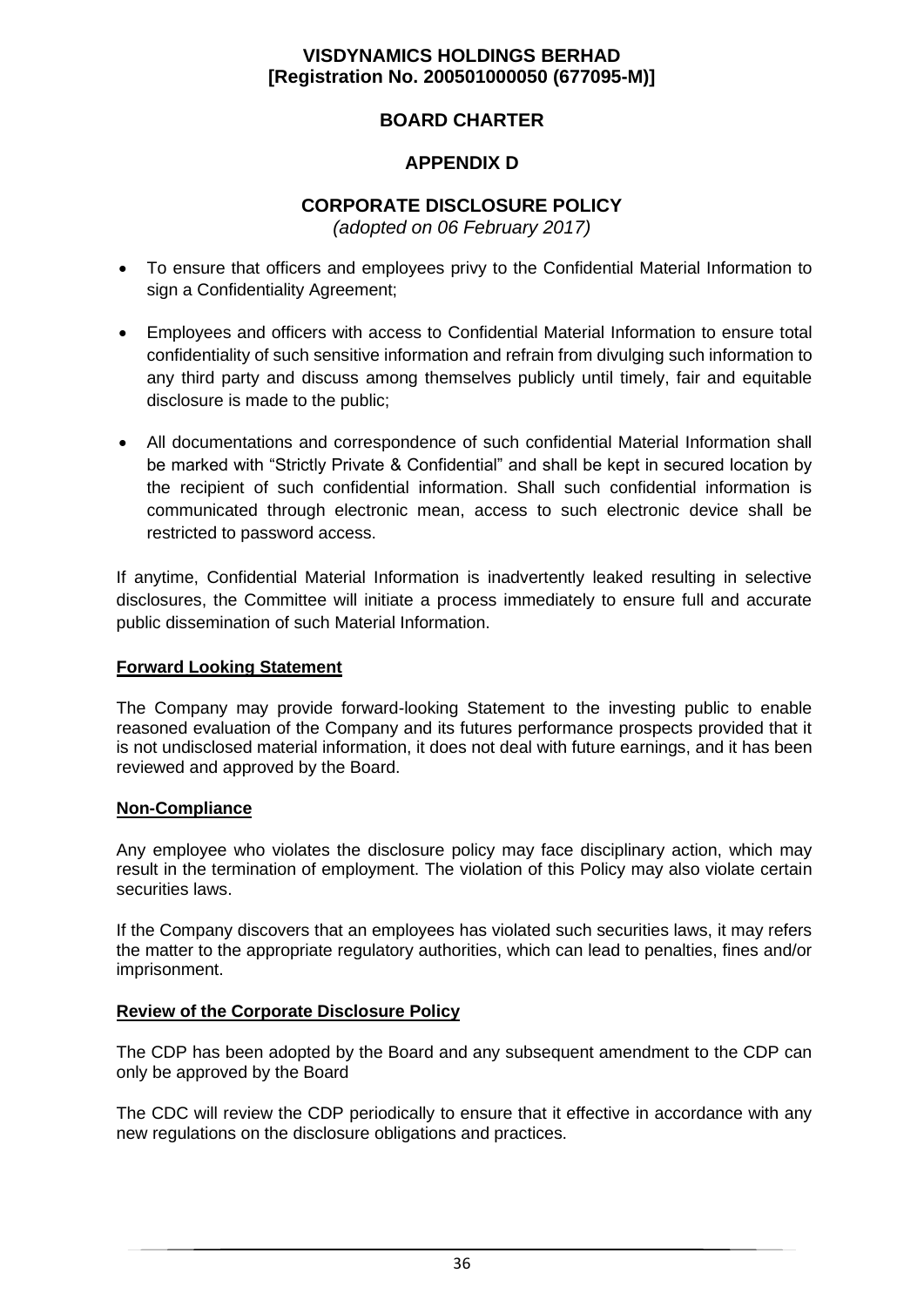## **BOARD CHARTER**

## **APPENDIX E**

## **DIVERSITY POLICY**

*(adopted on 25 June 2018)*

#### **Introduction**

This Policy pursues to record, more formally, the Company's policy on diversity of the Board and Senior Management and to recognise the recommendation of the Malaysian Code on Corporate Governance 2021.

#### **Principles and Objectives**

The Group strictly adheres to the practice of non-discrimination of any form, whether based on race, age, religion and gender throughout the organisation, which includes the selection of Board members and Senior Management. The Board encourages a dynamic and diverse composition of members by nurturing suitable and potential candidates equipped with competency, skills, experience, good character, time commitment, integrity and other qualities in meeting the future needs of the Company.

The objectives of this Policy are to have a Board and Senior Management which:

- is characterised by a broad range of viewpoints rather than just diversity in skills and experience; diversity in viewpoints would exist if there are diversity in gender, nationality, age, culture and socio-economic backgrounds; and
- has sustainable development as its core value, thus promoting the interests of all our stakeholders, particularly the long term interests of our shareholders, fairly and effectively.

#### **Scope**

The Board considers that the concept of diversity incorporates a number of different aspects, such as professional experiences, business experiences, skills, knowledge, gender, age, ethnicity and educational background.

#### (a) Board Mix

The Board shall include a balanced composition of EDs, NEDs and INEDs to promote a strong element of independences in the Board. The INEDs shall be of sufficient calibre and standing, for their views to carry weight.

#### (b) Skills and Experience

The Board and Senior Management shall possess a balance of appropriate skills for the requirements of the business of the Company. The Directors shall have a mix of financial, legal, management and other backgrounds which when working in synergy, could provide the Company with considerable experience in a wide range of activities.

The Directors should have the capacity and competency to tackle questions and deliberate on sustainability, as well as evaluate the sustainability risks and opportunities, and make informed decisions on the matter.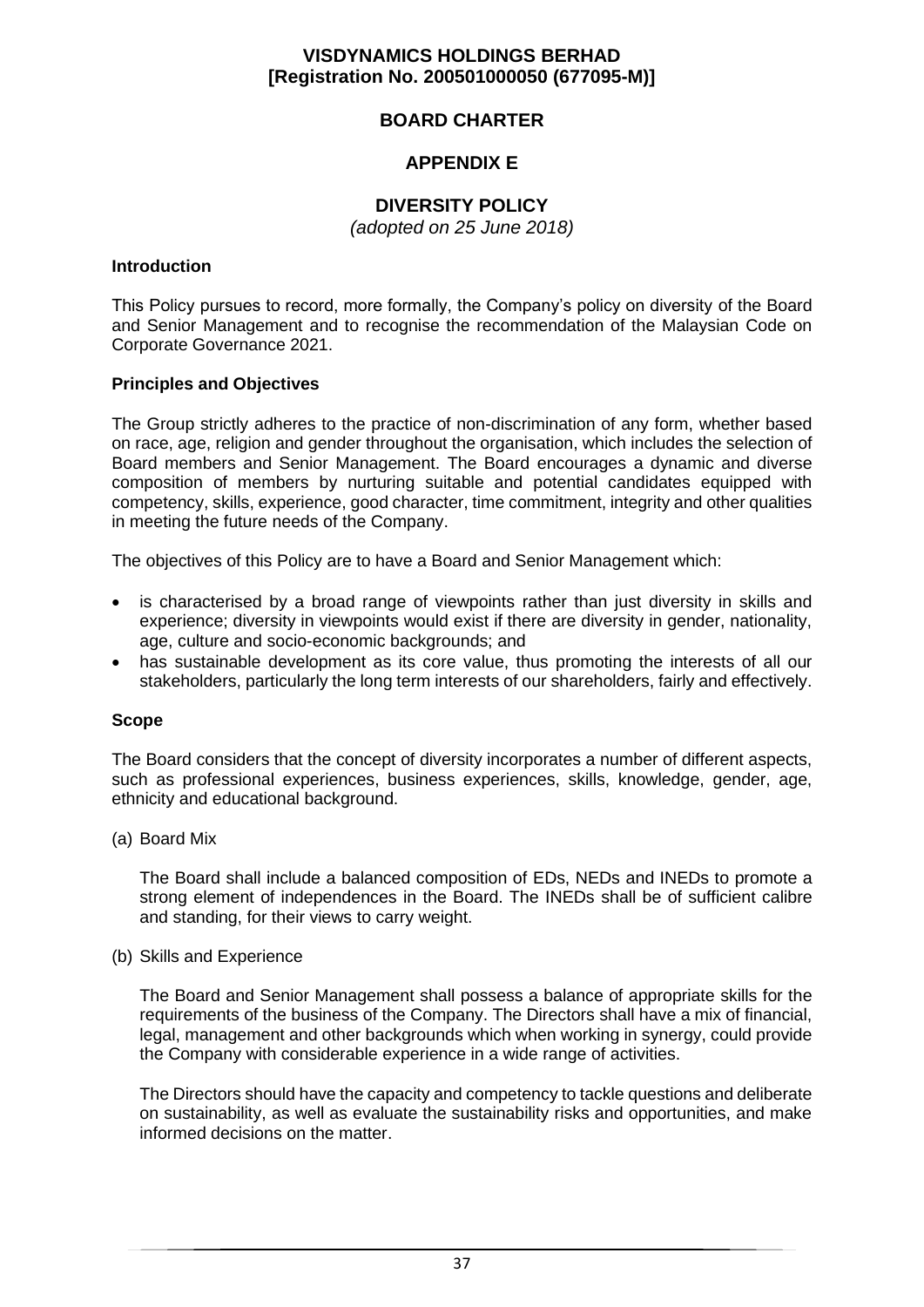## **BOARD CHARTER**

## **APPENDIX E**

## **DIVERSITY POLICY**

*(adopted on 25 June 2018)*

#### (c) Gender

The Board takes cognisant of the recommendation of the Malaysian Government to have at least 30% women as decision makers in corporate sector. The Company shall endeavour to increase female representation on the Board and Senior Management if there are appropriate candidates available when vacancies arise.

Nonetheless, the Company shall at any point of time to have at least one female representation on the Board and Senior Management.

#### (d) Ethnicity/Nationality

The Company aspires to have a Board and Senior Management of different nationality or ethnic backgrounds who can contribute their knowledge and understanding of the business, industry and environment.

#### (e) Age

The Board is fully committed to promote age diversity, valuing the contribution of its members and Senior Management regardless of age, and seeks to eliminate age stereotyping and discrimination.

#### **Measurable Objectives**

This Diversity Policy framework for the Group is aimed towards achieving the following objectives:

- 1. Selection of candidates will be based on a range of diversity perspectives, including but not limited to, professional experiences, business experiences, skills, knowledge, gender, age, ethnicity and educational background. The ultimate decision will be based on merit and contributions that the selected candidates will bring to the Board and Senior Management. The Board's composition (including gender, ethnicity and age) will be disclosed in the Annual Report annually.
- 2. The Board acknowledges the importance of promoting gender diversity. Hence, the normal selection criteria based on an effective blend of competencies, skills, extensive experience and knowledge to strengthen the Board and Senior Management remains a priority.

### **Monitoring and Reporting**

- 1. Pursuant to the Term of Reference of the Nomination Committee ("NC"), NC is (among other things) responsible for:
	- reviewing, recommending and considering candidates to the Board and committees of the Board;
	- assessing the effectiveness of the Board as a whole, the committees of the Board and the contribution of each individual Directors on an on-going basis; and
	- assessing the balance of the Board membership and determining the core competencies and skills required for the Board.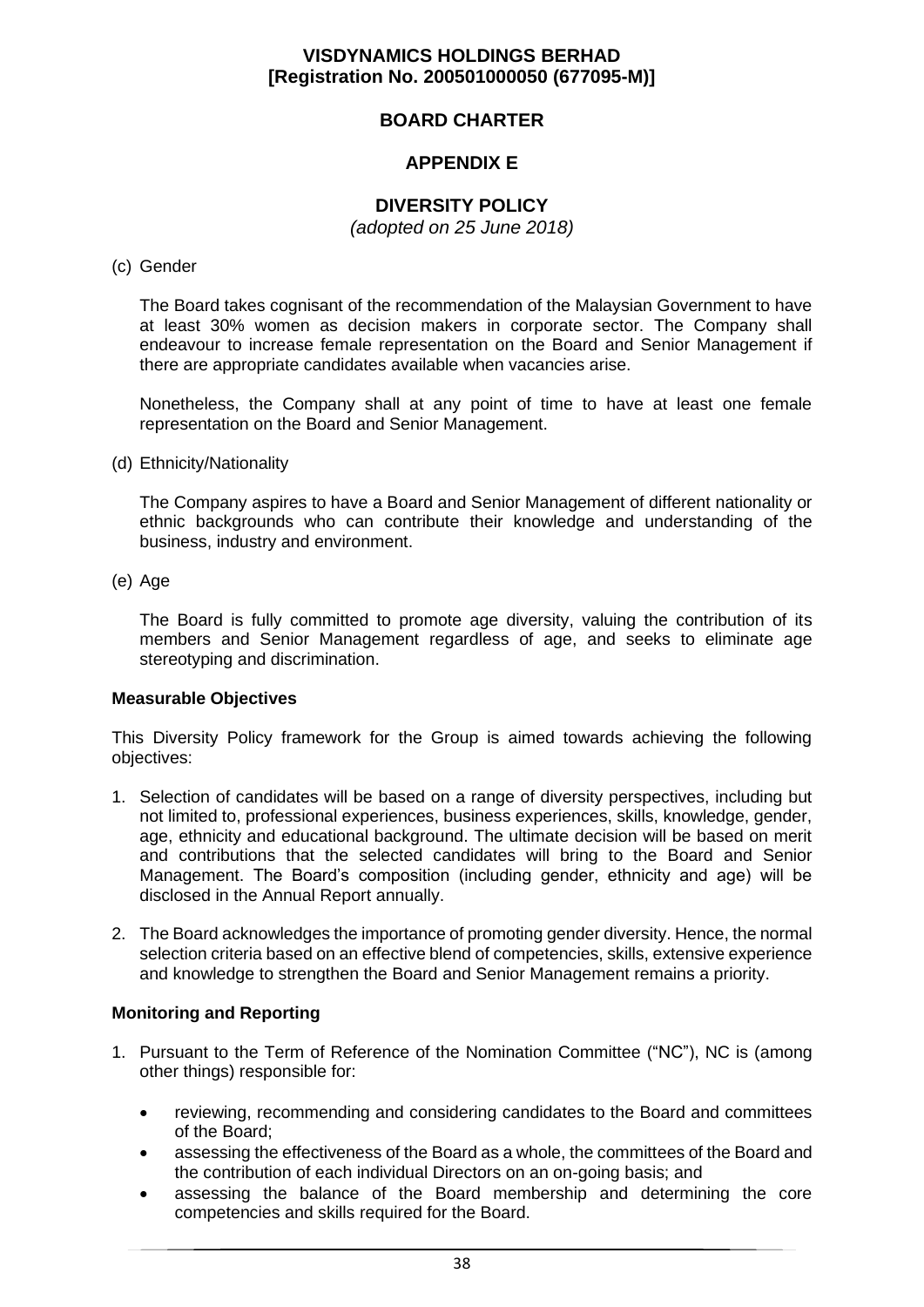## **BOARD CHARTER**

## **APPENDIX E**

## **DIVERSITY POLICY**

*(adopted on 25 June 2018)*

- 2. The NC shall report to the Board on:
	- initiatives undertaken by the Board in relation to board Diversity and to achieve the Measurable Objectives;
	- progress in achieving the Measurable Objectives; and
	- recommendations regarding Measurable Objectives.
- 3. The Board shall, at least annually, assess:
	- Measurable Objectives; and
	- the progress in achieving the Measurable Objectives.
- 4. The Board will ensure that appropriate disclosures are made in the Annual Report regarding Board Diversity.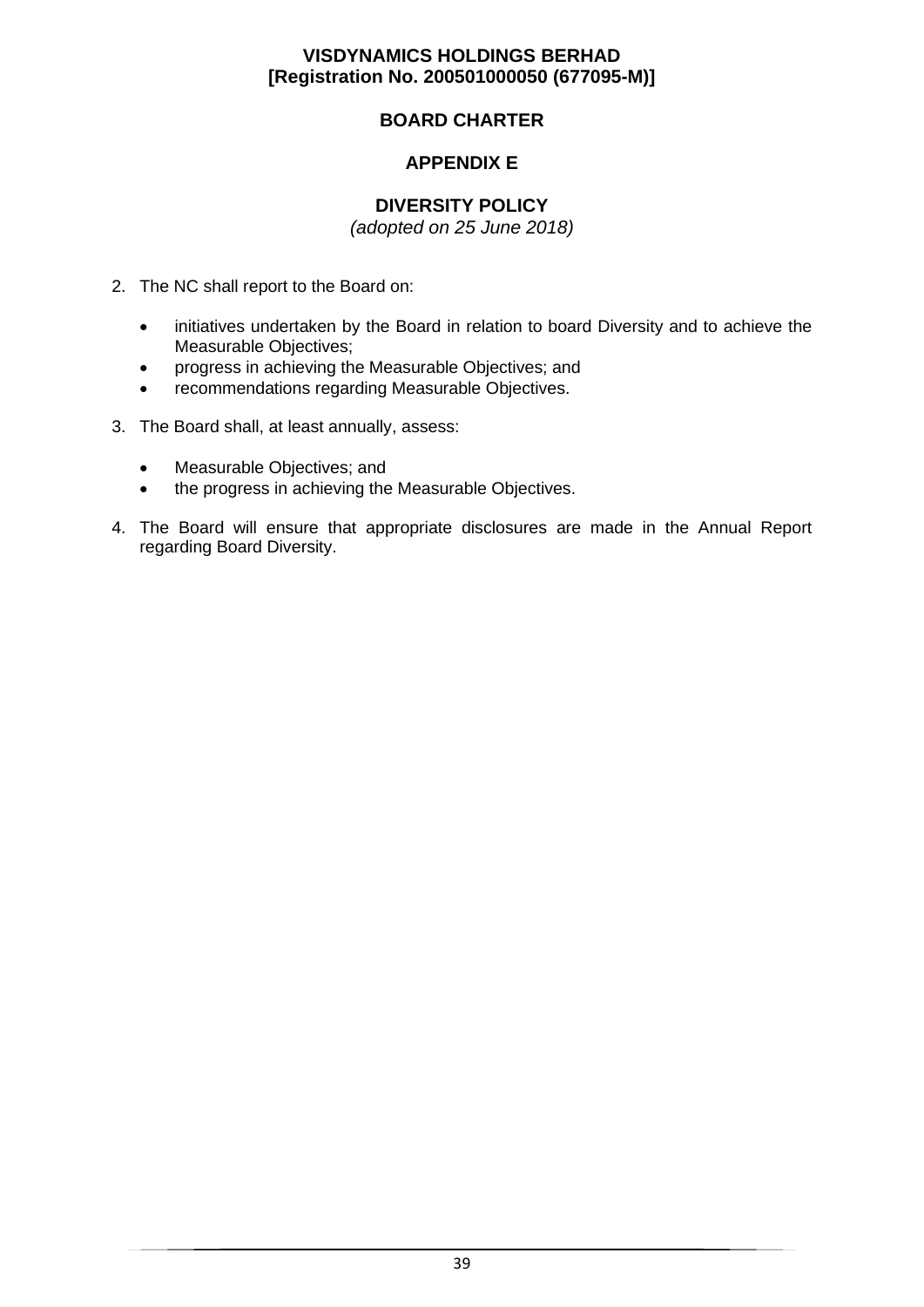# **BOARD CHARTER**

## **APPENDIX F**

# **REMUNERATION POLICY**

*(adopted on 27 March 2019)*

### **GUIDELINES**

- 1. The objective of this Policy is to assist VisDynamics Holdings Berhad Group in attracting, retaining and motivating its directors and senior management. The remuneration shall be based on conditions that are market driven and at the same time aligned with shareholders' interests.
- 2. VisDynamics' remuneration policy is approved by the Board of Directors on recommendation by the Remuneration Committee ("RC"). On a yearly basis, the RC recommends to the Board the remuneration packages of Executive and Non-Executive Directors and it is the responsibility of the Board as a whole to approve the remuneration packages, except that Director's Fees and Director's Benefits payable to the Non-Executive Directors shall be approved by the shareholders at general meetings.
- 3. No Director shall participate or vote on the deliberations and decisions concerning his or her own remuneration.

## **POLICY & PROCEDURES**

The RC shall be responsible for the development of the remuneration policy and the determination of the remuneration packages of the Directors. Nevertheless, it is the ultimate responsibility of the Board to approve the remuneration of the Directors.

The Directors shall be offered an appropriate level of remuneration that would reflect the level of risks, responsibilities, experiences as well as the performance of the Company undertaken by the individual Director concerned.

#### **Procedures**

1. Executive Directors

The remuneration of the Executive Director(s) shall comprise of basic salaries, allowances, annual bonus, incentives & etc. and are set according to:-

- the job functions;
- the level of skills, qualification, experience and responsibilities given;
- the performance indicators ("KPI") for the job;
- the key contributions towards the Group; and
- prevailing market and industry's rate.

In formulating the remuneration levels, the RC must consider the assessment on the performance of the Executive Director(s) against such targets as well as benchmarking to market rate for benefits-in-kind, annual increment and bonus. The performance measures may derive from a mix of financial and strategic measures. Financial measures include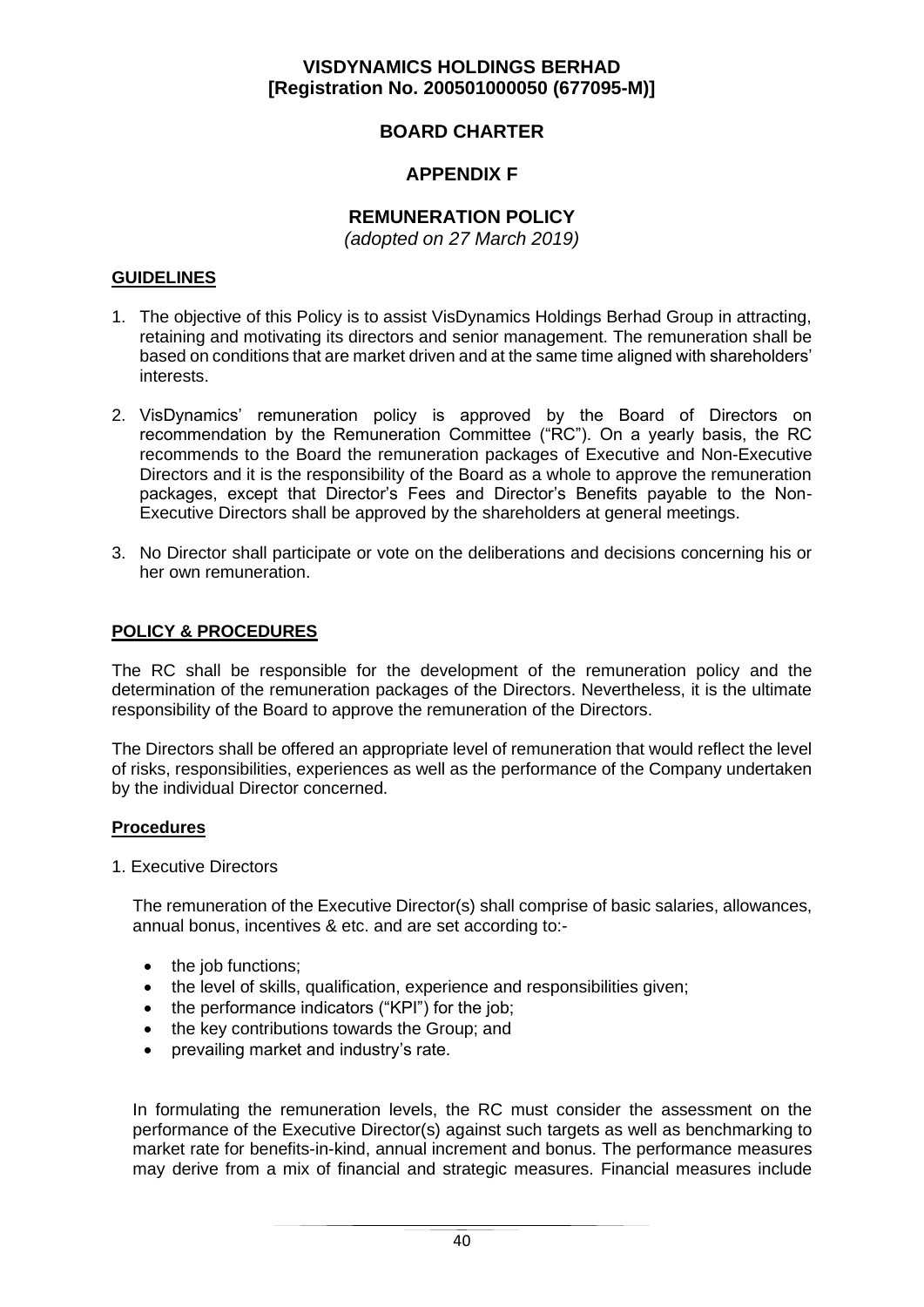## **BOARD CHARTER**

## **APPENDIX F**

## **REMUNERATION POLICY**

*(adopted on 27 March 2019)*

profitability and cash position of the Company. Strategic measures may include but not limited to competitive performance metrics such as enhancement of shareholder value/market share.

Remuneration of the Executive Director(s) shall be structured to link rewards to corporate and individual performance and shall take into consideration remuneration paid to directors of other similar companies, whether in size and/or industry, the individual's performance and responsibility, market competitiveness as well as VisDynamics' overall performance.

Remuneration payable to Executive Directors shall not include a commission on or percentage of turnover.

#### 2. Non-Executive Directors

The remuneration of the Non-Executive Directors shall consist of directors' fees and meeting allowances. The remuneration for the Non-Executive Directors must take into consideration of the experiences, responsibilities and time committed by the Non-Executive Directors concerned.

Remuneration for the services of Non-Executive Directors shall be aligned with market terms, taking into consideration remuneration paid to directors of other similar companies, whether in size and/or industry, the individual's performance and responsibility, market competitiveness as well as VisDynamics's overall performance.

Fees payable to non-executive Directors shall be by a fixed sum, and not by a commission on or percentage of profits or turnover.

#### 3. Senior Management

The remuneration of the Senior Management is made up of basic salaries, allowances annual bonus, incentives & etc. and are set according to:-

- the job functions;
- the level of skills, qualification, experience and responsibilities given;
- the performance indicators ("KPI") for the job:
- the key contributions towards the Group; and
- prevailing market and industry's rate.

Remuneration of the Senior Management shall be structured to link rewards to corporate and individual performance and shall take into consideration remuneration paid to them of other similar companies, whether in size and /or industry, the individual's performance and responsibility, market competitiveness as well as VisDynamics's overall performance.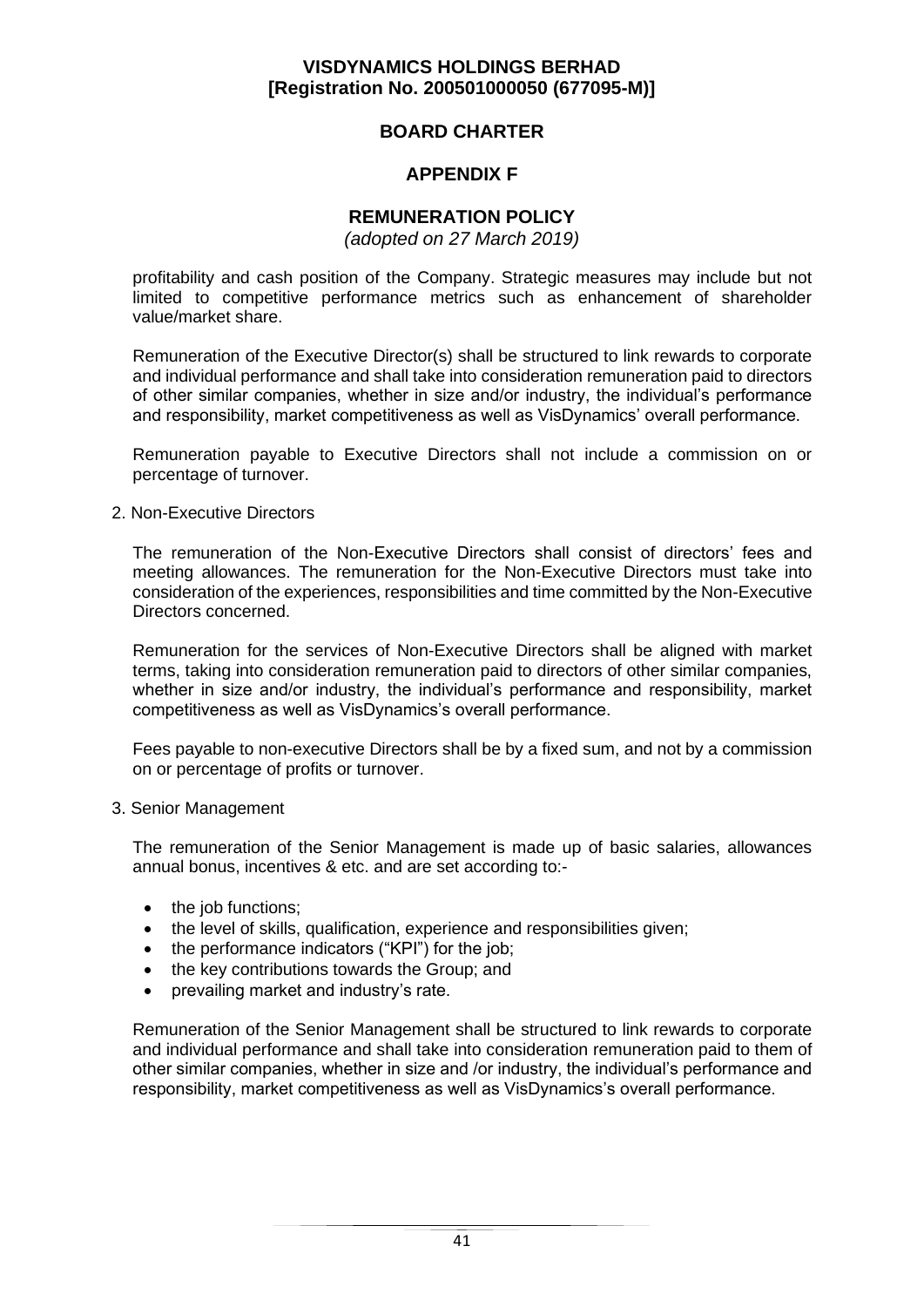# **BOARD CHARTER**

# **APPENDIX F**

# **REMUNERATION POLICY**

*(adopted on 27 March 2019)*

## **Process**

The RC operates under the delegation of the Board to provide an oversight of the Company's remuneration and compensation plans on behalf of the Board.

The RC reviews the remunerations strategy and plans of the Company, compares the strategy and plans with community and industry standards and, where possible, verifies the appropriateness of the strategy and plans by reference to external information and advice.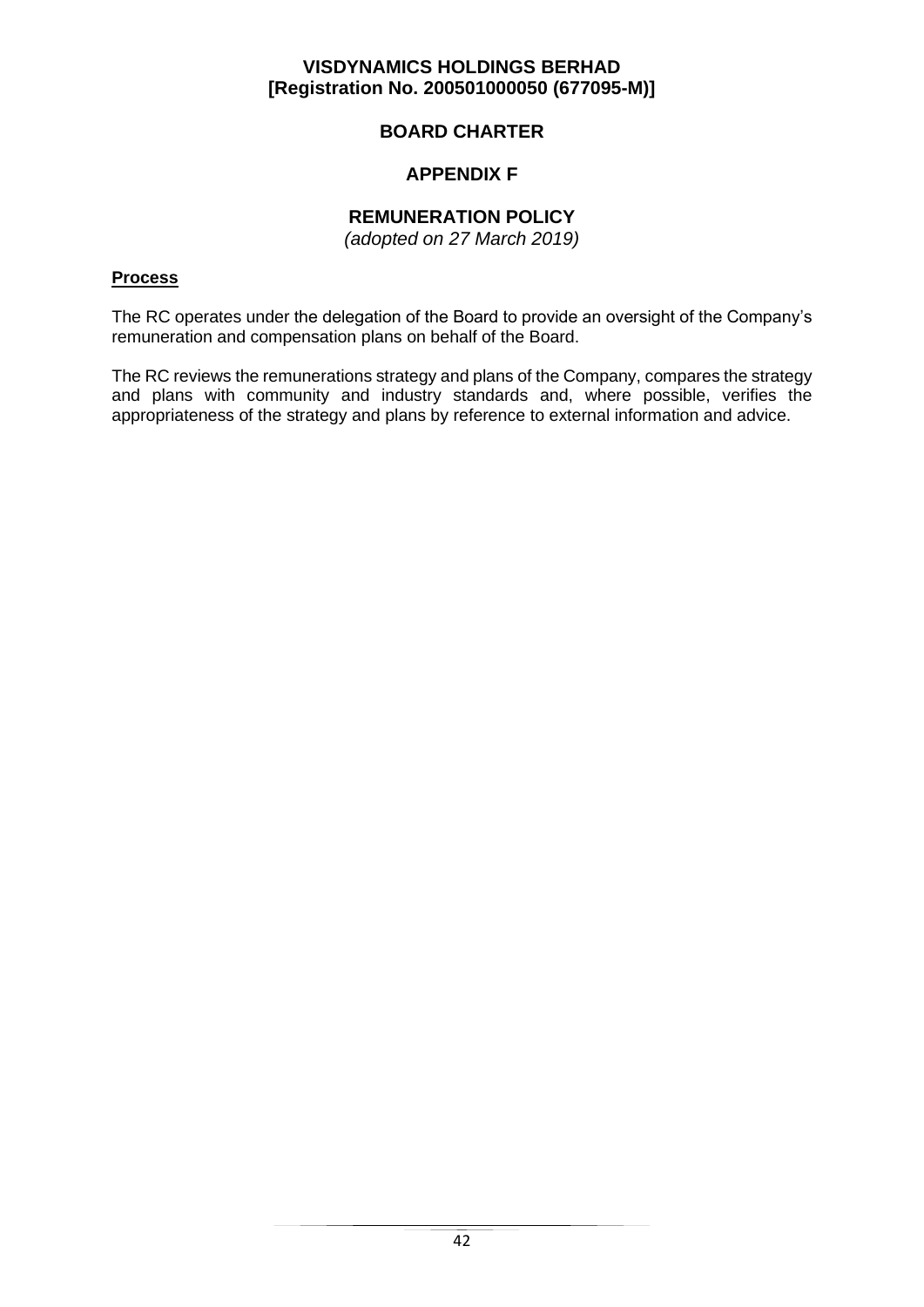# **BOARD CHARTER**

# **APPENDIX G**

## **ANTI BRIBERY AND CORRUPTION POLICY**

*(adopted on 30 March 2021)*

#### **1.0 INTRODUCTION**

The Company recognizes the importance of establishing and upholding good corporate governance and is committed to conducting its business in accordance with the highest ethical standards in full compliance with all applicable laws, regulations and standards in all locations and jurisdictions in which the Company operates.

#### **2.0 OBJECTIVE**

The objective of this policy is to:

- Set out the Company's responsibilities, and the responsibilities of those working for or with the Company in observing and upholding the Company's position, on bribery and corruption, in order to ensure that the Company comply with applicable laws, regulations and policies and procedures.
- Ensure that the Company has adequate procedures in place to prevent and detect bribery and corruption.
- Provide information and guidance to those working for or with the Company on how to recognize and deal with potential bribery and corruption issues.
- Protect the Company against the possible penalties and repercussions resulting form acts of bribery and corruption or being associated with such behavior.

## **3.0 SCOPE**

This policy applies to any form of corruption or bribery.

#### **CORRUPTION**

The abuse of entrusted power for private gain.

#### **BRIBERY**

- The offering, promising, giving, accepting or soliciting of an advantage as an inducement for action which is illegal, unethical or a breach of trust.
- An inducement or reward offered, promised or provided in order to gain any commercial, contractual, regulatory or personal advantage.
- Can take the form of gifts, loans, fees, rewards or other advantages.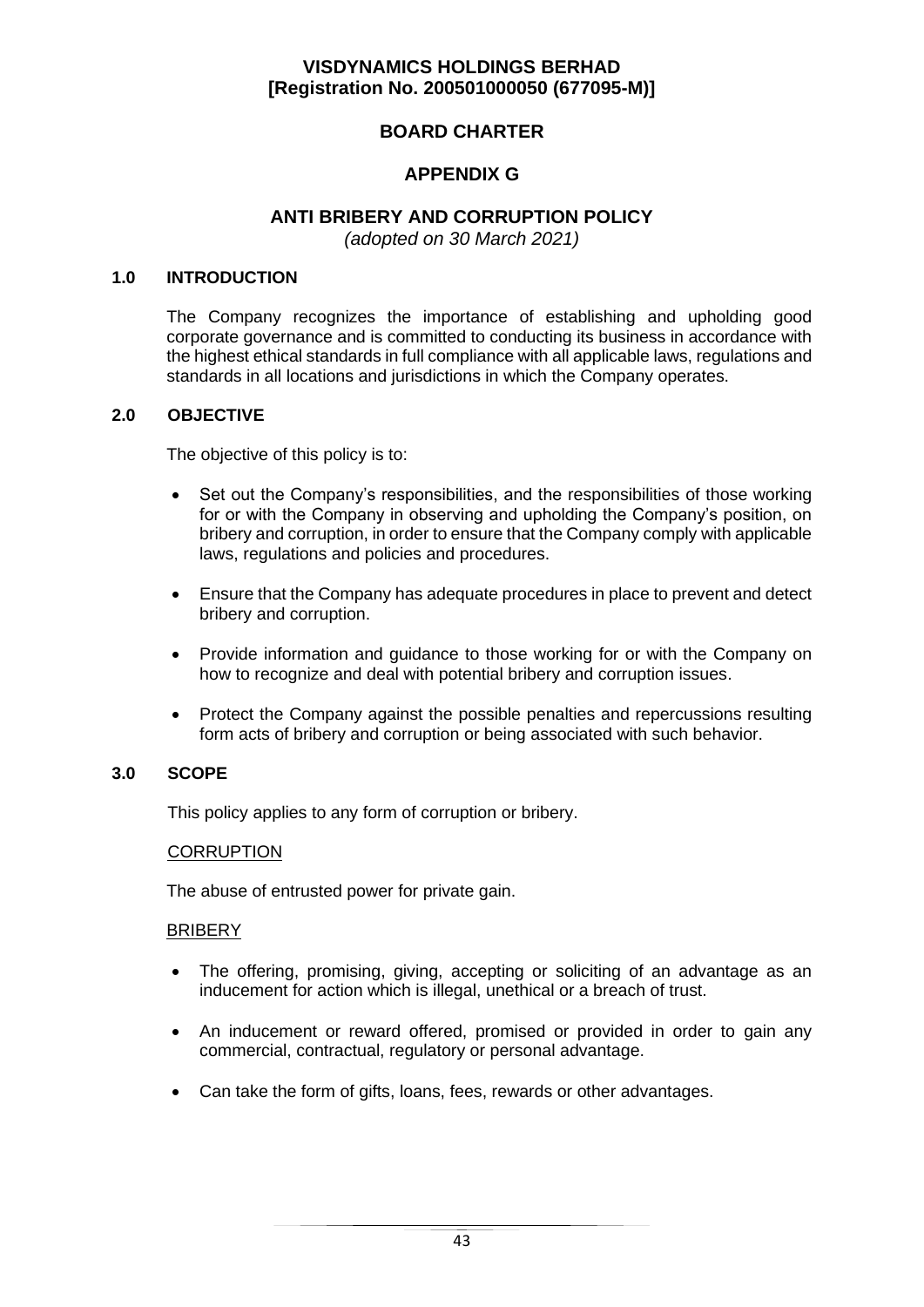## **BOARD CHARTER**

# **APPENDIX G**

## **ANTI BRIBERY AND CORRUPTION POLICY**

*(adopted on 30 March 2021)*

#### **4.0 ANTI-BRIBERY AND CORRUPTION COMMITMENT**

The Company is committed to conducting business dealings with integrity. This means avoiding practices of bribery and corruption of all forms in the Company's daily operations.

We want to compete and win over customers by virtue of the quality of our products and value of our services – not through unfair means.

Anybody associated with the Company (employees, agents, suppliers, vendors, actual and potential customers, advisors, partners, representatives etc.) who refuse to pay/ receive bribes or participate in acts of corruption will not be penalized even if such refusal may result in losing business.

We reject bribery and corruption, in whatever form.

### **5.0 GIFTS, ENTERTAINMENT & HOSPITALITY**

The Company's practice encourages the use of reasonable, good judgement, discretion and moderation when giving or accepting gifts or entertainment in business settings.

Any gifts or entertainment or invitations given or received must be in compliance with law and be consistent with local custom and practice.

Gifts or entertainment or invitations to events or privileges of any kind, may be made or accepted only if decisions are not and may not be perceived as being influenced by them.

The intention behind the gifts, entertainment or hospitality should always be considered.

Accepting private benefits from third parties (such as money, services or discounts) is prohibited because they may impede objective business decisions.

Value Threshold of giving or accepting: RM200/USD50 and above to be declared and approval obtained from Head of Departments/ Management.

#### **6.0 EMPLOYMENT OF BOARD MEMBERS/ EMPLOYEES**

The recruitment process of Board Members and employees should not be influenced by the exchange of improper favors. The Company carries out due diligence assessment on the candidates before recruitment and all new joiners will be given the Anti-Bribery and Anti-Corruption training upon joining. On a yearly basis, the Board Members/ employee will need to make and attestation to re-affirm their understanding, compliance and commitment on the anti-bribery programme.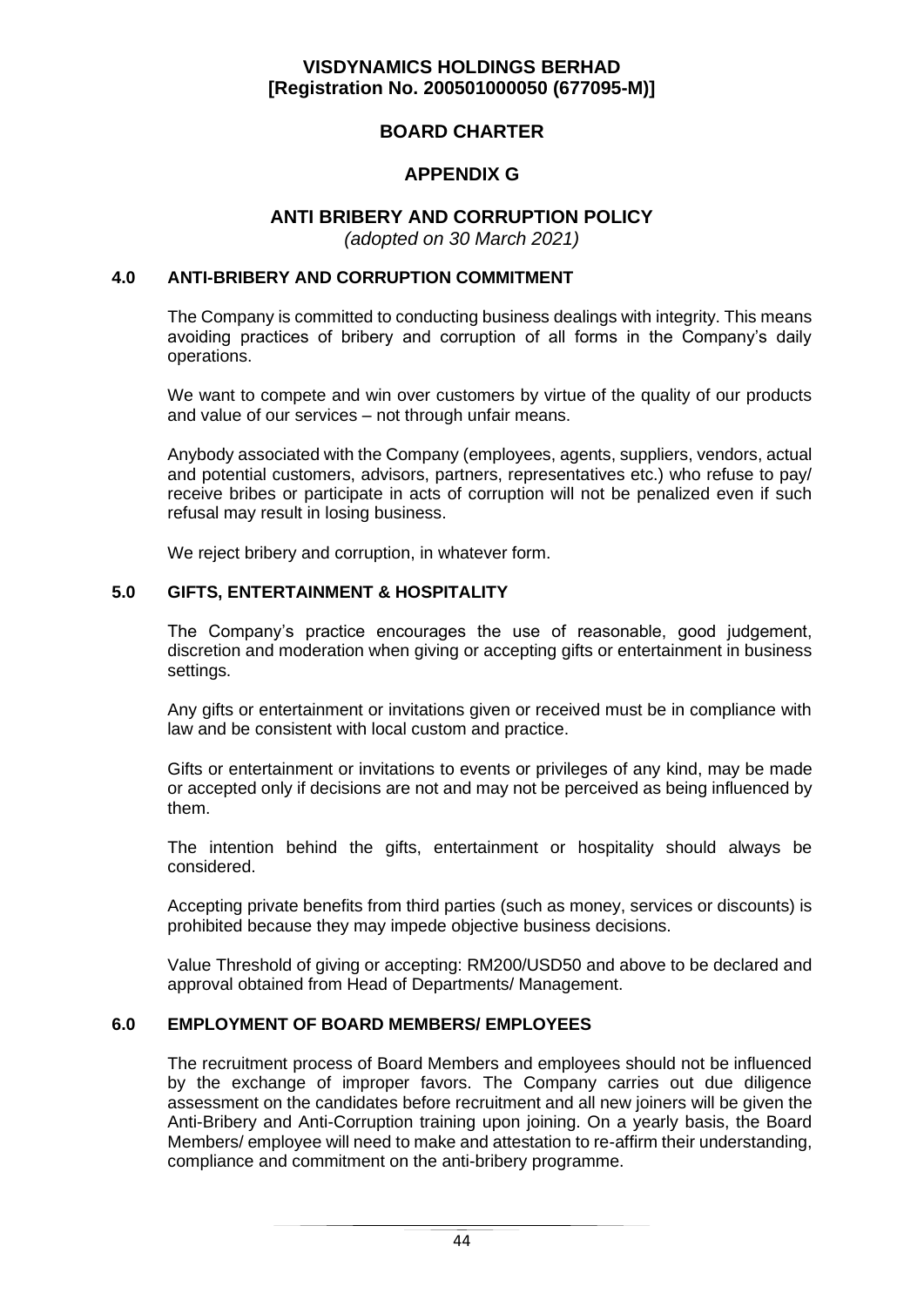# **BOARD CHARTER**

# **APPENDIX G**

## **ANTI BRIBERY AND CORRUPTION POLICY**

*(adopted on 30 March 2021)*

#### **7.0 FACILITATION PAYMENTS**

Facilitation payments are inducements or incentives given to secure or expedite a routine function that an individual is ordinarily obliged to perform. They are usually small unofficial payments paid to speed up routine administrative processes such as licenses, permits, or visas.

The Company do not make, and will not accept, facilitation payments of any kind.

### **8.0 CHARITABLE CONTRIBUTIONS, DONATIONS AND SPONSORSHIPS**

Any charitable contributions or sponsorships made on behalf of the Company must not be related to, dependent on, or made in order to win, or influence, a business deal or decision. The contributions or donations need to be made in good faith and in compliance with the Company's Code of Conducts and all relevant policies and procedures.

#### **9.0 RECORD KEEPING**

Documentations such as accounts, invoices, and records relating to dealings with third parties will be properly maintained with strict accuracy and completeness. 'Off-thebooks' accounts and falsifying in the Company's books and records are strictly prohibited.

#### **10.0 TRAINING**

Anti-Bribery training will be provided to all employees in the Company and proper records of trainings are maintained by the Admin Department.

#### **11.0 POLITICAL DONATIONS AND CONTRIBUTION**

The Company will not make any contribution to any government officers or political parties. In the event that any of the employees or the associated third parties undertake such unauthorized activity, he or she will be deemed to be acting in their personal capacity and not on behalf of the Company.

#### **12.0 PROTECTION & RESPONSIBILITIES**

All representatives are encouraged to raise concerns about any issues or suspicion of malpractice at the earliest stage.

The Company has put in place the Whistle-blowing Policy to provide an avenue which serves as a confidential platform for all Employees and Associated Third Parties to disclose any acts of corruption and/ or bribery in a confidential manner that protects the whistle-blower from any risk or reprisals. The Company encourage openness and will support anyone who raises genuine concerns in good faith even if they turn out to be mistaken.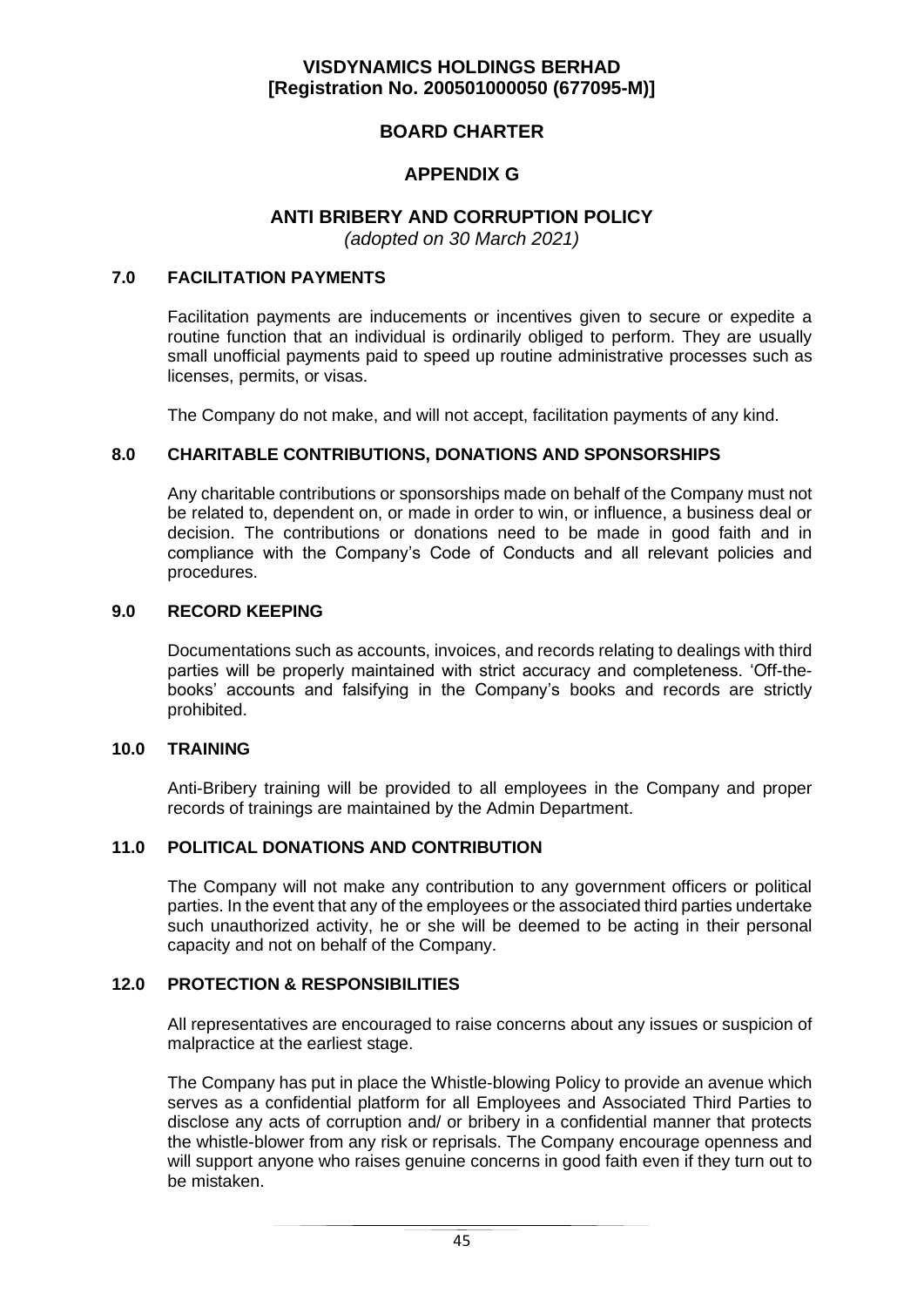## **BOARD CHARTER**

# **APPENDIX G**

## **ANTI BRIBERY AND CORRUPTION POLICY**

*(adopted on 30 March 2021)*

Our zero-tolerance approach to bribery and corruption must be communicated to anybody associated with the Company (employees, agents, suppliers, vendors, actual and potential customers, advisors, partners, representatives etc).

The Company takes corruption and bribery very seriously. For employees, noncompliance may lead to disciplinary action, up to and including termination of employment. For external parties, non-compliance may lead to termination of contract.

Bribery and corruption are criminal offense. Punishment may include imprisonment, probation, mandated community service and significant fines which will not be paid by the Company.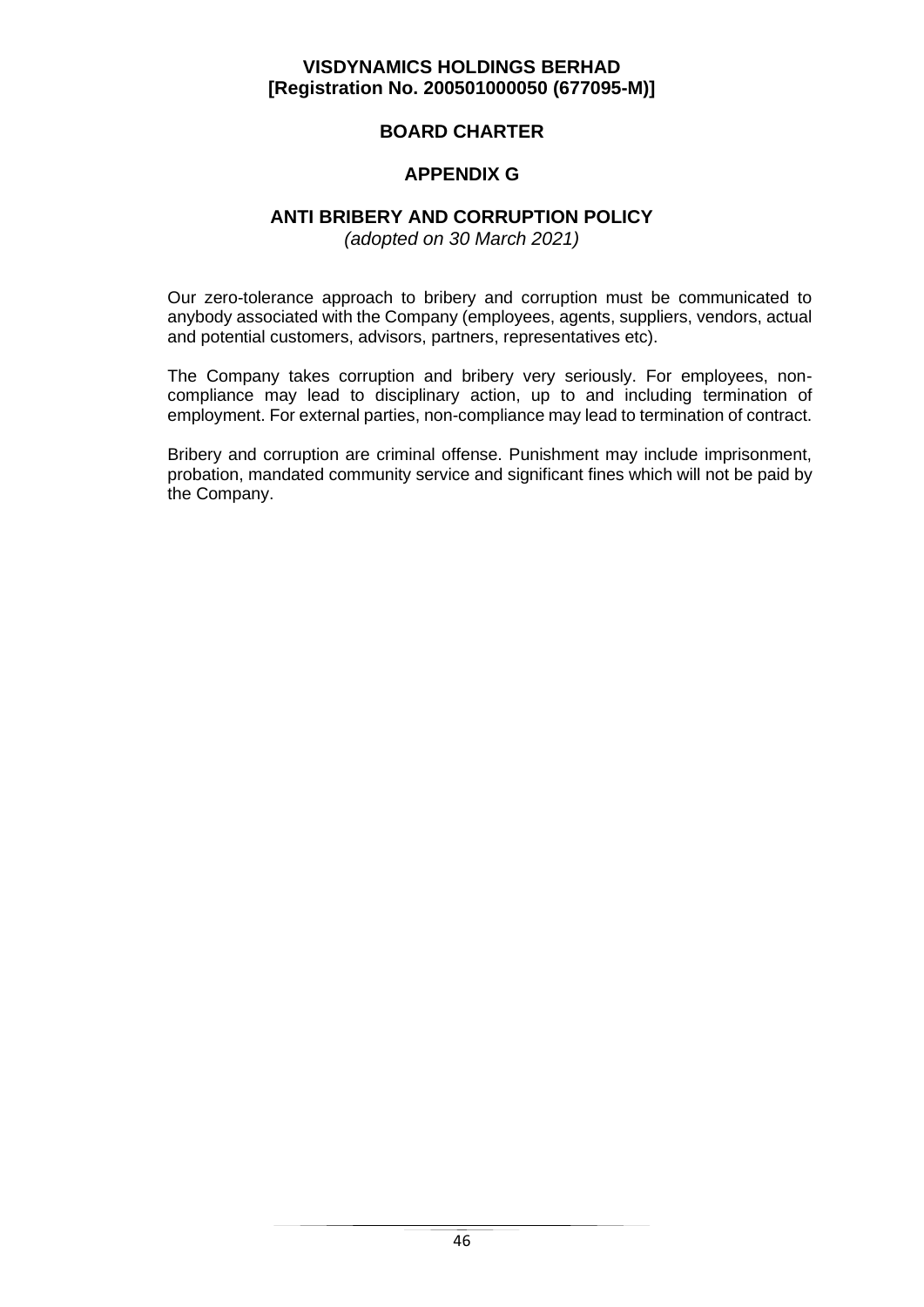# **BOARD CHARTER**

# **APPENDIX H**

### **RELATED PARTY TRANSACTION AND CONFLICT OF INTEREST POLICY AND PROCEDURES**

### *(adopted on 30 March 2021)*

The Board of Directors of VISDYNAMICS HOLDINGS BERHAD (together with its subsidiary, "the Group") hereby adopts the following policy and procedures on RELATED PARTY TRANSACTIONS and CONFLICT OF INTEREST, as defined below. The Policy and Procedures defined herein shall be reviewed and approved by the Board of Directors ("the Board") from time to time at the recommendation of the Audit Committee.

If there is conflict between the prevailing applicable laws and regulations (including but not limited to, Companies Act 2016, ACE Market Listing Requirements (AMLR), Capital Markets and Services Act, other securities laws and regulations and other applicable laws and regulations) and this Policy and Procedure, the Group shall comply with the requirement(s) which is more restrictive and/or stricter in order to uphold best practices in corporate governance.

## **A. DEFINITIONS**

- (i) A "Chief Executive" means the principal executive officer of the Company for the time being, by whatever name called, and whether or not he is a director.
- (ii) A "Conflict of Interest" means the situation in which an individual is in a position to take advantage of his/her role at the Group for his/her personal benefit (which include the benefit of Person Connected with him/her and friends) which is in conflict with his/her statutory or professional obligations or duties and use his/her position and authorities, the Group's resources and assets, or information available to them for personal gain or for his/her personal benefit (which include the benefit of Person Connected with him/her and friends) and include actual conflict of interest (when real and existing conflict of interest present), potential conflict of interest (when he/she (including Person Connected with him/her and friends) is in or could be in a situation that may result in a conflict, but this has not fully materialised) or perceived conflict of interest (when he/she (including Person Connected with him/her and friends) is in or could be in a situation that may appear to be a conflict, even if this is not the case).
- (iii) A "Director" has the meaning given in Section 2(1) of the Capital Markets and Services Act 2007 and includes any person who is or was within the preceding 6 months of the date on which the terms of the transaction were agreed upon –
	- a director of the Company, its subsidiary or holding company; or
	- a Chief Executive of the Company, its subsidiary or holding company.
- (iv) A "Major Shareholder" means a person who has an interest or interests in one or more voting shares in the Company and the number or aggregate of the of those shares is 10% or more of the total number of voting shares in the Company or 5% or more of the total number of voting shares in the Company where such person is the largest shareholder of the Company.
- (v) A "Person Connected" means such person who falls under any one of the following categories: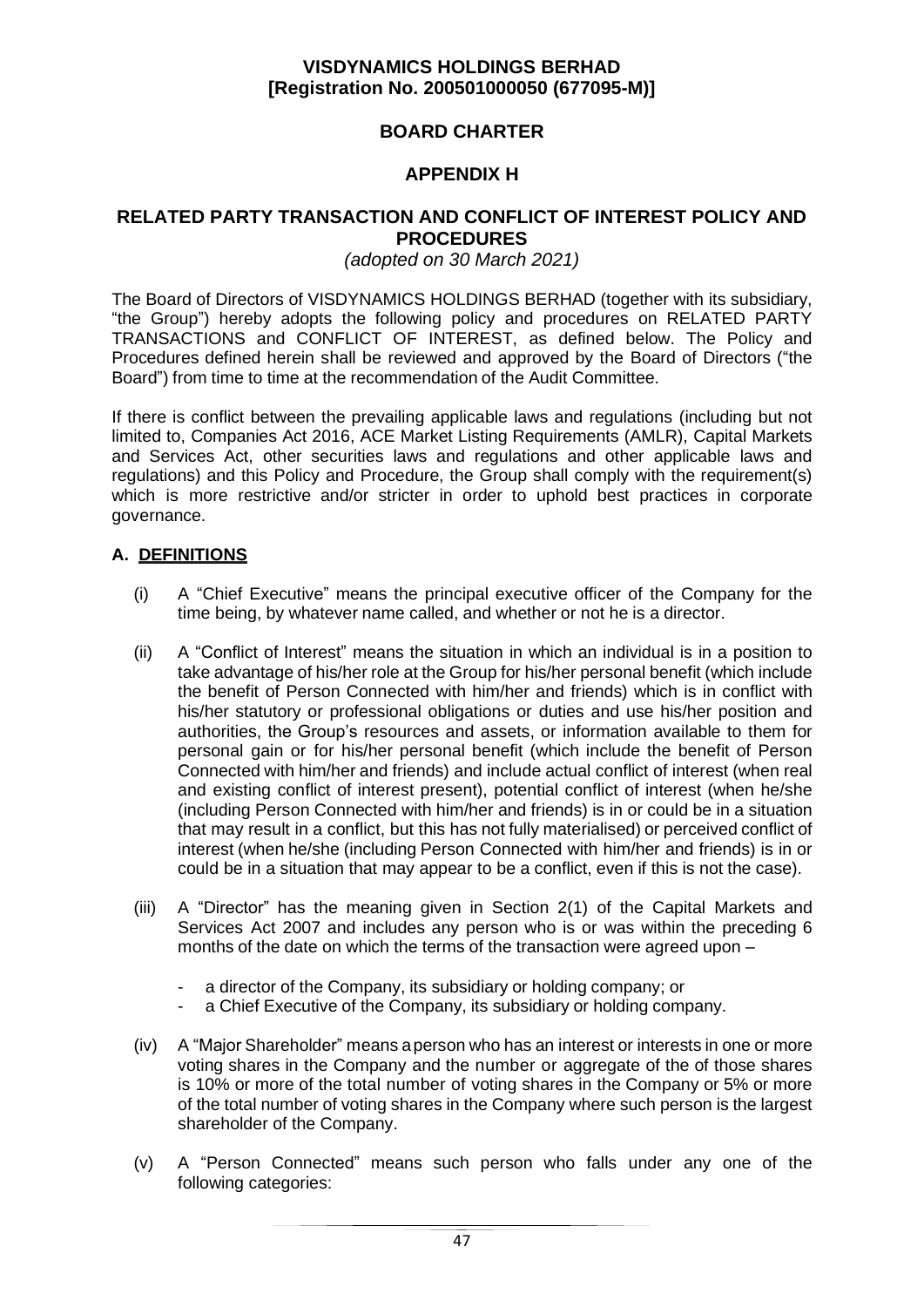# **BOARD CHARTER**

# **APPENDIX H**

## **RELATED PARTY TRANSACTION AND CONFLICT OF INTEREST POLICY AND PROCEDURES**

*(adopted on 30 March 2021)*

- family member of the said person;
- a trustee of a trust (other than a trustee for a share scheme for employees or pension scheme) under which the said person, or a family member of the said person, is the sole beneficiary;
- a partner of the said person:
- a person or where the person is a body corporate, the body corporate or its directors, who is/are accustomed or under an obligation, whether formal or informal, to act in accordance with the directions, instructions or wishes of the said person;
- a person or where the person is a body corporate, the body corporate or its directors, in accordance with whose directions, instructions or wishes the said person is accustomed or is under an obligation, whether formal or informal, to act;
- a body corporate in which the said Person, or persons connected with the said Person are entitled to exercise, or control the exercise of, not less than 20% of the votes attached to voting shares in the body corporate; or
- a body corporate which is a related corporation of the said person.
- (vi) A "Related Party" means a director, major shareholder or persons connected with such director or major shareholder.
- (vii) A "Related Party Transaction" ("RPT") means a transaction entered into by the Company or its subsidiaries, which involves the interest, direct or indirect, of a related party.
- (viii) A "Recurrent Related Party Transaction" ("RRPT") means a related party transaction which is recurrent, of a revenue or trading nature and which is necessary for day-today operations of the Company or its subsidiary.
- (ix) A "Transaction" includes:
	- The acquisition, disposal or leasing of assets;
	- The establishment of joint ventures;
	- The provision of financial assistance;
	- The provision or receipt of services; or
	- Any business transaction or arrangement entered into,

by the Company or its subsidiary but excludes transaction entered into between the Company (or any of its wholly-owned subsidiaries) and its wholly-owned subsidiary.

(x) A "Significant Transactions" means any transactions with annual transaction value (based on financial reporting period) amounting to more than RM200,000.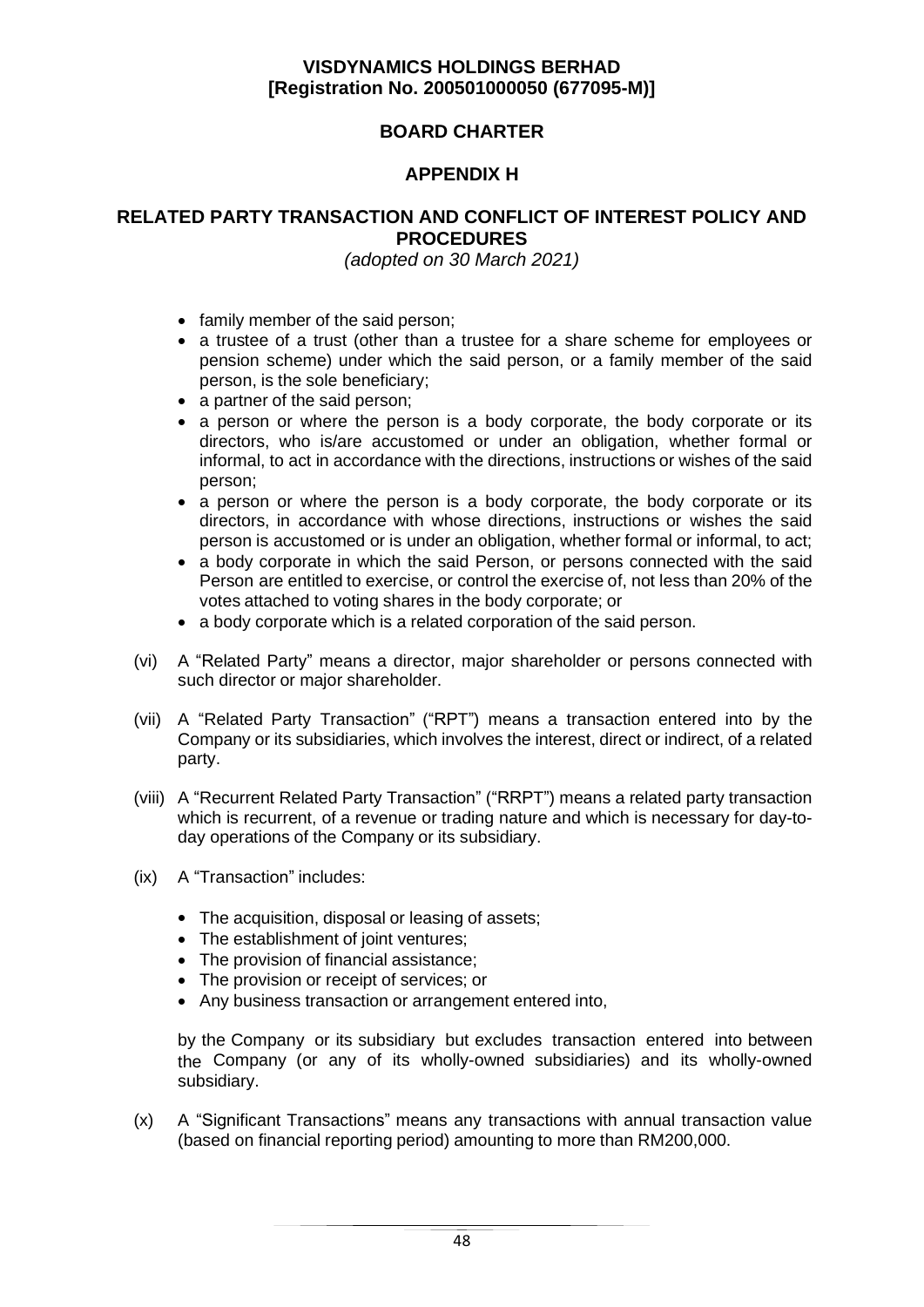# **BOARD CHARTER**

# **APPENDIX H**

## **RELATED PARTY TRANSACTION AND CONFLICT OF INTEREST POLICY AND PROCEDURES**

*(adopted on 30 March 2021)*

## **B. POLICY**

- 1. All Significant Transactions and conflict of interest situations that may arise within the Company are reviewed by management and checked against Chapter 10 of AMLR for RPT and RRPT. All RPTs, RRPTs and/or Conflict of Interest or potential RPT, RRPT and/or Conflict of Interest, including RRPTs which the shareholders' mandate obtained but expired at the date of transaction, must be reported to the Audit Committee and referred for approval or ratification by the Audit Committee in accordance with this policy and for Audit Committee to report to the Board of Directors for approval.
- 2. RRPTs with the shareholders' mandate obtained and not expired shall be governed by the shareholders' mandate obtained.

## **C. REVIEW AND APPROVAL OF RPTs, RRPTs AND CONFLICT OF INTEREST**

### **IDENTIFICATION OF POTENTIAL RPTS, RRPTS AND CONFLICT OF INTEREST**

- 1. This policy is in addition to the provisions dealing with conflicts of interest in the Company's code of conduct.
- 2. All Related Parties of the Company/ies within the Group are responsible for providing written notice to the Audit Committee of any potential RPT, RRPT and/or Conflict of Interest involving him/her or Person Connected to him/her, including any additional information about the transaction that the Audit Committee may reasonably request. The Audit Committee will determine whether the transaction does, in fact, constitute RPT, RRPT and/or Conflict of Interest, and may engage professional or third-party opinion on the matter as required.
- 3. At least once a year, during the annual evaluations, all Directors, Chief Executive and Major Shareholder (if practical) are required to complete a questionnaire disclosing names of companies in which he/she and/or their person connected hold directorships and /or substantial shareholding and any potential RPT, RRPT and/or Conflict of Interest, if any.
- 4. Sales and Marketing and Purchasing Department personnel are required to submit new customer/supplier opening forms in which the owners/directors/shareholders of the new customers/suppliers will need to be disclosed. These forms need to be reviewed and approved by Finance Manager/ Chief Financial Officer.
- 5. Prior to any provision of any financial assistance under Chapter 8 of AMLR, Chief Financial Officer to obtain the identity of the owners/directors/shareholders of the entity to which the financial assistance is to be provided.
- 6. The Finance Department, overseen by the Chief Financial Officer, to compile a listing of Related Parties, nature of RPT, RRPT and/or Conflict of Interest, estimated value of annual transactions and control(s) put in place, subject to update from time to time based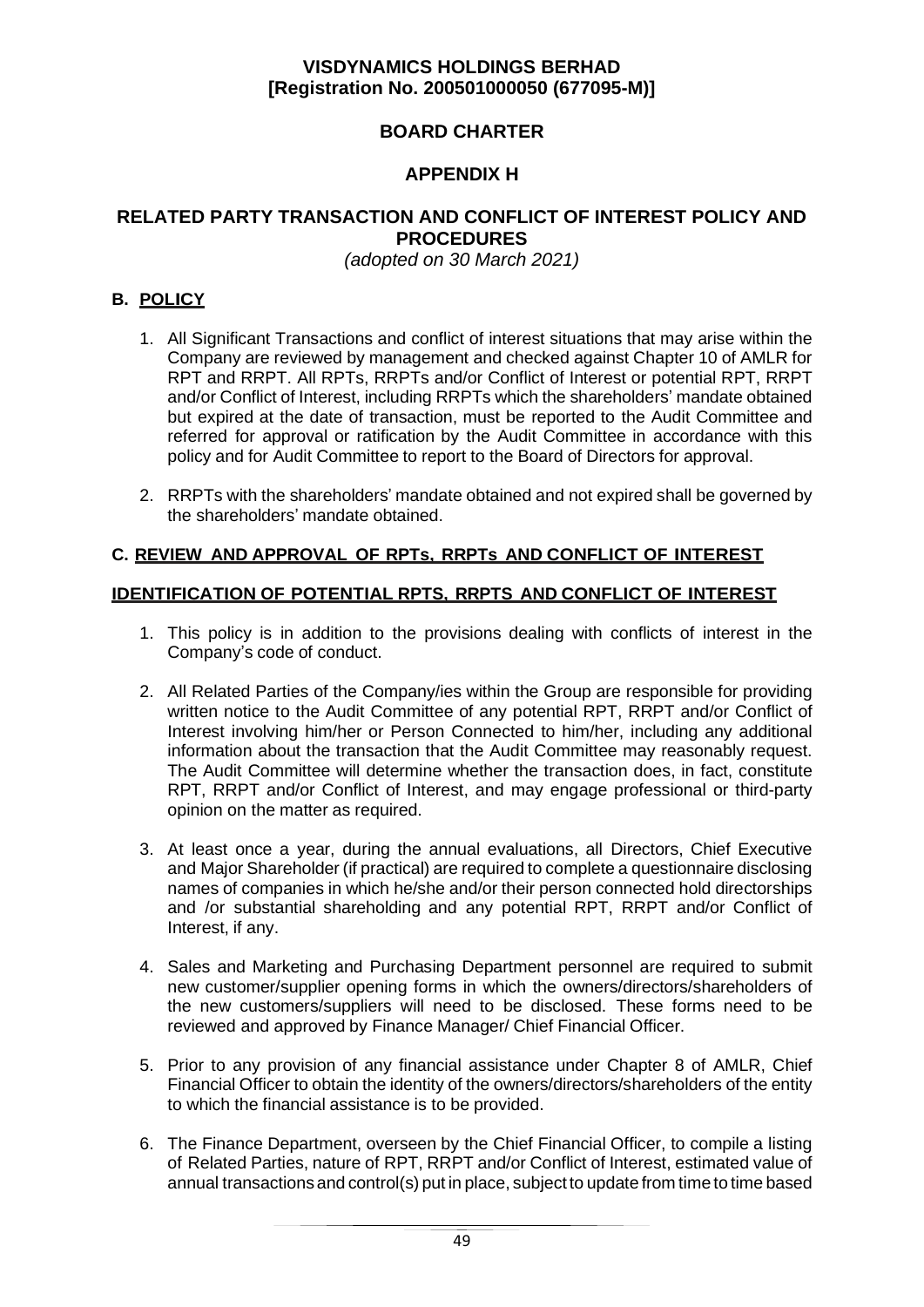# **BOARD CHARTER**

# **APPENDIX H**

### **RELATED PARTY TRANSACTION AND CONFLICT OF INTEREST POLICY AND PROCEDURES**

### *(adopted on 30 March 2021)*

on clause 4, 5 and 6, and subject to review by the Chief Financial Officer (In the event the Chief Financial Officer is interested in the RPT, RRPT and/or Conflict of Interest, other director not interested in the RPT, RRPT and/or Conflict of Interest shall review the details of relevant RPT, RRPT and/or Conflict of Interest as contained in the listing). Such acknowledged listing of RPT, RRPT and/or Conflict of Interest will be disseminated to all Accounts personnel, Sales Department and Purchasing Department.

- 7. It is the responsibility the Chief Financial Officer to notify the Audit Committee of the new RPT, RRPT and/or Conflict of Interest with information per Clause 9 of this Section, through written approval and/or electronic communication (In the event the Chief Financial Officer is interested in the RPT, RRPT and/or Conflict of Interest, other director not interested in the RPT, RRPT and/or Conflict of Interest shall notify the Audit Committee). Significant Transaction involving Related Party for annual transaction value (based on financial reporting period) of more than RM200,000 must subject to formal review and approval or ratification by the Audit Committee, supported by information and documentations per Clause 9 and 10 of this Section, prior to the commencement of the transaction.
- 8. All RPTs, RRPTs and/or Conflict of Interest will be reviewed by management monthly, without the participation of the interested Related Party(ies), and reported by the management to the Audit committee for review and approval or ratification at least once every quarter, during the quarterly Audit Committee and Board of Directors' meetings, if any.

Any member of the Audit Committee who has a potential interest in any RPT, RRPT and/or Conflict of Interest will recuse himself or herself and abstain from voting on the approval or ratification of the RPT, RRPT and/or Conflict of Interest and must not participate in the Audit Committee's discussions of the RPT, RRPT and/or Conflict of Interest. Thereafter such member of the Audit Committee, if he/she is independent Director, shall be subject to independence and objectivity assessment by the Board to determine his/her independence and objectivity to continue his holding of office as Independent Director.

- 9. To review any RPT, RRPT and/or Conflict of Interest, the Audit Committee shall be provided with all relevant material information of the RPT, RRPT and/or Conflict of Interest, including:
	- (a) the terms of the transaction and its commercial reasonableness;
	- (b) the business purpose of the transaction;
	- (c) the extent of the Related Party's interest in the RPT, RRPT and/or Conflict of Interest; if applicable
	- (d) the control(s) put in place;
	- (e) the benefits to the Company and to the Related Party;
	- (f) the materiality of the RPT, RRPT and/or Conflict of Interest to the Company and percentage ratio per Chapter 10 of AMLR; and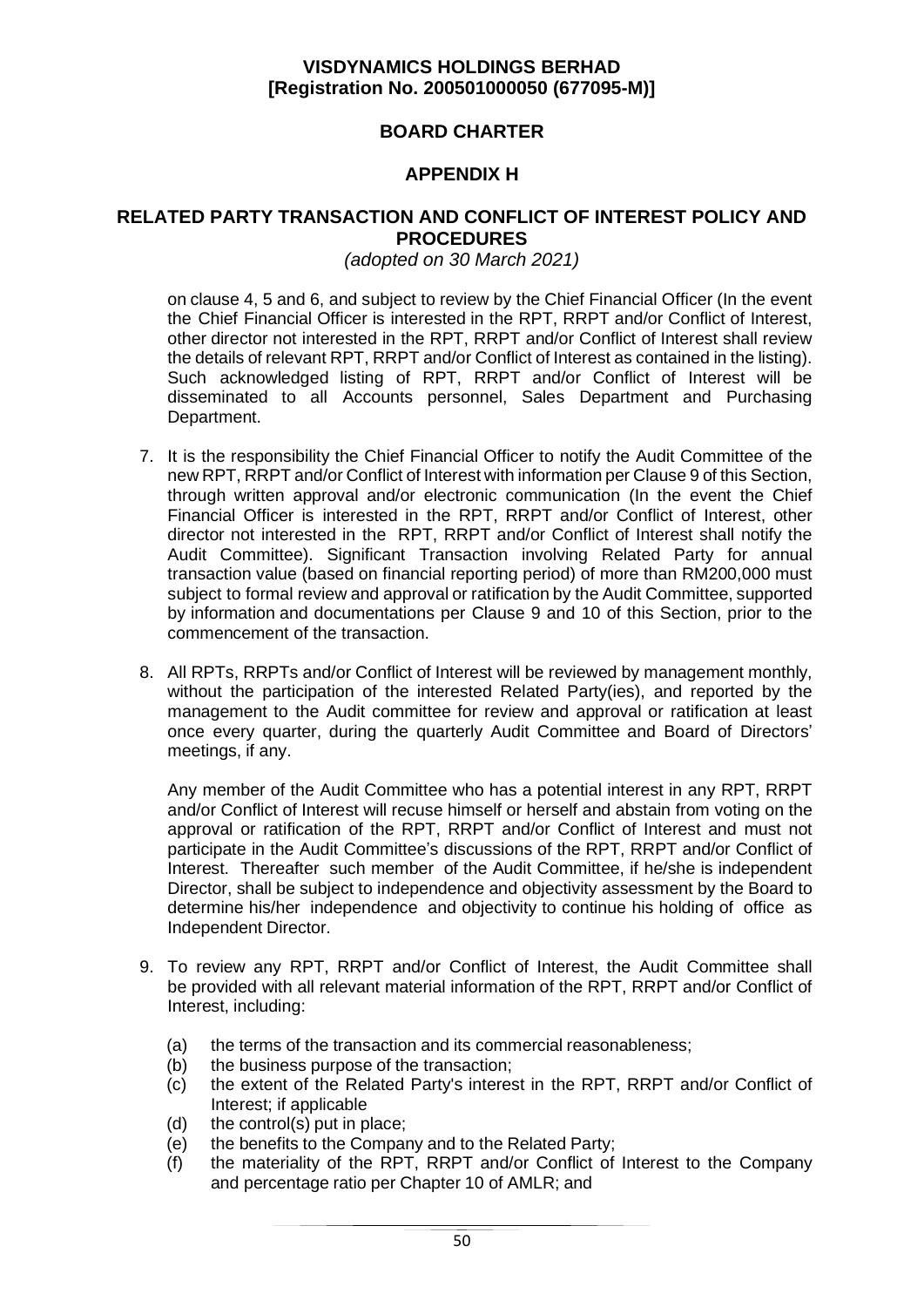# **BOARD CHARTER**

# **APPENDIX H**

## **RELATED PARTY TRANSACTION AND CONFLICT OF INTEREST POLICY AND PROCEDURES**

*(adopted on 30 March 2021)*

- (g) any other relevant matters
- 10. In determining whether to approve or ratify a the RPT, RRPT and/or Conflict of Interest, the Audit Committee shall consider the following factors:
	- i) Whether the terms of the RPT, RRPT and/or Conflict of Interest are at arms-length, on terms not more favourable to related party(ies) than those generally available to the public, are not to the detriment of the minority shareholders and/or would apply on the same basis if the transaction did not involve a Related Party;
	- ii) Whether there are quotations provided by a non-Related Party/ies for comparison and if no, justification for no price comparison;
	- iii) Whether there are any compelling business reasons for the Company to enter into the RPT, RRPT and/or Conflict of Interest and the nature of alternative transactions, if any;
	- iv) Whether the RPT, RRPT and/or Conflict of Interest would impair the independence of an otherwise Independent Director, Director or Chief Executive;
	- v) Whether the Company was notified about the RPT, RRPT and/or Conflict of Interest before its commencement and if not, why pre-approval was not sought and whether subsequent ratification would be detrimental to the Company; and
	- vi) Whether the RPT, RRPT and/or Conflict of Interest would present an improper conflict of interest for any director, executive officer or major shareholder of the Company, taking into account the size of the transaction, the overall financial position of the director or executive officer or other Related Party, the direct or indirect nature of the director's, executive officer's or Related Party's interest in the transaction and the ongoing nature of any proposed relationship and any other factors the Audit Committee deems relevant.
- 11. If in any event, the Audit Committee decides not to ratify a RPT, RRPT and/or Conflict of Interest that has been commenced without approval, the Audit Committee may direct additional actions, including, but not limited to, immediate discontinuation or rescission of the transaction, or modification of the transaction to make it acceptable for ratification. In connection with any review of a RPT, RRPT and/or Conflict of Interest, the Audit Committee has authority to modify or waive any procedural requirements of this policy.
- 12. All RPTs, RRPTs and/or Conflict of Interest reviewed and approved by the Audit Committee are to be reported to the Board for deliberation and approval, the considerations set forth above shall apply to the Board's review and approval of the matter, with such modifications as may be necessary or appropriate under the circumstances.
- 13. Any member of the Board of Directors who has a potential interest in any the RPT, RRPT and/or Conflict of Interest will recuse himself or herself and abstain from voting on the approval or ratification of the RPT, RRPT and/or Conflict of Interest and must not participate in the Board's discussions of the RPT, RRPT and/or Conflict of Interest.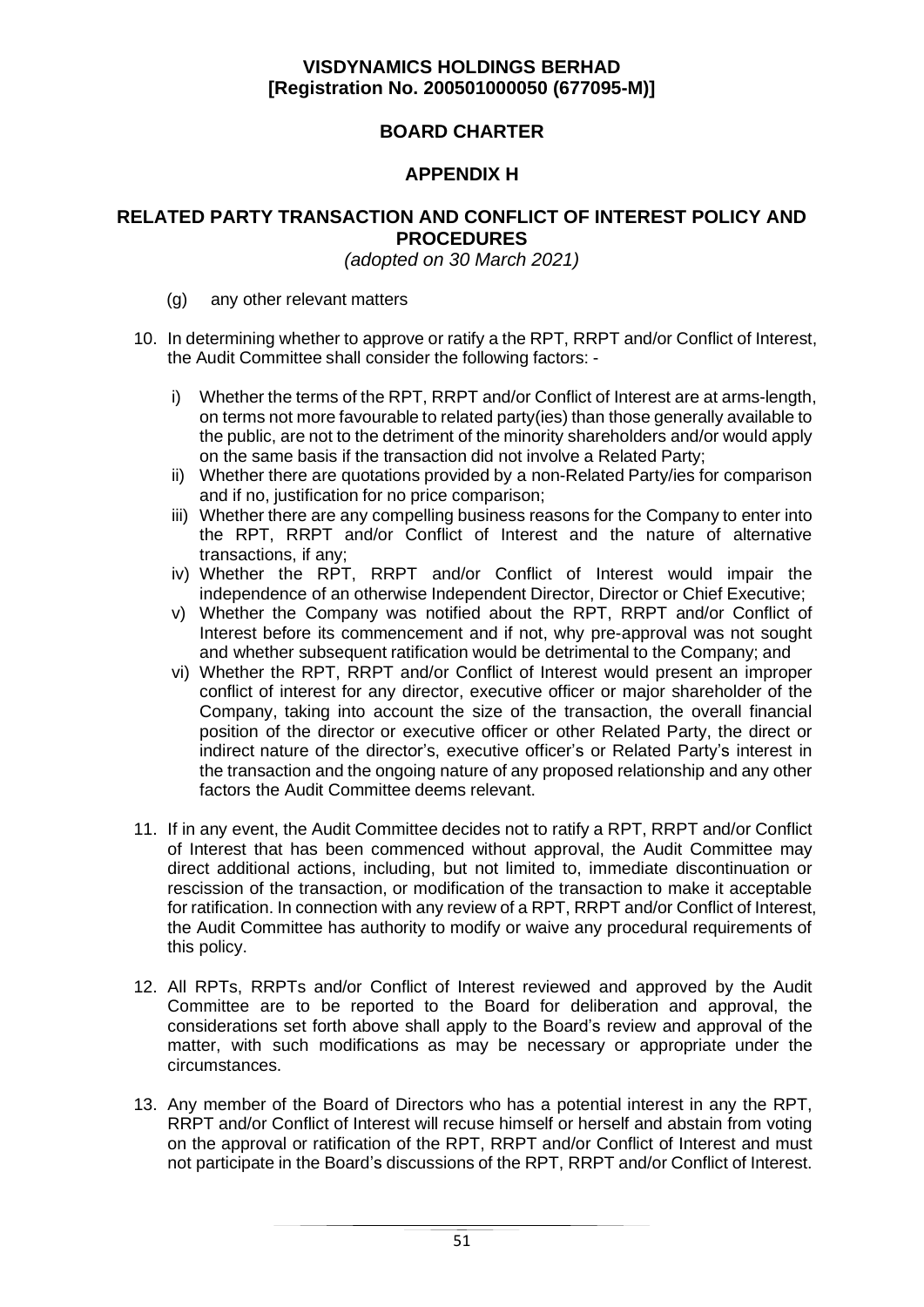# **BOARD CHARTER**

# **APPENDIX H**

## **RELATED PARTY TRANSACTION AND CONFLICT OF INTEREST POLICY AND PROCEDURES**

*(adopted on 30 March 2021)*

## **D. DISCLOSURE OF RPTs, RRPTs AND CONFLICT OF INTEREST**

1. The Chief Financial Officer is responsible to compile the percentage ratio of all RPTs, RRPTs and/or Conflict of Interest in compliance of the Chapter 10 of AMLR and to comply with the AMLR in relation to the RPTs, RRPTs and/or Conflict of Interest. In addition, the Chief Financial Officer is to compile information and to comply with the Companies Act, Capital Markets and Services Act, other securities laws and regulations and other applicable laws and regulations in relation to the RPTs, RRPTs and/or Conflict of Interest, if any.

The Chief Financial Officer is to ensure that all disclosures on all RPTs, RRPTs and/or Conflict of Interest are to be in compliance with requirements per AMLR (including Corporate Disclosure Policy), Companies Act, Capital Markets and Services Act, other securities laws and regulations and other applicable laws and regulations in relation to the RPTs, RRPTs and/or Conflict of Interest.

2. Prior to announcement of the RPT, RRPT and/or Conflict of Interest, draft announcement and draft circular of RPTs and/or Conflict of Interest, shareholders' mandate for RRPT and other disclosure(s) under AMLR, Companies Act, Capital Markets and Services Act, other securities laws and regulations and other applicable laws and regulations in relation to the RPTs, RRPTs and/or Conflict of Interest shall be subject to review and approval by the Audit Committee on the draft announcement and draft circular.

## **E. AUTHORITIES OF AUDIT COMMITTEE**

As the Audit Committee is entrusted by the Board with the task of executing and managing this Policy and Procedure, the Audit Committee is vested with the following authorities:

- have the adequate resources which it needs to perform its duties;
- have full access to any information which it requires in the course of performing its duties;
- have direct communication channels with the Directors, Chief Executive, and major shareholder, the employees and any persons, as the case may be, to obtain information and feedback in performing its duties;
- to obtain the services of the external professional at the expense of the Company in carrying out its duties; and
- Where the Committee is of the view that a matter reported by it to the Board has not been satisfactorily resolved resulting in a breach of the AMLR or other relevant laws and regulations, the Committee shall promptly report such matter to the Bursa Securities and/or relevant regulatory body.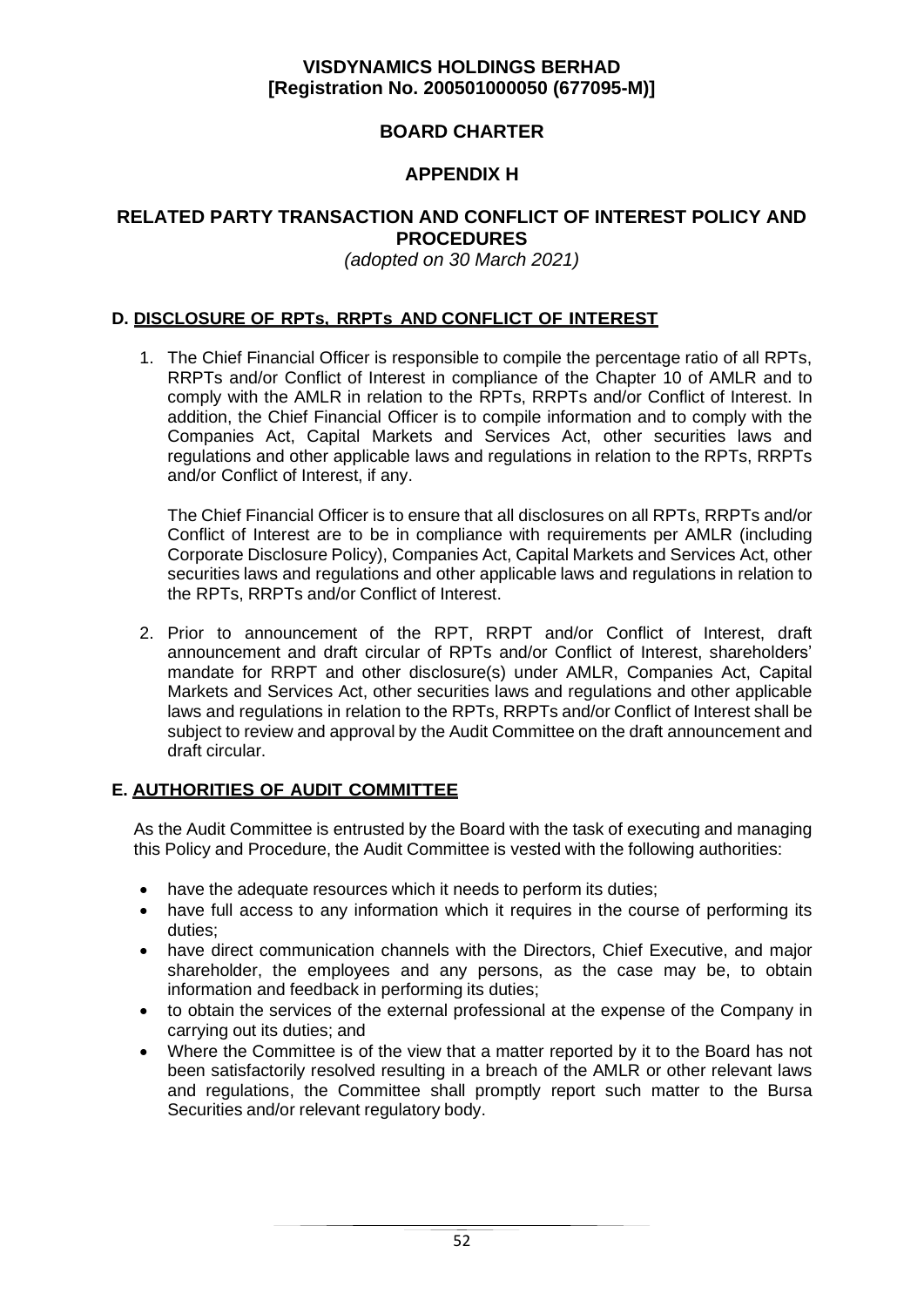# **BOARD CHARTER**

# **APPENDIX H**

## **RELATED PARTY TRANSACTION AND CONFLICT OF INTEREST POLICY AND PROCEDURES**

*(adopted on 30 March 2021)*

### **F. REVIEW AND APPROVAL OF THIS POLICY**

This Policy was reviewed by the Audit Committee and approved by the Board on the recommendation of the Audit Committee on 30 March 2021.

This Policy will be reviewed by the Audit Committee and recommended to the Board for approval as and when required and updated in compliance with the prevailing applicable laws and regulations or in accordance with the needs of the Group, and in any event, at least once every 3 years.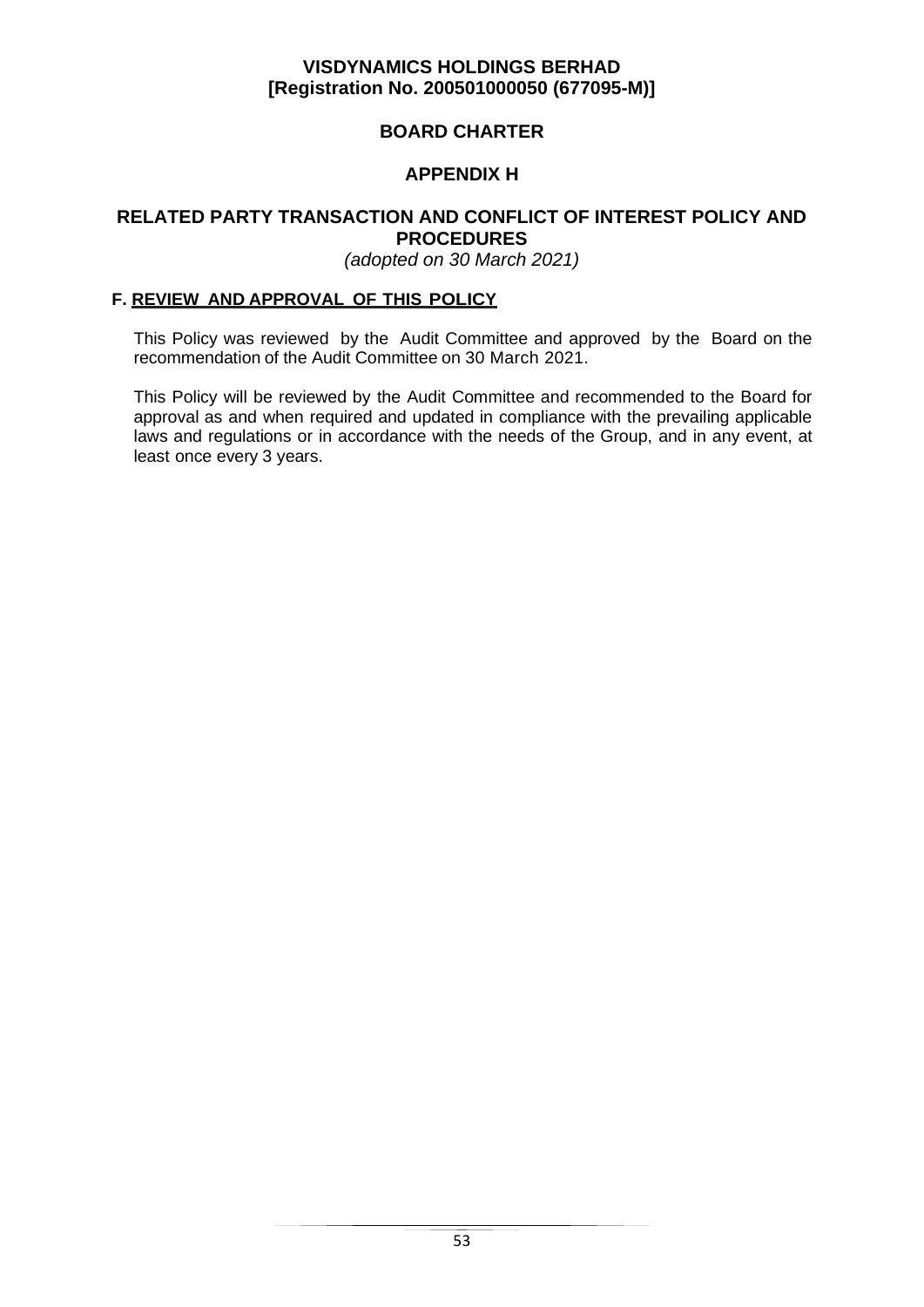# **BOARD CHARTER**

## **APPENDIX I**

## **EXTERNAL AUDITORS POLICY AND PROCEDURES**

*(adopted on 30 March 2021)*

(1) Background

The Audit Committee ("**AC**") of VisDynamics Holdings Berhad ("**the Company**") is responsible to establish policies and procedures in assessing suitability, objectivity and independence of the External Auditor as well as non-audit services provided External Auditors and its network firms/companies.

(2) Objective

The objective of this policy is to review, assess and monitor the performance, suitability and independence of External Auditor as well as non-audit services provided External Auditors and its network firms/companies.

### (3) Selection and Appointment

For appointment and reappointment of External Auditors, it is the duty of the Audit Committee to review the appointment or reappointment of External Auditors in accordance with its terms of reference and to recommend to the Board of Directors ("**the Board**") for consideration and for its recommendation to the shareholders.

The shareholders shall at each annual general meeting decide on the appointment or reappointment of the external auditors of the Company, and the external auditors so appointed, shall hold office until the conclusion of the next annual general meeting of the Company.

Whenever the Audit Committee is determined to change the existing External Auditors, the following procedures in assessment and recommendation for appointment shall be adopted by the Audit Committee:

- 1. Invite External Auditors to submit proposals for consideration based on internal source and external sources;
- 2. Audit Committee to assess the proposals and interview the shortlisted candidates;
- 3. Audit Committee to perform assessment of suitability of External Auditors based on the criteria established in section 4;
- 4. AC will then recommend the suitable External Auditors to the Board for consideration and appointment; and
- 5. Upon the Board's decision, the Company secretary will arrange the necessary notices and resolutions for the resignation/removal of the existing External Auditors together with the appointment of the new External Auditors. The Board will table the proposed appointment of External Auditors together with the resignation or removal of existing External Auditors to seek shareholder approval at the general meeting.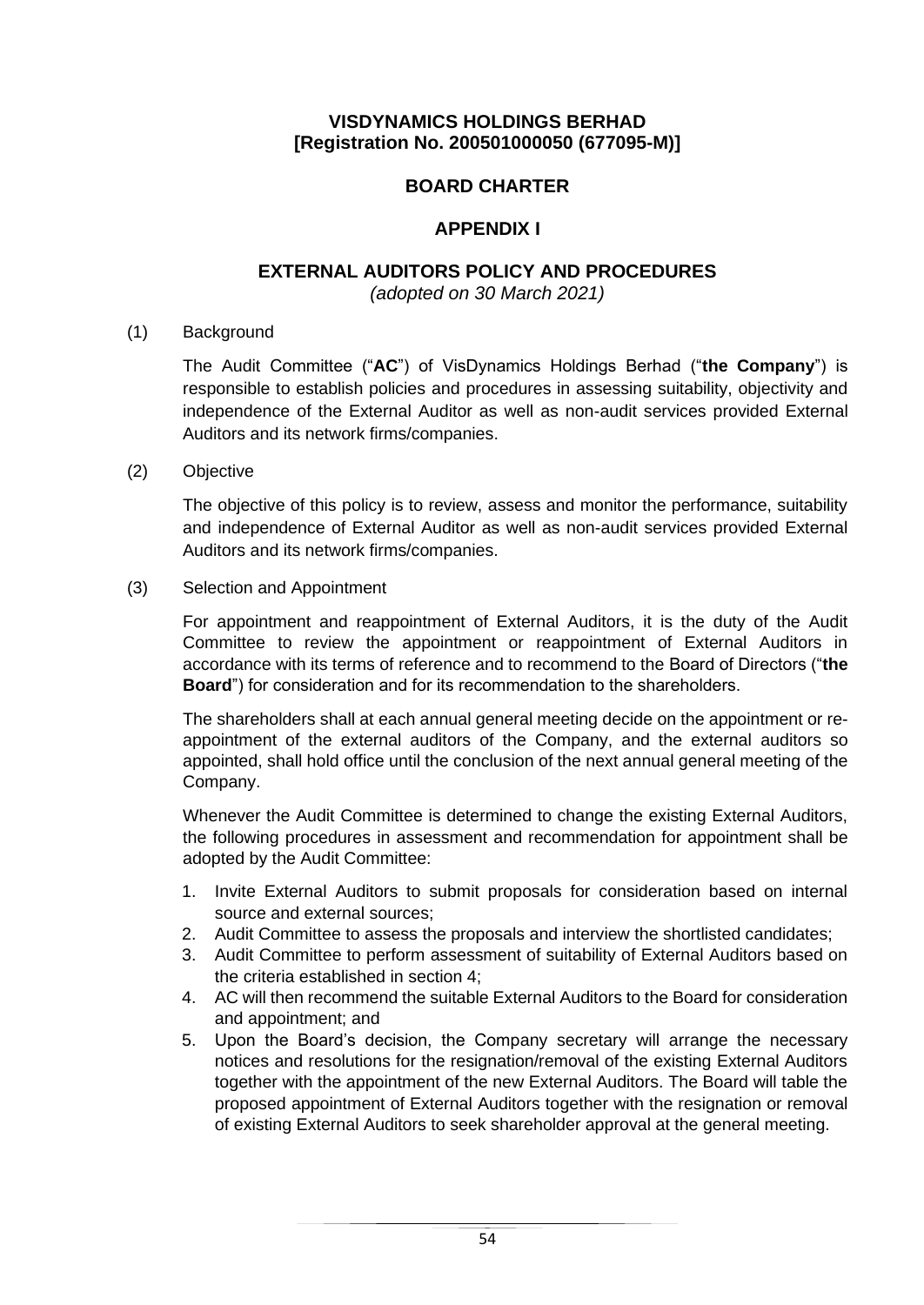# **BOARD CHARTER**

# **APPENDIX I**

# **EXTERNAL AUDITORS POLICY AND PROCEDURES**

*(adopted on 30 March 2021)*

(4) Criteria for Assessment of Suitability

The criteria used for the assessment of suitability of External Auditors for appointment or reappointment are concentrating on the effectiveness of the External Auditors in the conduct of the audits and includes:

- 1. Qualifications and experience of the partners and senior managers of the External Auditors;
- 2. Technical expertise and capability of the External Auditors in relation to the size and business complexity of the Group as well as scope of audit coverage;
- 3. Resources (including senior personnel assigned to the audit) available/provided by the External Auditors in relation to the size and business complexity of the Group as well as scope of audit coverage;
- 4. Suitable size of the External Auditors in relation to the size and complexity of the Group as well as scope of audit coverage;
- 5. Size of the External Auditors in relation to the existing client base of the External Auditors;
- 6. Independence and objectivity of the External Auditors;
- 7. Professionalism and responsiveness demonstrated by the External Auditors;
- 8. Continuous professional development of the engagement team of the External Auditors;
- 9. Audit quality process and procedures implemented by the External Auditors;
- 10. The proposed audit fees in relation to the size and complexity of the Group as well as scope of audit coverage; and
- 11. Overall conduct of the audits by the External Auditors.

The assessment for suitability shall be guided by External Auditors Suitability & Independence Checklist.

(5) Resignation and Removal of External Auditors

Upon receipt of the notice of resignation from the External Auditors or special notice request for the removal of the External Auditors pursuant to Companies Act 2016 ("**the**  Act"), the Board shall send a copy of the resignation notice or special notice of removal in accordance to the Act and announce per ACE Market Listing Requirements. The Audit Committee shall immediately conduct a meeting to review the reasons for the resignation together with statement of circumstances connected with the resignation from such External Auditors or the rationale for the removal together with the written representation of reasonable length from the External Auditors and to seek audience with the External Auditors to seek his representation without the presence of the management or shareholder(s) request for such removal, if necessary.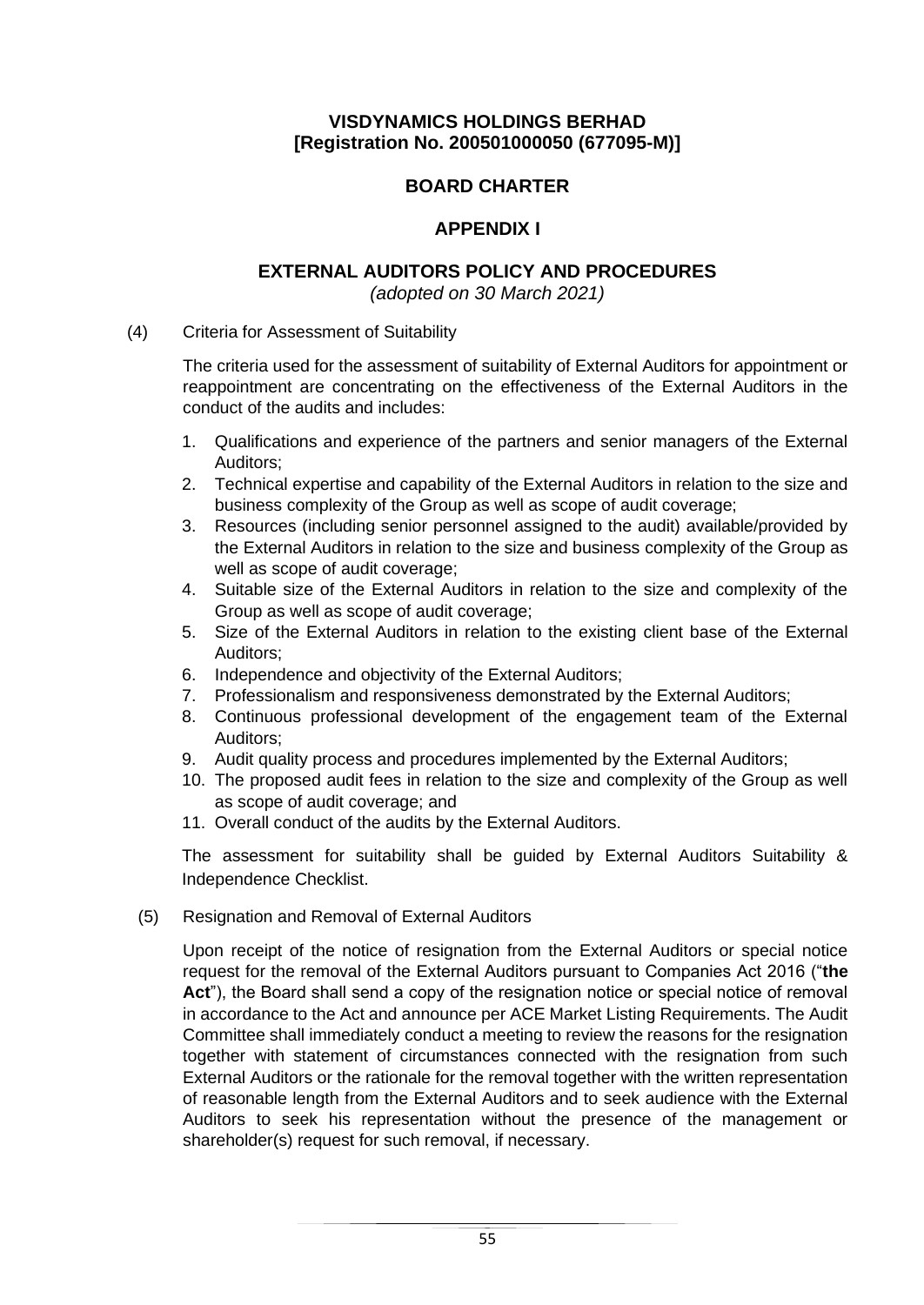# **BOARD CHARTER**

## **APPENDIX I**

## **EXTERNAL AUDITORS POLICY AND PROCEDURES**

*(adopted on 30 March 2021)*

The Audit Committee shall immediately report to the Board any results of the review of the proposed resignation (including notice of resignation from the External Auditors and statement of circumstances connected with the resignation from such External Auditors) or removal of the External Auditors (including special notice of removal and written representation of reasonable length from such External Auditors) and whether the External Auditors ought not to be removed with reason (supported by grounds) or there is reason (supported by grounds) to believe that the External Auditor is not suitable for continuing of service together with the Audit Committee's recommendation.

Where the External Auditor is to be removed from office or has issued a notice of their intention to resign, the Board shall concurrently forward to Bursa Securities and the Registrar of Companies, a copy of notice of resignation from the external auditors and statement of circumstances connected with the resignation from such External Auditors or a copy of special notice of removal and written representation of reasonable length from such External Auditors, in accordance with the ACE Market Listing Requirements and the Act.

Upon the recommendation of the Audit Committee, the Board to consider and to forward its recommendation to the shareholders for approval through ordinary resolution at the Annual General Meeting or Extraordinary General Meeting (whereby announcement is made through Bursa Malaysia Securities Berhad and sufficient notice period is given pursuant to ACE Market Listing Requirement and the Act, as the case may be), that the External Auditors not to be retained or removed as the Group's External Auditors. A copy of the written representation of reasonable length from the External Auditors to be removed shall be circulated to the shareholders entitled to the notice of general meeting.

(6) Objectivity and Independence

The independence of external auditors is essential to the provision of an objective opinion on the truth and fairness of the financial statements, therefore, the below policies are in place in VisDynamics Group:

- 1. Audit Committee to obtain written assurance from the External Auditors, before and at the conclusion of the audit works, confirming that they are, and have been, independent throughout the conduct of the audit engagement in accordance with the terms of all relevant professional and regulatory requirements;
- 2. Ex-employees of the Group's External Auditor joining the Group must be preapproved by the Chief Financial Officer for non-managerial employees or by the Audit Committee for managerial employees;
- 3. A former partner is required to observe three (3) years cooling off period before being appointed as Audit Committee member. Former partner refers to an engagement partner, engagement quality control reviewer or other audit partner who makes key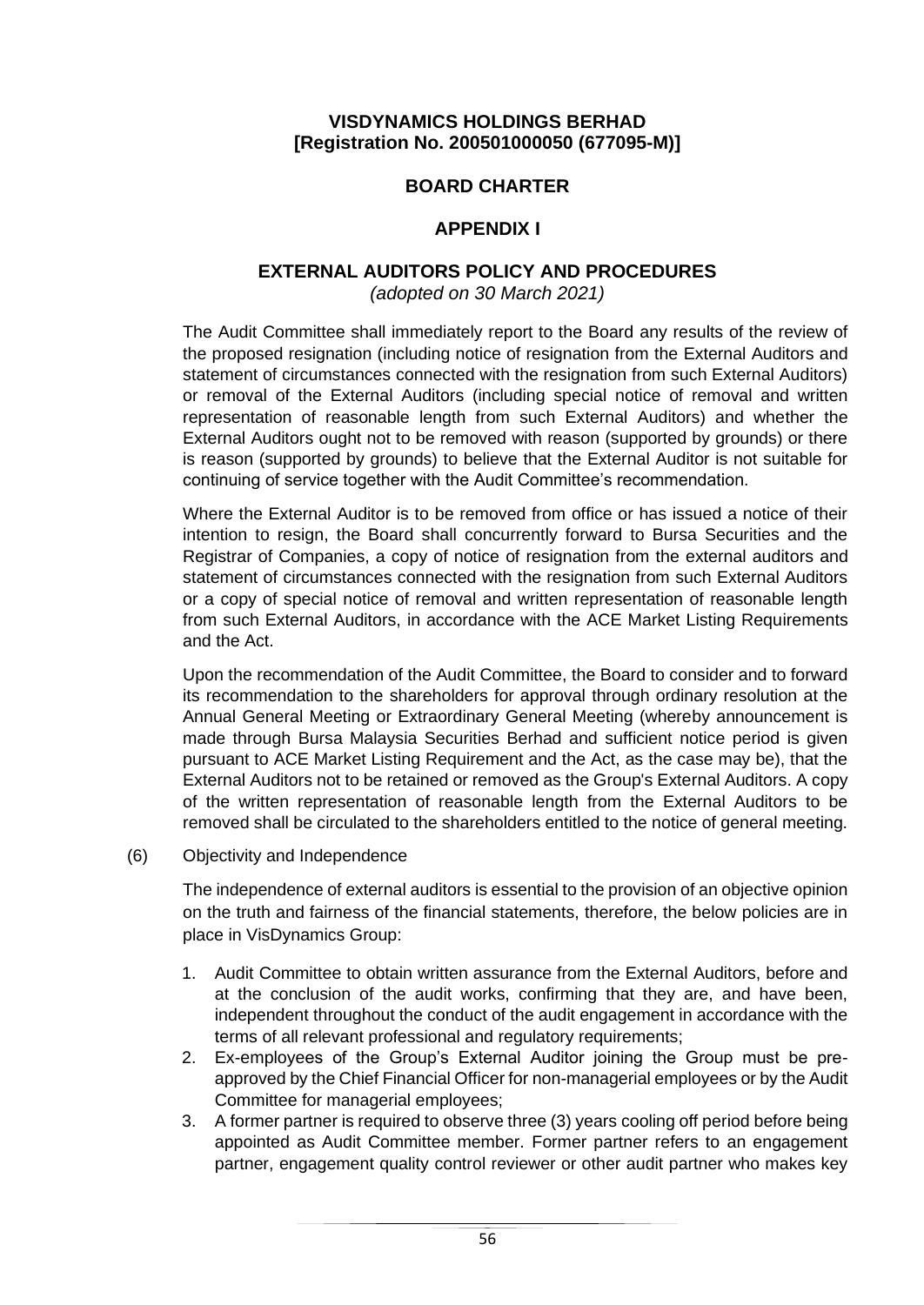# **BOARD CHARTER**

# **APPENDIX I**

## **EXTERNAL AUDITORS POLICY AND PROCEDURES**

*(adopted on 30 March 2021)*

decisions or judgement on significant matters on the audit of a company's financial statements where auditor expresses an opinion;

- 4. External Audit firm's compliance with Malaysian regulations and ethical guidance relating to rotation of audit partner;
- 5. Seeking from the External Auditors, on an annual basis, information about policies and processes for maintaining independence and monitoring compliance with relevant requirements;
- 6. Assurance from External Auditors that representatives of the External Auditors assigned to the engagements with the Group have no family, financial, employment, investment or any other business relationship with the Group, other than that in the normal course of business; and
- 7. Relationship between the Group and the External Auditors including the non-audit services which was provided by the External Auditors and their network companies, and expected to be provided by the External Auditors. The level of fees that the Group pays in proportion to the overall fee income of the External Auditors and network firms/companies and other related regulatory requirements.

The Audit Committee is responsible for:

- 1. ensuring that the External Auditor submits on an annual basis to the Audit Committee, prior to the commencement and after the completion of the audit works, a formal written statement delineating all relationships between the External Auditors and the Group. The written statement shall:
	- disclose to the Audit Committee, in writing, all relationships between the External Auditors and its network companies and the Group that in the auditor's professional judgement may reasonably be thought to bear on independence or a negative statement to that effect;
	- that in its professional judgement, it is independent of the Group within the meaning of relevant Acts in Malaysia
- 2. actively engaging in dialogue with the External Auditors with respect to any disclosed relationship or services that may impact the objectivity and independence of the External Auditors;
- 3. To perform annual independence and objectivity assessment at the conclusion of the audit works and prior to the re-appointment or appointment; and
- 4. taking, or recommending that the Board to take, appropriate action, to oversee the independence of the External Auditors.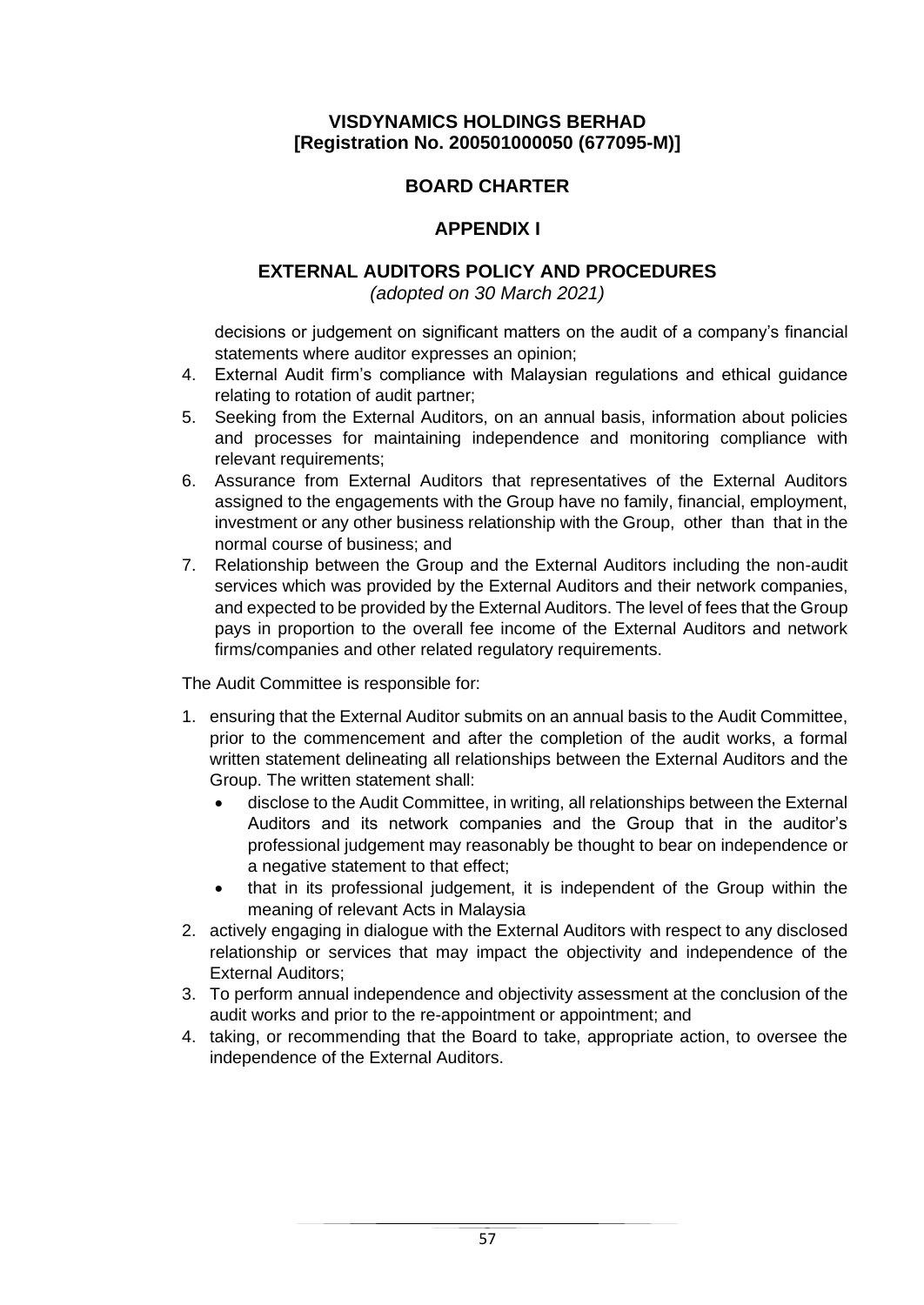# **BOARD CHARTER**

## **APPENDIX I**

## **EXTERNAL AUDITORS POLICY AND PROCEDURES**

*(adopted on 30 March 2021)*

### (7) Non-Audit Services

External Auditors are not precluded from doing non-audit work as there are efficiencies in having the same group doing both audit and non-audit.

Non-audit services which may be provided by the Group's External Auditor and their network firms/companies are as follows:

- Advice on the interpretation and implementation of accounting standards and financial reporting matters
- Advice on governance regulations;
- Advice in respect of direct an indirect tax matters including tax compliance, routine tax planning advice, tax consultancy services and employee tax services, including share plans;
- Due diligence works related to potential acquisitions, disposals or joint ventures; and
- Management consultancy.

## **All engagements of non-audit services by the Group's External Auditors and their network firms/companies required AC's review and approval**.

The Audit Committee shall consider the followings in the review of the engagements of non-audit services:

- 1. the proposed fees for the new engagement together with the existing total fees payable to External Auditors and network firms/companies in proportion to the overall fee income of the External Auditors and network firms/companies. The Audit Committee shall obtain written confirmation from the External Auditors that safeguards are implemented by them to reduce the threat of independence and objectivity to an acceptable level; and
- 2. representatives of the External Auditors and network firms/companies assigned to the new engagements with the Group have no family, financial, employment, investment or any other business relationship with the Group.

The External Auditors to provide the Audit Committee on details of audit and non-audit services (together with the fees paid/proposed fees) provided by the Group's External Auditors on an annual basis before the commencement of the audit works.

The following non-audit services **must not be provided** by the Group's External Auditor and network firms/companies:

- 1. Bookkeeping and other services relating to accounting records and corporate financial statements;
- 2. The design, implementation and operation of financial information systems;
- 3. Actuarial and internal audit functions;